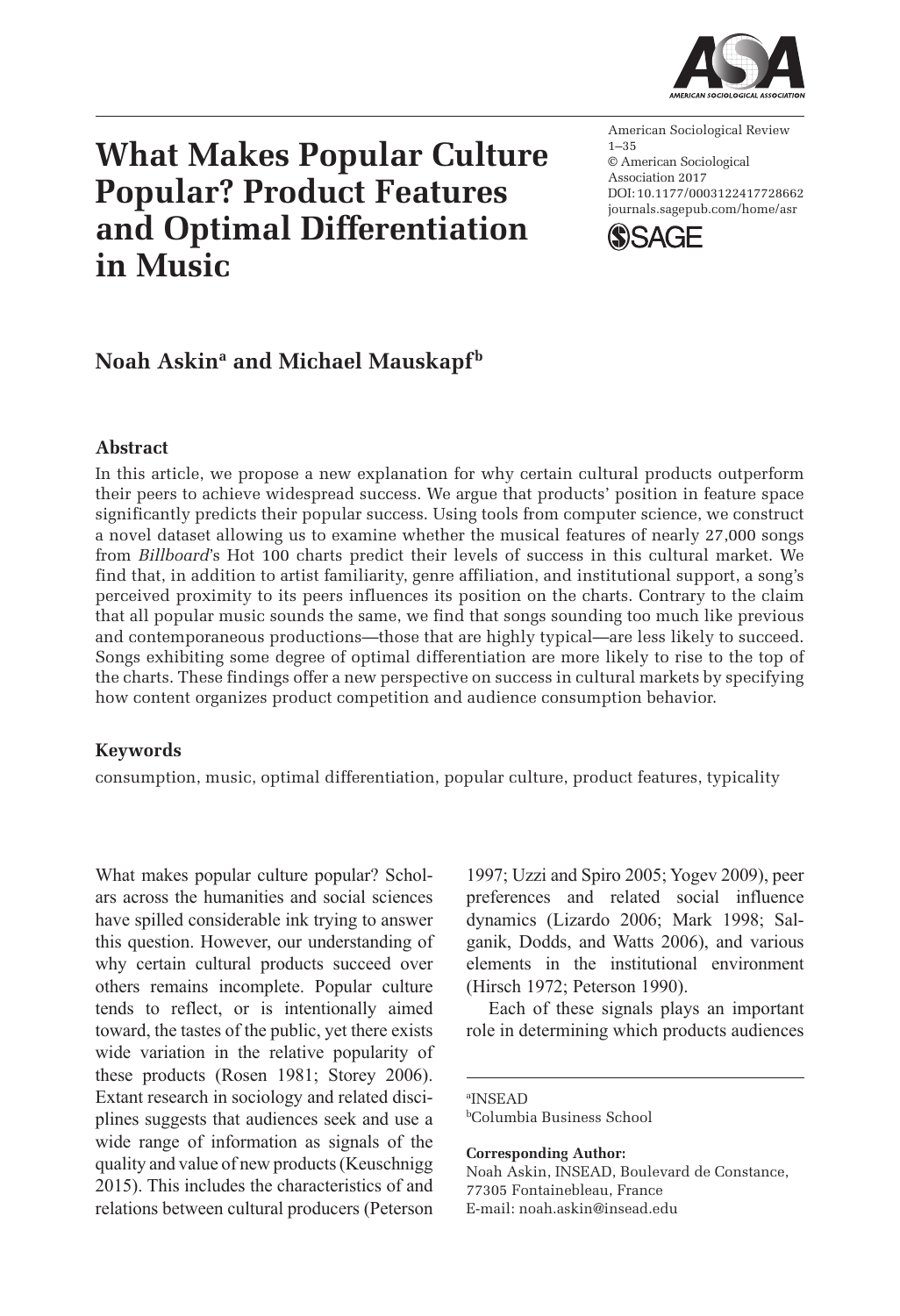select, evaluate, and recommend to others. These choices and the preferences they express vary widely over time and across individuals. Nevertheless, research suggests that the inherent quality of cultural products also affects how audiences classify and evaluate them (Goldberg, Hannan, and Kovács 2016; Jones et al. 2012; Lena 2006; Rubio 2012; Salganik et al. 2006). Certain product features may independently signal quality and attract audience attention (Hamlen 1991), however, it is more likely that these features matter most as an ensemble. They work both by creating a multidimensional representation of products and by positioning those products across the plane of possible feature combinations.<sup>1</sup> Rather than existing in a vacuum, cultural products are perceived in relation to one another in feature space, and these relationships shape how consumers organize and discern the art worlds around them (Becker 1982).

One way to think about how product position shapes performance outcomes is through the lens of categories research. This work highlights how social classification systems organize audiences' expectations and preferences (Hsu 2006; Zuckerman 1999), helping them draw connections between products. We agree that producer categories play a significant role in structuring taste and consumption behavior (Bourdieu 1993). However, much of the work in this area makes the implicit assumption that category *labels* remain tightly coupled with a set of underlying product *features*. Recent research shows that product features need not necessarily cluster or align with prevailing classification schemes (Anderson 1991; Kovacs and Hannan 2015; Pontikes and Hannan 2014).<sup>2</sup>

Category labels (e.g., "country" in the case of musical genres) work well when navigating stable product markets with clearly defined category boundaries. These labels, however, do not always reflect how audiences actually make sense of the world in which they are embedded. This is especially the case in contexts where products are complex and tastes are idiosyncratic and dynamic (Lena 2015). In these domains, extant category labels may not provide adequate or accurate information to consumers, who must instead rely on products' underlying features to draw comparisons and make decisions.

We build on these insights to propose a new explanation for why certain cultural products outperform their competitors to achieve success. In the context of popular music, we argue that audiences use musical features as signals to draw latent associations between songs. These associations exist in partial independence from traditional categories. As such, feature-associations help organize the choice set from which audiences select and evaluate products, positioning certain songs more advantageously.

We hypothesize that hit songs are able to manage a similarity–differentiation tradeoff. Successful songs invoke conventional feature combinations associated with previous hits while at the same time displaying some degree of novelty distinguishing them from their peers. This prediction speaks to the competitive benefits of optimal differentiation, a finding that reoccurs across multiple studies and areas in sociology and beyond (Goldberg et al. 2016; Lounsbury and Glynn 2001; Uzzi et al. 2013; Zuckerman 2016).

In this article, we test this prediction with the aim of better understanding the relationship between product features and success in music. To that end, we constructed a novel dataset consisting of nearly 27,000 songs that appear on the *Billboard* Hot 100 charts between 1958 and 2016. The data include algorithmically derived features that describe a song's sonic qualities. Sonic features range from relatively objective musical characteristics, such as "key," "mode," and "tempo," to perceptual features that quantify a song's "acousticness," "energy," and "danceability," among others.

First, we establish the baseline validity of individual features in predicting a song's peak position and longevity on the charts. We then use these features to construct a measure of sonic similarity or typicality and examine its effect on chart performance. Popular opinion suggests that songs are most likely to succeed when they adhere to a conventional and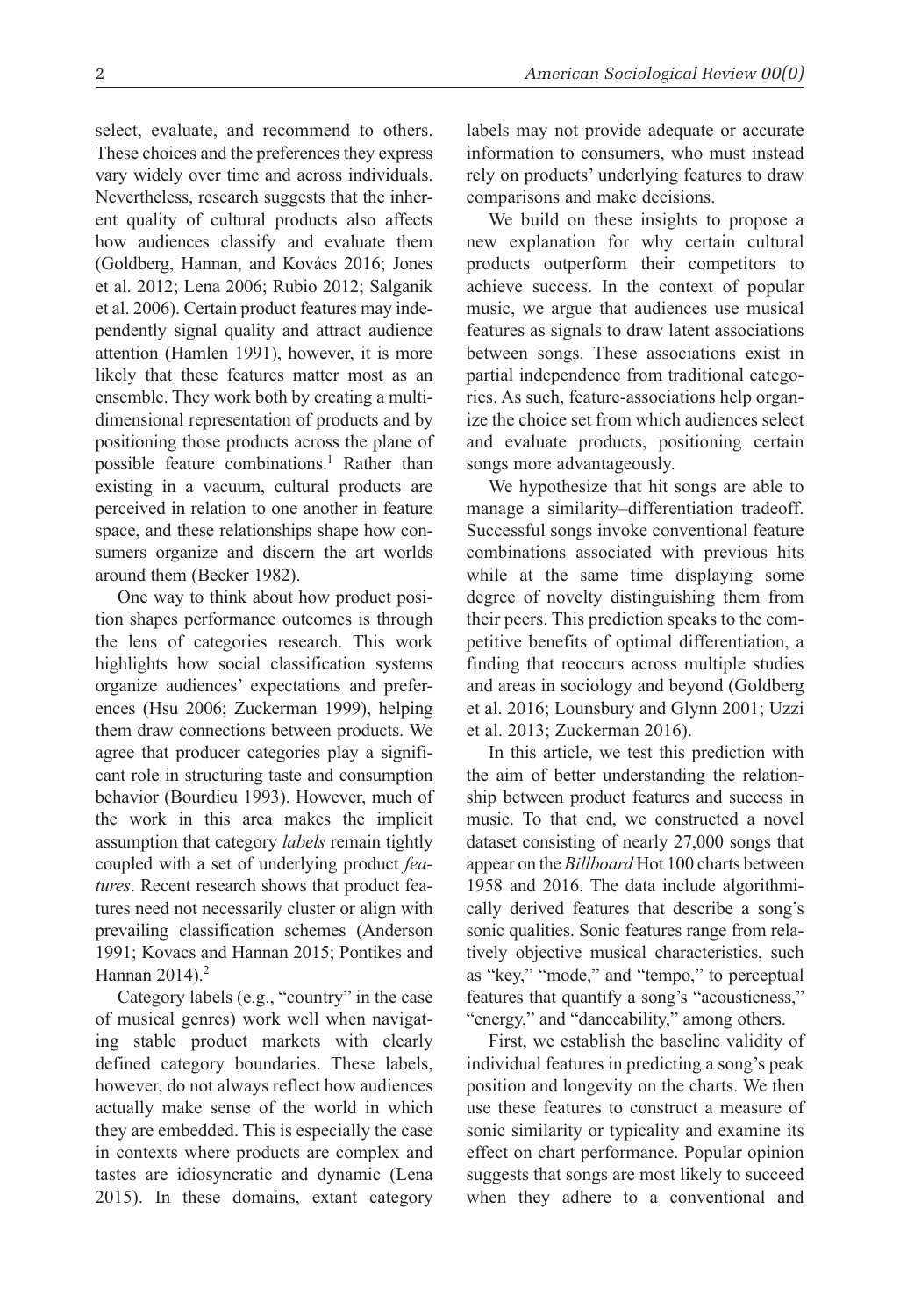reproducible template (Dhanaraj and Logan 2005; Thompson 2014). However, we find that the most successful songs in our dataset are optimally differentiated from their peers.

Our results provide strong evidence that, net of other factors such as artist familiarity and genre affiliation, product features matter, particularly in the way they structure songs' relationships to each other. Using new, microlevel feature data to specify how cultural content organizes how audiences distinguish products compels us to rethink some of the basic mechanisms behind consumption and taste formation. These findings, and the data and methods we use, make important contributions to cultural and economic sociology by offering a new perspective on success in cultural markets.

# **Cultural Preferences and The Similarity– Differentiation Tradeoff**

Predicting how well a new product will fare in the marketplace for audience attention presents a difficult challenge. This is primarily due to the countless variables and contingencies that may influence performance outcomes. This challenge is particularly pronounced in the realm of the cultural or "creative" industries (Caves 2000; Hadida 2015). The reason for this is that these industries tend to generate products and experiences whose evaluation involves a subjective component (Krueger 2005). Even after a cultural product—a painting, film, or song—has been anointed a "success," it can be difficult to explain *ex post* why certain products enjoy more success than others (Bielby and Bielby 1994; Lieberson 2000).3

The relative popularity of a cultural product is usually ascribed to prevailing tastes, which are largely considered to be a function of individuals' idiosyncratic preferences, past experiences, and exposure patterns, along with the prevailing opinions of others. Moreover, different types of performance outcomes (e.g., mass appeal versus critical acclaim) beget different modes of explanation, and they require audiences to consider distinct dimensions of evaluation that are often context specific. Thus, our ability to explain what constitutes a hit versus a flop remains limited.

# *Producer Characteristics and Professional Networks*

Scholars interested in this question traditionally take one of several approaches to explain the determinants of cultural preferences and product performance. The first set of explanations focuses on the characteristics of cultural producers. These include artist reputation (Bourdieu 1993), past performance outcomes (Peterson 1997), and the structure of artistic professional networks (Godart, Shipilov, and Claes 2014; Yogev 2009). Indeed, just as cultural products are perceived by audiences in relation to one another, they are also created by producers who form collaborative relationships and draw inspiration from each other's work.

In the context of Broadway musicals, Uzzi and Spiro (2005) find that when the network of collaborations between artists and producers displays small-world properties, cultural productions are more likely to achieve critical and commercial success. Phillips (2011, 2013) finds that the artists who are most likely to rerecord and release jazz standards come, surprisingly, from structurally disconnected cities. Research on sampling in rap music (Lena and Pachucki 2013), innovations in video game production (de Vaan, Vedres, and Stark 2015), and the creative success of inventors (Fleming, Mingo, and Chen 2007) provides ample evidence that certain types of producer networks are more likely to generate new and successful products via the recombination of diverse ideas. Thus, the interconnectedness of producers and of the production process more generally plays an important role in shaping product performance and consumer taste.4

#### *Social Influence*

The second set of variables used to explain the success of cultural products pertains to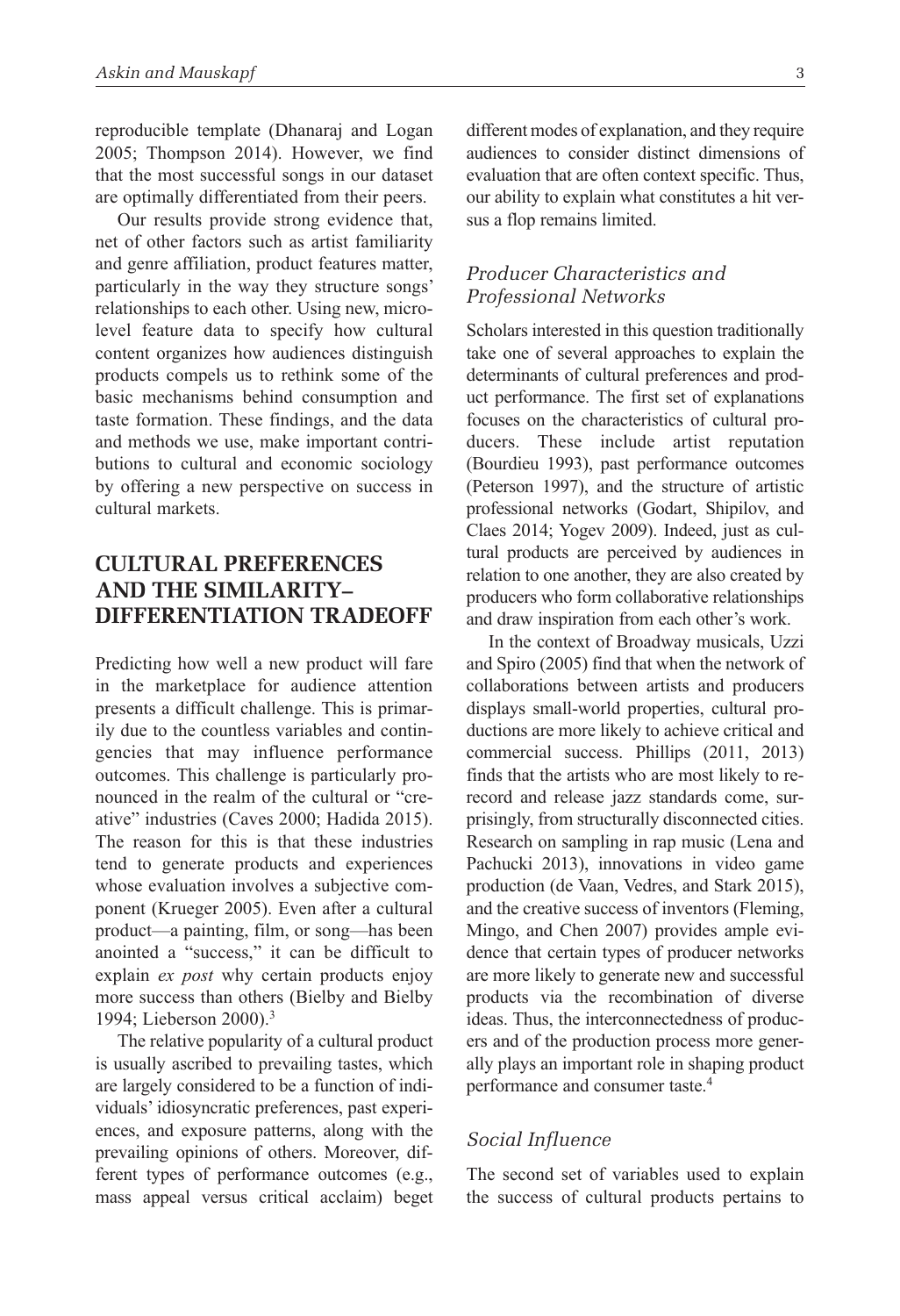audience or demand-side characteristics. Variables of this sort include individual and collective trends in demand, as well as other related consumer dynamics, such as homophily (Mark 1998) and endogenous diffusion patterns (Rossman 2012). These explanations speak to the significant role of social influence, which is often responsible for wide variation in product adoption and taste formation (DellaPosta, Shi, and Macy 2015). In a series of online experiments, Salganik and colleagues investigated how product quality and social influence affect success in an artificial music market (Salganik et al. 2006; Salganik and Watts 2008, 2009). Despite the outsized role of social influence, they found compelling evidence that the likelihood of a song being downloaded by participants is determined in part by its inherent quality—but the exact nature of such "quality" remains obscure.

## *Category Labels*

The categories literature provides a third class of explanations for the variable success of cultural products (Hsu 2006; Jones et al. 2012). Product categories and the labels attached to them reflect largely agreed-upon conventions that audiences attribute to certain groups of products. In this sense, "products are cultural objects imbued with meaning based on shared understandings, and are themselves symbols or representations of those meanings" (Fligstein and Dauter 2007:115).

Much of the research on social classification explores the role of categories in organizing product markets and consumer choice. This process is particularly salient in cultural markets (Caves 2000; DiMaggio 1987). In these settings, classification systems provide the context through which producers and consumers structure their tastes, preferences, and identities (Bourdieu 1993; Peterson 1997). Classification systems also determine how people search and evaluate the art worlds around them (Becker 1982). Indeed, the emergence and institutionalization of genre categories features prominently in explanations of market competition across a number of cultural domains. These include film (Hsu 2006), painting (Wijnberg

and Gemser 2000), literature (Frow 1995, 2006), and music (Frith 1996; Holt 2007; Lena and Peterson 2008; Negus 1992).

Category researchers have made considerable contributions to our understanding of when and why certain kinds of organizations or products succeed (Hsu, Negro, and Perretti 2012; Zuckerman 1999). However, this work suffers from two important limitations. First, while it is true that categories play an important role in shaping how audiences search, select, and evaluate products, they often provide a relatively coarse and static picture of "the market," assuming a nested hierarchical structure that is more or less agreed-upon by market actors. But we know that categories and their boundaries are dynamic and contested; pointing to different meanings for members of different communities (Lena 2012; Sonnett 2004).

Second, most research in this area highlights the *symbolic* labels attached to categories, often ignoring the *features* of the products that occupy them. Labels constitute socially constructed and symbolically ascribed descriptors for a given category. Features, on the other hand, provide more fine-grained information about a focal product's underlying composition and position in "conceptual space" (Kovács and Hannan 2015). Recent research indicates that individuals classify products and other entities across a number of different dimensions, including shared cultural frames or world views (Goldberg 2011), overlapping cognitive interpretations (de Vaan et al. 2015), and interpersonal connections between producers or consumers (Lena 2015). The classification structures that emerge from these processes may or may not align with explicit categorical prescriptions such as musicological genre, suggesting an alternative criterion by which audiences position and compare similar producers and their products in the marketplace.

# *Product Features and Audience Associations*

Category labels are usually coupled with a set of underlying features or attributes, but the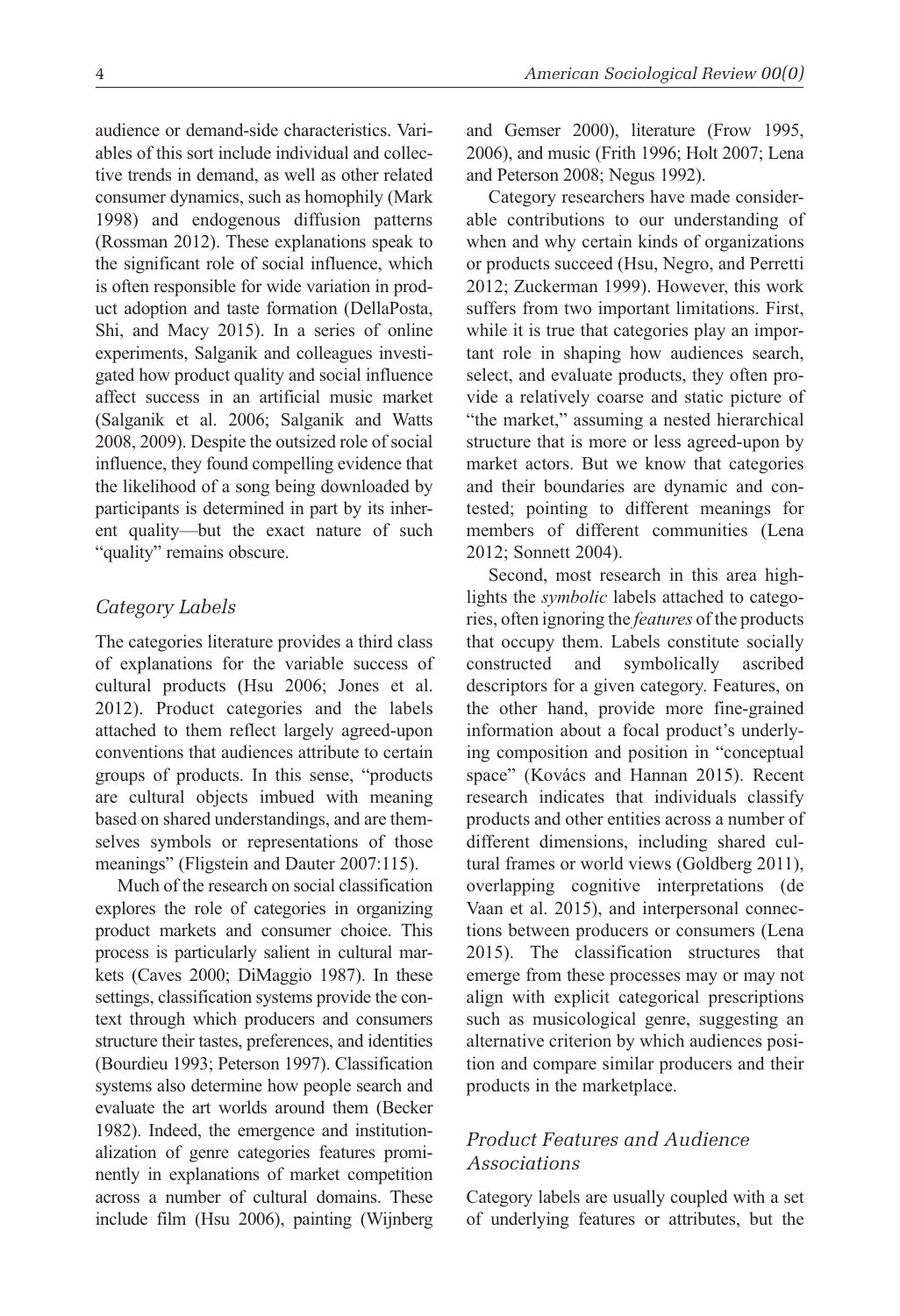degree of coupling between features and labels is highly variable (Anderson 1991; Pontikes and Hannan 2014). For example, Bob Dylan's version of "Like a Rolling Stone" might be tagged with labels like "folk," "Americana," or even "rock-n-roll," but it also exhibits a large number of features, including its duration (6:09), key (C Major), instrumentation (vocals, guitar, bass, electric organ, harmonica, tambourine), and thematic message (love, resentment). These features—the high-dimensional space of attributes that constitute the DNA of individual products—are culturally determined, grounding cultural products in material reality and granting them structural autonomy (Alexander and Smith 2002).

Recent research suggests that the features of cultural products also shape classification processes and performance outcomes (Jones et al. 2012; Lena 2006; Rossman and Schilke 2014). Like category labels, features can be used to position products that seem more or less similar to each other (see Cerulo 1988), shaping consumers' perceptions and sensemaking in distinct ways (Tversky 1977). Furthermore, empirical evidence from popular music studies suggests that certain features (e.g., instrumentation) shape listening preferences and play an important role in determining why some products succeed and others fail (Nunes and Ordanini 2014).

Our reading of these literatures suggests there is a gap in the way product features have been conceptualized in previous work and their role in positioning products for success. Rather than influencing consumption in isolation from one another, features cohere in particular combinations to generate holistic, *gestalt* representations of products. Recent work at the vanguard of network neuroscience is beginning to explore how individuals make sense of these representations (Brashears and Quintane 2015; Zerubavel et al. 2015). Yet we still know little about how this process unfolds. $5$ 

In the context of cultural consumption, we argue that consumers position products across a multidimensional feature space. In this space, certain objects are perceived to be more (or less) similar depending on the features they do (or do not) share with other products. These latent associations represent the world of products in which consumers are embedded, and they exhibit a social life all their own (Carroll, Khessina, and McKendrick 2010; Douglas and Isherwood 1996).<sup>6</sup> These associations also organize the relevant comparison set from which consumers select and evaluate cultural products.

This argument goes beyond previous treatments of the determinants of success in cultural markets in two important ways. First, we highlight the significance of the implicit relationships formed within product space. In this way, we refrain from making success purely about dynamics external to the cultural product itself, such as producer networks and interpersonal consumer relationships. We argue instead that audience evaluations of products are shaped not only by producer and consumer characteristics, or social influence pressures, but also by a product's position within a broader ecosystem of cultural production and consumption. Thus, the choices consumers make are shaped by their individual preferences, relationships, and various other factors, but they are also influenced by the featurebased similarity space within which products are embedded (Kovács and Hannan 2015). Put another way, consumers' direct and indirect exposure to a given set of related products plays a critical role in shaping their future selection decisions and preferences.

Second, we argue that the structure and effect of these feature-based associations are conceptually and analytically distinct from those usually attributed to traditional categories. Research on category emergence suggests that labels and features operate in separate planes, which may or may not align with one other (Pontikes and Hannan 2014). We already know that consumers refer to established categories to make sense of the products they encounter (Zuckerman 1999). However, recent work at the intersection of culture, cognition, and strategy identifies the distinctive role of "product concepts"—loose relational structures that shape consumer cognition beyond purely categorical classification (Kahl 2015). These insights justify our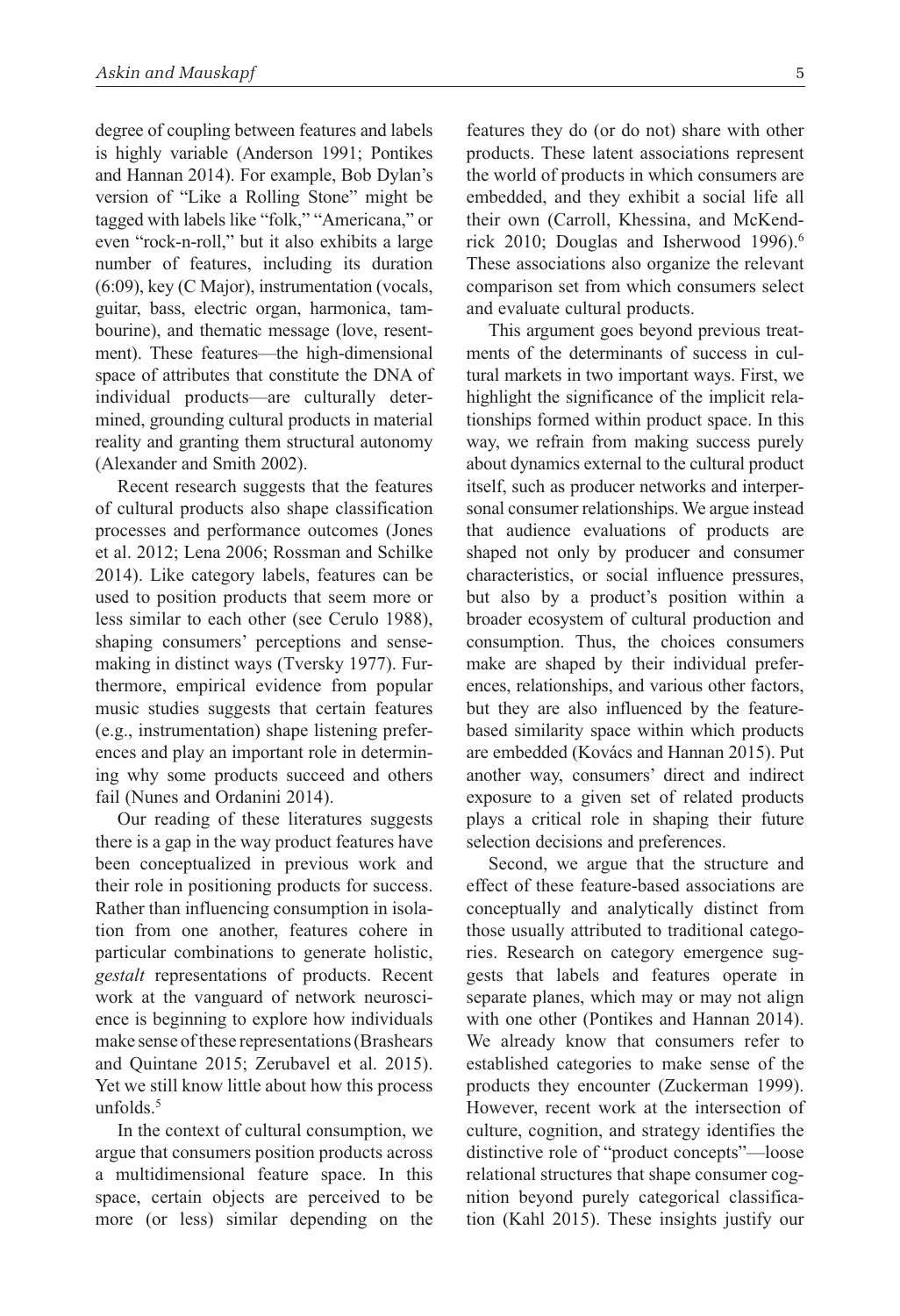focus on feature-based associations, suggesting that consumers in certain contexts are likely to use an amalgamation of features rather than (or in addition to) labels to position, select, and evaluate products. In the analysis that follows, we account for both of these dimensions to explain why certain songs attract audience attention and outperform their competition in the market for popular music.

# *The Similarity–Differentiation Tradeoff*

We have already reviewed a number of plausible explanations for the variable success of cultural products, including producer reputation and category membership. However, the study of product features and the associations they generate highlights a new set of mechanisms to explain why certain products achieve popularity while others do not. One common way to examine the effects of product positioning on market performance is to measure crowding and differentiation dynamics (e.g., Bothner, Kang, and Stuart 2007). This strategy has been particularly useful in the organizational ecology literature (Barroso et al. 2014; Podolny, Stuart, and Hannan 1996). In this line of work, the presence of competitors can saturate a consumer or product space (e.g., niche), making it increasingly difficult for new entrants to survive. Research across a variety of empirical contexts shows that the ability to differentiate oneself and develop a distinctive identity can help products, organizations, and other entities compete within or across niches (Deephouse 1999; Hannan and Freeman 1977; Hsu and Hannan 2005; Swaminathan and Delacroix 1991; Zhao et al. 2017).

Alternatively, work in cognitive and social psychology argues that conformity is the recipe for success. For example, research on liking (Zajonc 1968) suggests that the more people are exposed to a stimulus, the more they enjoy it, regardless of whether they recognize having been previously exposed. In music, this means the more a song sounds like something listeners have heard before, the more likely they are to evaluate it positively and listen to it again (see Huron 2013). This argument lies at the heart of "hit song science," which claims that, with enough marketing support, artists can produce a hit song simply by imitating past successes (Dhanaraj and Logan 2005; Thompson 2014).

Rather than test these competing predictions individually, we hypothesize that the pressures toward conformity and differentiation act in concert. Products must differentiate themselves from the competition to avoid crowding, yet they cannot differentiate to such an extent as to make themselves unrecognizable (Kaufman 2004). Research on consumer behavior suggests that audiences engage in this tradeoff as well. When choosing a product, audiences conform on certain identitysignaling attributes (e.g., a product's brand or category), while distinguishing themselves on others (e.g., color or instrumentation; see Chan, Berger, and Van Boven 2012). This tension between conformity and differentiation is central to our understanding of social identities (Brewer 1991), category spanning (Hsu 2006; Zuckerman 1999), storytelling (Lounsbury and Glynn 2001), consumer products (Lancaster 1975), and taste (Lieberson 2000). Taken together, this work signals a common trope across the social sciences: the path to success requires some degree of both conventionality and novelty (Uzzi et al. 2013).

In the context of popular music, songs must strike a balance between being recognizable and being different. Those that best manage this similarity–differentiation tradeoff will attract more audience attention and experience more success. Stated more formally, we predict an inverted U-shaped relationship between a song's relative typicality and its performance on the *Billboard* Hot 100 charts. Our analysis highlights the opposing pressures of crowding and differentiation by constructing a summary measure of song typicality. This index accounts for how features position a song relative to its musical neighbors. Adjusting for a host of other factors, including an artist's previous success and genre affiliation, we expect that songs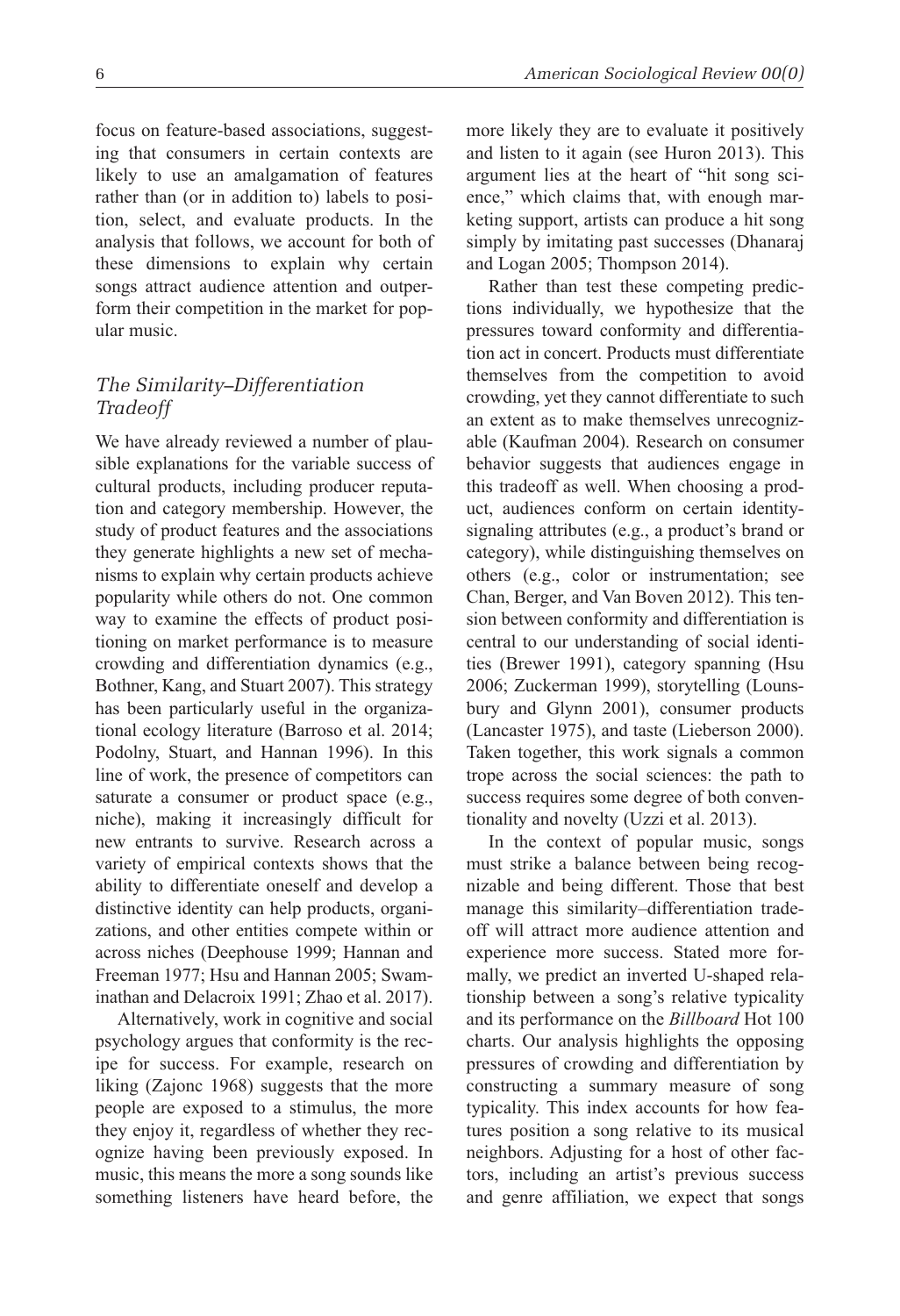exhibiting *optimal differentiation* across the feature space are more likely to achieve widespread popularity, whereas songs that are deemed too similar to—or dissimilar from their peers will struggle to reach the top of the charts (cf. Zuckerman 2016).

# **Data and Methods**

Studying the relative typicality of products can shed light on how audience preferences are shaped across a number of empirical contexts. We believe music represents an ideal setting in which to test these dynamics, due in part to its reliance on an internally consistent grammar. While songs can be quite different from one another, they follow the same set of basic principles or "rules" based on melody, harmony, and rhythm. Listeners' tastes, on the other hand, do not have such concrete bounds.

Salganik and colleagues (2006) showed that consumer choice in an artificial music market is driven by both social influence and a song's inherent quality. However, their measure of "quality" was audience preference in the absence of experimental manipulation. Measuring quality "objectively," on the other hand, requires a comprehensive technical understanding of music's form and features. Due to the specialized skills needed to identify, categorize, and evaluate such features reliably, work that meets these demands is limited. The research that has been conducted uses musicological techniques to construct systems of comparable musical codes that may be more or less present in a particular musical work (Cerulo 1988; La Rue 2001; Nunes and Ordanini 2014). Yet even if social scientists learned these techniques, or collaborated more often with musicologists, it would be very difficult to apply and automate such complex codes at scale. These difficulties have been partially attenuated by the application of digital data sources and new computational methods to the study of cultural objects. These techniques were first developed by computer scientists. More recently, these technologies have begun to filter into the toolkits of cultural sociologists (Bail 2014), who have traditionally been criticized for being "methods poor" (DiMaggio, Nag, and Blei 2013:2).

Most relevant for our purposes are advances in music information retrieval (MIR) and machine learning (e.g., Friberg et al. 2014; Serrà et al. 2012). These fields have developed new methods to reduce the high dimensionality of musical compositions to a set of discrete features, much like what topic modeling has done for the study of large text corpora (Blei, Ng, and Jordan 2003). These developments have generated new research possibilities that were previously considered impractical. We use a novel dataset that includes discrete representations of musical features in the form of sonic features (a song's "acoustic footprint"). These data allow us to investigate how popular success is contingent, in part, on a song's relative position within feature space.

Our primary data come from the weekly *Billboard* Hot 100 charts, which we reconstructed from their inception on August 4, 1958 through March 26, 2016. The Hot 100 charts are published by *Billboard Magazine*, but the data we use for our analysis come from an online repository known as "The Whitburn Project." Joel Whitburn collected and published anthologies of the charts (Whitburn 1986, 1991) and, beginning in 1998, a dedicated fan base started to collect, digitize, and add to the information contained in those guides. This augmented existing chart data and provides additional details about the songs and albums on the charts, including metadata and week-to-week rankings for more than 26,800 songs spanning almost 60 years.

A descriptive comparison of these songs with others that did not appear on the Hot 100 charts suggests that, although the observations included in our analysis constitute a slightly more homogenous or "typical" sample than is represented in music broadly, *the distribution of song typicality across these samples is nearly identical*. This makes the charts an appropriate proxy for studying consumer evaluation and product performance in the field of popular music (see Part A of the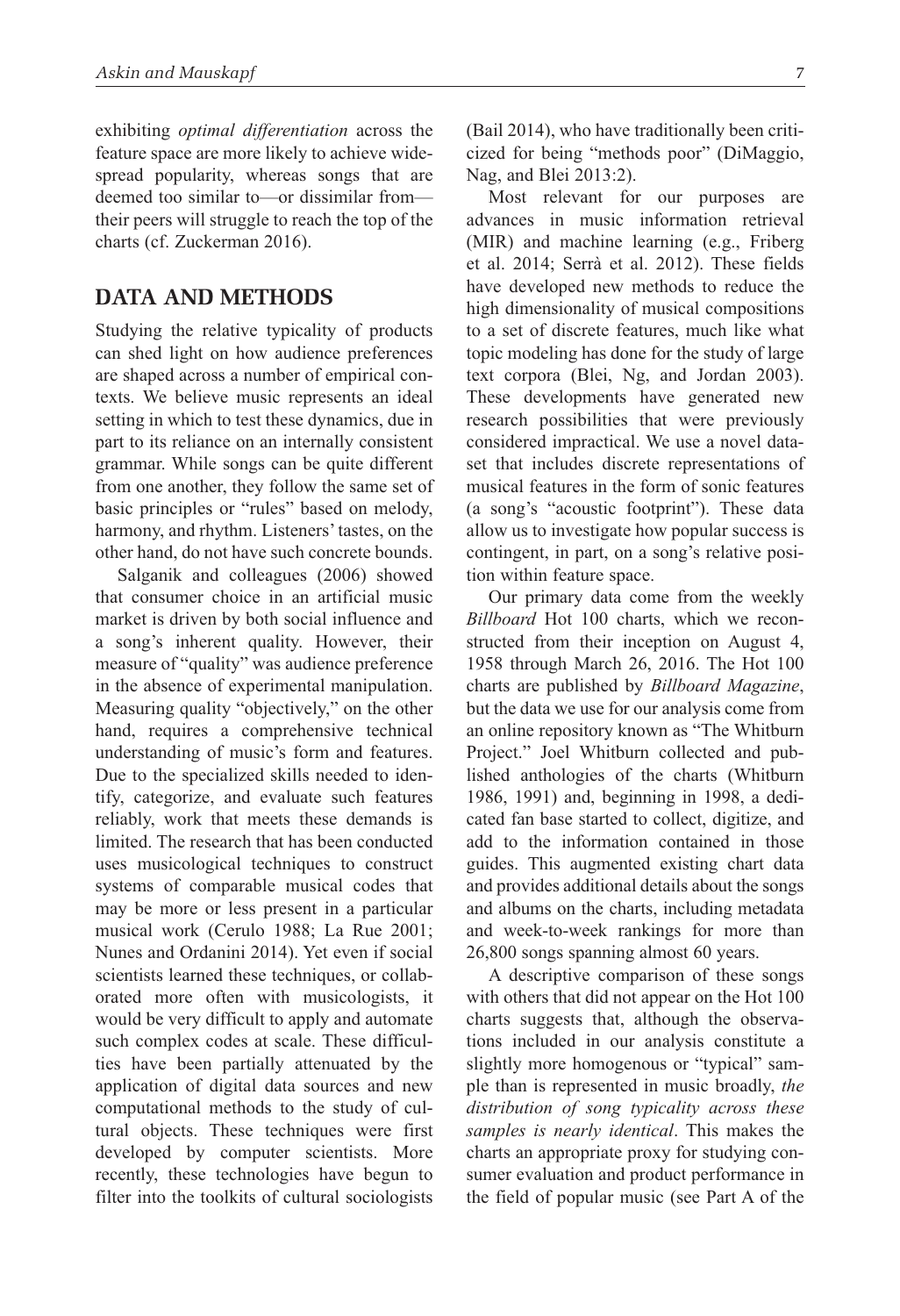online supplement for a more formal comparison).<sup>7</sup> Furthermore, although the algorithm used to create the charts has evolved over the years, these charts remain the industry standard.<sup>8</sup> They have been used extensively in social science research on popular music (Alexander 1996; Anand and Peterson 2000; Bradlow and Fader 2001; Dowd 2004; Lena 2006; Lena and Pachucki 2013; Peterson and Berger 1975). They are also noted for their reliability as indicators of popular taste (e.g., Eastman and Pettijohn 2015).

*Outcome variables.* The weekly *Billboard* charts provide us with a real-world performance outcome that reflects the general popularity of a song and can be tracked and compared over time. Unlike movie box-office results or television show ratings, music's content-owners closely guard sales data. This leaves songs' diffusion across radio stations (Rossman 2012) or their chart position as the most reliable and readily available performance outcome. In their examination of fads in baby naming, Berger and Le Mens (2009) use peak popularity and longevity as key variables in the measurement of cultural diffusion; we adapt these as our outcome variables, *peak position* and *weeks on charts*. Although these two outcomes are related to one another (i.e., songs that reach a higher peak chart position tend to remain on the charts longer,  $R \approx .72$ ), we use both outcomes in our analysis. We also reverse-code peak chart position (101 – chart position) so that positive coefficients on our independent variables indicate a positive relationship with a song's success on the charts.

To account for the competitive dynamics between songs appearing on the same chart, we include a set of models that use a third indicator of success based on week-to-week change in chart position. We subtracted each song's (reverse-coded) position during the previous week (*t*) from its current position  $(t + 1)$  to determine the effect of song typicality on weekly changes in chart position. We realize that a third dependent variable adds complexity to the analysis. However, we believe this approach is appropriate because it (1) better captures the dynamic nature of the charts, which can change considerably from week to week, while allowing us to include fixed effects for songs; (2) does not penalize the relatively short shelf-life of song popularity; and (3) accounts for the fact that songs appearing near the bottom of the charts have greater opportunity for improvement than do those at the top.

*Genre data.* The *Billboard* data require augmentation to capture the multifaceted social and compositional elements of songs and artists. Genre categories evolve and are potentially contentious (Lena and Pachucki 2013). In spite of this, they provide an important form of symbolic standing, organizing the listening patterns and evaluations of producers, consumers, and critics (Bourdieu 1993; Holt 2007; Lena 2012). Moreover, genres play a significant role in defining and shaping artists' identities (Peterson 1997; Phillips and Kim 2008). In turn, artists' identities help determine the type of listeners who end up seeking out and being exposed to new music. Audiences consequently reinforce artist identities and genre structures (Frith 1996; Negus 1992), setting expectations for both producers and their products (Peterson 1997).

To account for the effect of traditional category labels, we collected musicological genre data from Discogs.com, an encyclopedic music site and marketplace containing extensive information on music recordings, specifically singles and albums (see Montauti and Wezel 2016). Like other music websites, particularly those with user-generated and curated data, Discogs includes multiple genre and style (or subgenre) attributions for each release (i.e., single, album, EP, or LP). Up to three genre and six style attributions are possible. However, we created dummy variables for the *primary genre* affiliated with each release in our analysis (see "crossovers" below for an exception). Many songs on the Hot 100 were released as singles, allowing us to obtain fine-grained, song-level genre classification data. For songs that were not released as singles, we use the primary genre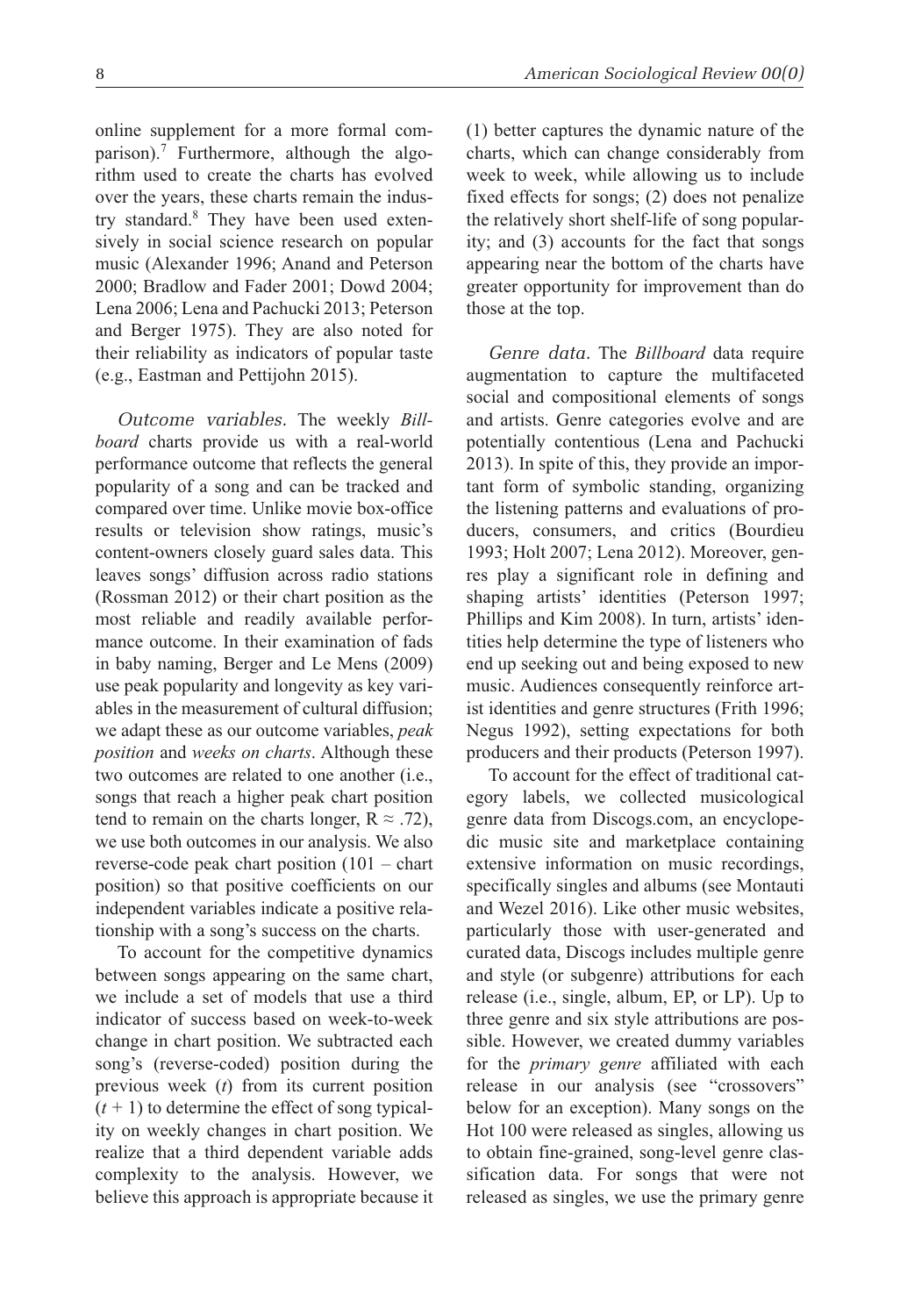attributed to the album on which the song appears.<sup>9</sup> Based on these data, our sample covers 15 genre categories—including pop, rock, blues, electronic, jazz, and hip hop.10

*The Echo Nest sonic feature data.* Although genre represents an important means of symbolic classification in music, our interest in more fine-grained, featurebased associations required the collection of data summarizing the sonic attributes of each song. For these data we turned to The Echo Nest, an online music intelligence provider that offered access to much of their data via a suite of Application Programming Interfaces (APIs). This organization represents the current gold standard in MIR, having been purchased by music streaming leader Spotify in 2014 to power its analytics and recommendation engines. Using web crawling and audio encoding technology, The Echo Nest has collected and continuously updates information on more than 30 million songs and 3 million artists. Their data contain objective and derived qualities of audio recordings, as well as qualitative information about artists based on text analyses of artist mentions in digital articles and blog posts.

We accessed The Echo Nest API to collect complete data on 94 percent of the songs (25,102 of 26,846 total songs) that appeared on the charts between 1958 and 2016. This information includes several objective musical features (e.g., tempo, mode, and key), as well as some of the company's own creations (e.g., valence, danceability, and acousticness). Songs are assigned a quantitative value for each feature, which are measured using various scales. Table 1 briefly describes the 11 features used in our analysis. We recognize that there are limitations associated with distilling complex cultural products into a handful of discrete features. However, we believe these features represent the best available approximation of what people hear when they listen to music. Nearly 20 years of research and advancements in MIR techniques have produced both high- and low-level audio features that provide an increasingly robust representation of how listeners perceive music (Friberg et al. 2014). Personal communications with leading MIR researchers support our belief that these measures provide the most systematic attempt to capture songs' material and sensory composition at scale. Moreover, these features were created specifically for song-to-song comparisons to inform algorithmically-generated recommendations for listeners.

*Predictor variable: song typicality.* In an effort to provide a more nuanced explanation of how a song's relative position within feature space affects performance, we constructed a dynamic measure of song typicality. For this variable, *genre-weighted typicality (yearly)*, we measure the cosine similarity between songs using the sonic features provided by The Echo Nest—normalizing each to a 0 to 1 scale so as to not allow any individual attribute undue influence over our similarity calculation, and then collapsing them into a single vector  $V_i$  for each song in our dataset.<sup>11</sup> For each song  $i$ , we pulled every other song that appeared on the charts during the year prior to song *i'*s debut, and we calculated the cosine similarity between each songpair's vector of features. The resulting vector  $V_{it}$  includes the cosine similarity between song *i* and every other song *j* from the previous 52 weeks' charts, which we consider the boundary of the relevant comparison set against which each song is competing.

After thoughtful consideration, we determined that simply taking the average of each song's row of similarities in  $V_i$ —in essence, creating a summary typicality score for each song in our dataset—left open the possibility that two songs that looked similar (in terms of their constitutive features) might actually sound different, thus biasing our analysis. Furthermore, research suggests that consumers tend to be split into segments defined by the type of music they consume. These segments, or communities, may or may not align with traditional musicological genre categories, which have their own distinct traditions and histories (cf. Lena 2012, 2015). Although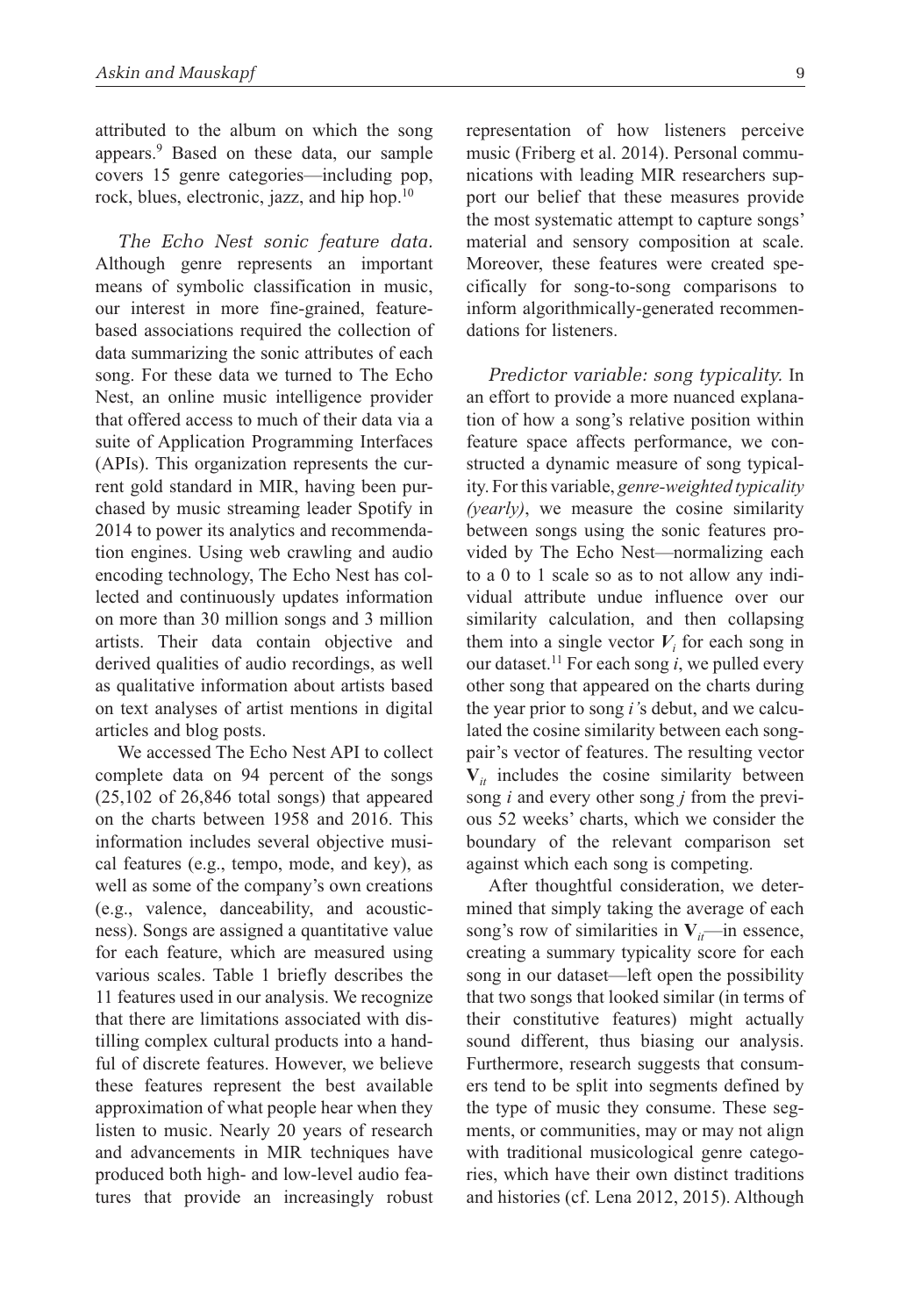| Attribute        | Scale                       | Definition                                                                                                                                             |
|------------------|-----------------------------|--------------------------------------------------------------------------------------------------------------------------------------------------------|
| Acousticness     | $0 - 1$                     | Represents the likelihood that the song was recorded<br>solely by acoustic means (as opposed to more<br>electronic/electric means).                    |
| Danceability     | $0 - 1$                     | Describes how suitable a track is for dancing. This<br>measure includes tempo, regularity of beat, and beat<br>strength.                               |
| Energy           | $0 - 1$                     | A perceptual measure of intensity throughout the track.<br>Think fast, loud, and noisy (i.e., hard rock) more than<br>dance tracks.                    |
| Instrumentalness | $0 - 1$                     | The likelihood that a track is predominantly instrumental.<br>Not necessarily the inverse of speechiness.                                              |
| Key              | $0 - 11$<br>(integers only) | The estimated, overall key of the track, from C through B.<br>We enter key as a series of dummy variables.                                             |
| Liveness         | $0 - 1$                     | Detects the presence of a live audience during the record-<br>ing. Heavily studio-produced tracks score low on this<br>measure.                        |
| Mode             | $0$ or $1$                  | Whether the song is in a minor $(0)$ or major $(1)$ key.                                                                                               |
| Speechiness      | $0 - 1$                     | Detects the presence of spoken word throughout the track.<br>Sung vocals are not considered spoken word.                                               |
| Tempo            | Beats per minute (BPM)      | The overall average tempo of a track.                                                                                                                  |
| Time Signature   | Beats per bar/measure       | Estimated, overall time signature of the track. 4/4 is the<br>most common time signature by far and is entered as a<br>dummy variable in our analyses. |
| Valence          | $0 - 1$                     | The musical positiveness of the track.                                                                                                                 |

**Table 1**. The Echo Nest Sonic Features

*Note:* This list of features includes all but one of the attributes provided by The Echo Nest's suite of algorithms: loudness. We cut this variable from our final analysis at the suggestion of the company's senior engineer, who explained that loudness is primarily determined by the mastering technology used to make a particular recording, a characteristic that is confounded through radio play and other forms of distribution.

research shows that omnivorous consumption behavior is now prevalent among certain consumer segments (Lizardo 2014), we believe that the perceived sonic similarity between two songs will decrease if those songs are associated with different genres (e.g., a country song and a reggae song may have similar beat and chord structures, thereby appearing similar when seen as a vector of features, but be perceived to sound quite different by listeners). Thus, we weight each song-pair's raw cosine similarity by the average similarity of those songs' primary genres over the preceding 52 weeks.

We chose to use a genre-weighted cosine similarity measure for two reasons. First, we wanted to generate a fine-grained, featurebased measure, rather than one based purely on shared symbolic classification. Although the latter represents an important signal of how listeners identify and process music, we focus on the former because we believe it provides a more objective representation of a song's sonic fingerprint. Moreover, cosine similarity is a common measure for clustering multidimensional vectors (Evans 2010). Second, we believed it was important to include all songs in a given year, rather than only songs from within a particular genre, when constructing a relevant comparison set to measure typicality. Listeners may be more likely to listen to and compare songs from within the same genre—this is why we chose to incorporate a genre weighting scheme in the first place—but we recognize that for many listeners these genres and their boundaries are not absolute, particularly when it comes to the most mainstream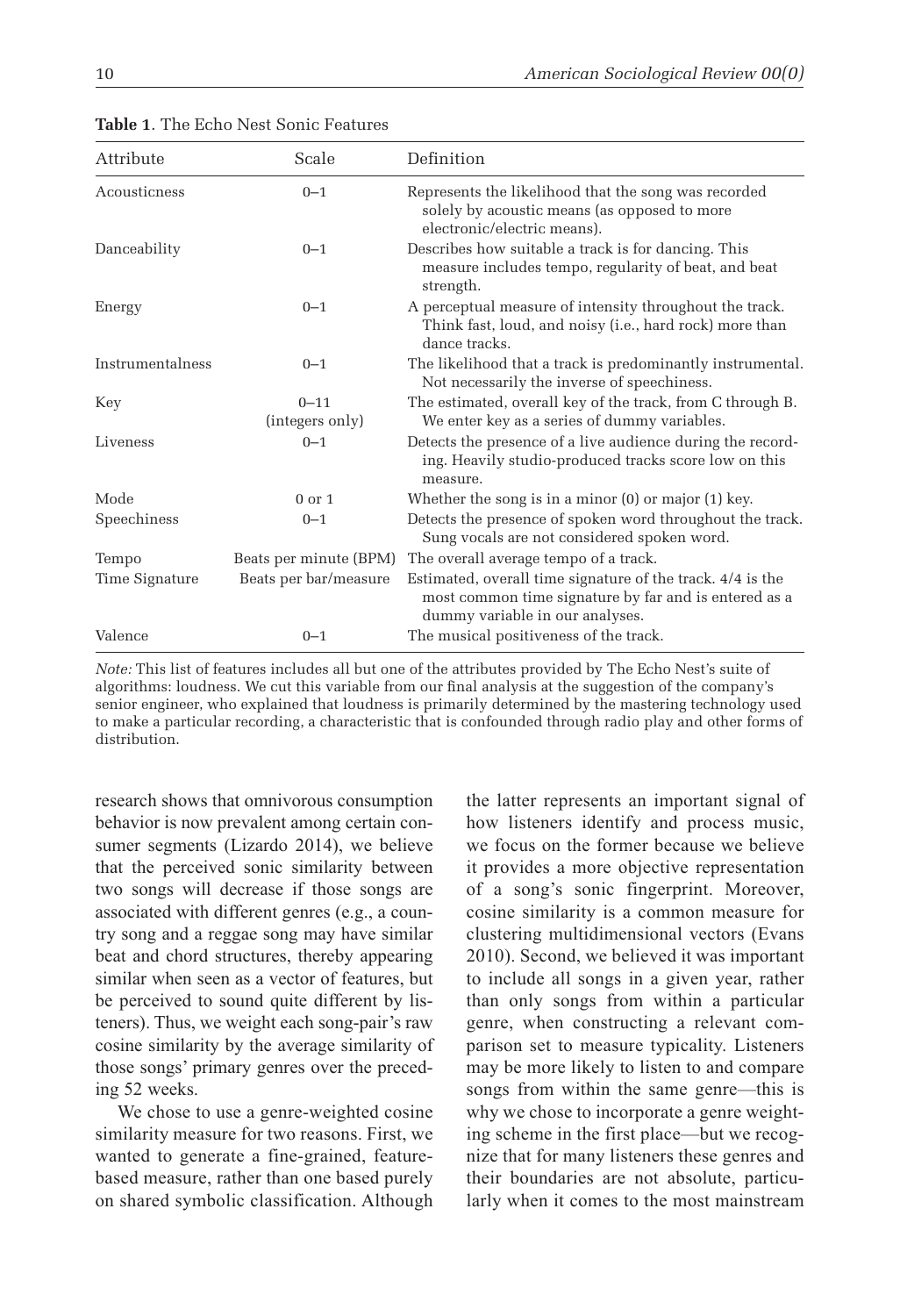

**Figure 1.** Distribution of Genre-Weighted Song Typicality (Yearly) *Note:* The slight dip in this distribution around .80 reflects the binary (0, 1) nature of one of the sonic features included in our typicality measure: mode. Songs written in major and minor keys are equally typical, on average, but the sonic distance between a pair of major and minor songs is likely to be greater than a pair pulled at random, producing the bimodal tendency visualized here.

music captured on the Hot 100 charts. We therefore decided to include songs from all genres when defining the relevant comparison set for our main typicality measure.

To construct the weights for our *genreweighted typicality (yearly)* measure, we calculated yearly within-genre averages for each sonic feature, and then again used a cosine similarity measure to index the average proximity of each pair of genres in feature space. We then applied the resulting similarities to the raw similarity measure summarized above for each song pair. For example, if a rock song and a folk song had a raw similarity of .75, and the average similarity between rock and folk in year *x* is .8, then the genre-weighted similarity between those two songs would be .75  $\times$  .8 = .6.12 If both songs were categorized as rock, then the weight would equal 1, and the genreweighted similarity between songs would be .75. We then calculated the weighted average of each cell in  $V_i$  to create the variable used in our main models: a weighted average of each song's distance from all other songs that appeared on the charts in a given year. A simple frequency histogram of this measure provides evidence of the relatively high degree of similarity between songs across our dataset and in popular music more generally ( $\mu = .81$ ;  $σ = .06$ ; range = .26 to .92; see Figure 1).<sup>13</sup>

Finally, in addition to our yearly genreweighted typicality measure, we constructed a second variable, *genre-weighted typicality (weekly)*, to investigate week-to-week competition between songs, which we test in our final set of models as a robustness check. Rather than calculating a single typicality score for each song based on its similarity to songs that charted during the 52 weeks prior to its chart debut, we calculated a unique typicality score for each week a song appears on the charts. To do this, we first measured the cosine similarity between each song's vector of features and those of other songs with which it shared a chart. For each week, we created a matrix  $A_t$  that has dimensions matching the number of songs on each week's charts (100 x 100), with cell  $A_{ii}$  representing the similarity between song *i* and song *j* for that week. Because every song is perfectly similar to itself, we removed **A**'s diagonal from all calculations. As with our yearly typicality measure, we again weighted each cell in **A** by the similarity of each song-pair's genres from the year in which those songs were released. Once these weights were applied, we took the average of each row to give each song-week a *genre-weighted typicality (weekly)* value. This measure is designed to capture how similar a song is to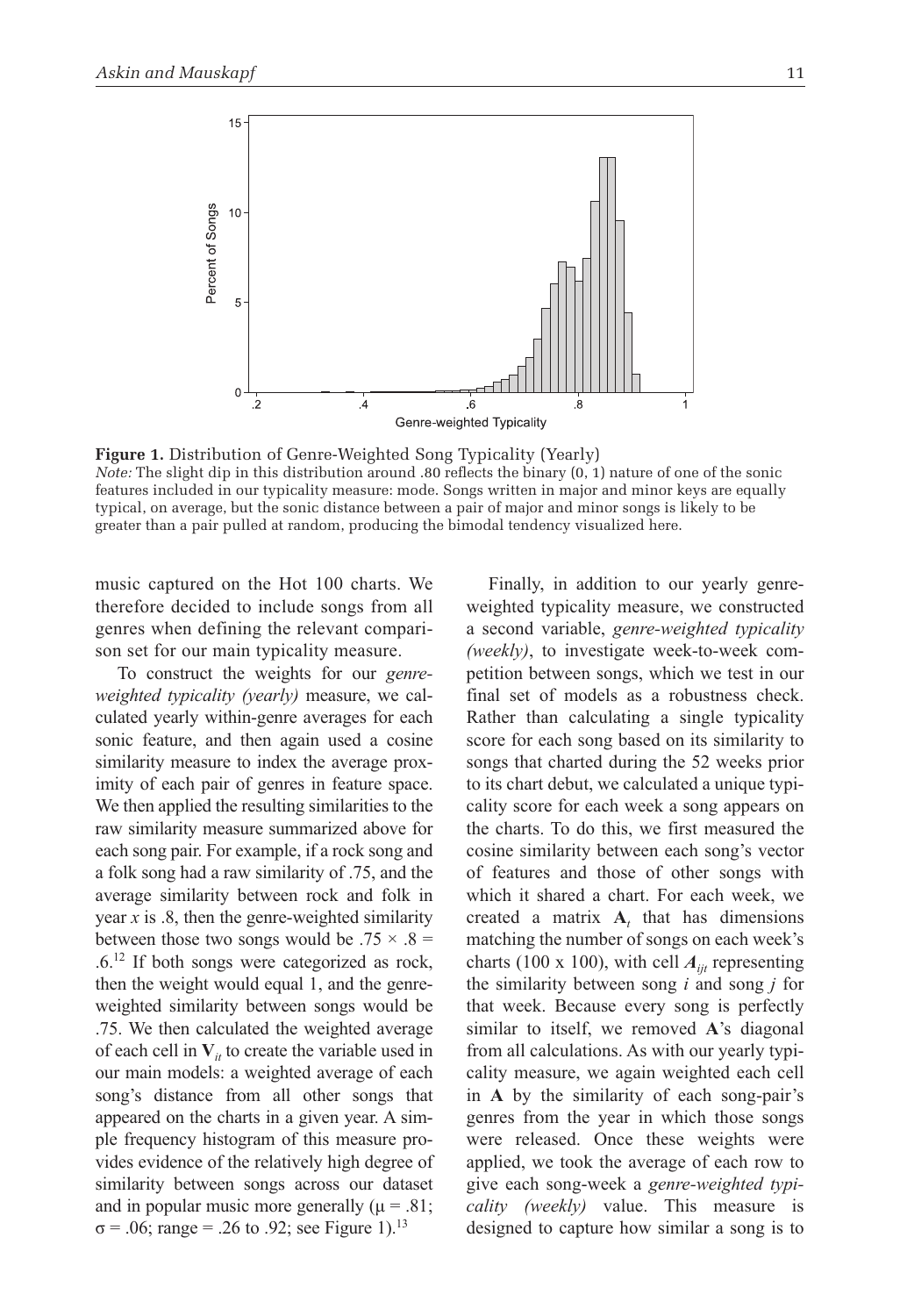other songs with which it is directly competing on the charts.

*Additional predictor variables.* We collected a handful of control variables to account for the multifaceted nature of musical production and ensure the robustness of our effects. First, we included a dummy variable coded to 1 if a song was released on a major record label, and 0 if it was from an independent label. Major labels typically have larger marketing budgets, higher production quality, closer ties with radio stations (see Rossman 2012), and bigger stars on their artist rosters. These factors suggest that songs released by major labels will not only appear more regularly on the charts (two-thirds of the songs in our dataset are major label releases), but that major label releases should have a comparatively easier time reaching the top of the charts. We include the major label dummy in all analyses to account for the benefits that such songs receive when striving to hit the top of the charts.

Second, we included a set of dummy variables in each model to account for the number of songs an artist had previously placed on the charts. Musicians receive different levels of institutional support (e.g., marketing or PR), which can affect their opportunities for success, but these differences are difficult to ascertain. These previous song count dummies capture artists' relative visibility or popularity at the moment of a song's release: (1) if a song is an artist's first on the charts, (2) if it is her second or third song on the charts, (3) if it is her 4th through 10th song on the charts, or (4) if she has had more than 10 songs in the Hot 100. These dummies also help capture "superstar" effects (Krueger 2005), which could account for the cumulative advantage popular artists experience as their songs become more likely to climb to the top of the charts.

We also constructed a variable called *multiple memberships* to account for artists who released songs under different names or band formations. Annie Lennox, for example, appears on the charts as a member of the Eurythmics and as a solo artist. The Eurythmics represent Lennox's first appearance on the charts, so we coded every subsequent appearance of hers as a solo artist as 1 for *multiple memberships*. We did this for every artist who appeared with multiple bands (or with a band and as a solo artist) on the Hot 100 (roughly 6 percent of our dataset). For these artists, we continued song counts from previous chart incarnations—meaning Lennox's first charting song as a solo artist was coded as her 15th song overall, because the Eurythmics charted 14 songs before she released her first solo hit. Whether a function of artists' skill in creating chart-friendly songs, labels' commitment to already established artists, or fans' loyalty to certain musicians, maintaining a comprehensive count of previous songs on the charts helps us account for any potential benefits chart veterans receive.

Fourth, we included a variable called *long song*, set to 1 if a song was unusually long, and 0 otherwise. Historical recording formats, along with radio, encouraged artists to produce songs that are shorter in length, typically between three and four minutes long (Katz 2010). Although the average length of a song on the charts has increased over time, longer songs were likely to get cut short or have trouble finding radio airtime during much of the timeframe covered by our data. We include this dummy to account for the possibility that these difficulties affect chart performance. For our analysis, any song that was two standard deviations longer than the average song for the year in which it was released was denoted a *long song*.

Fifth, we account for "crossover" songs that is, songs affiliated with multiple genres and thus (potentially) appealing to multiple audiences.14 In addition to the Hot 100, *Billboard* has several other, predominantly genrebased, charts to capture songs' popularity: mainstream rock, R&B, country, and others. Songs that cross genres and fandom boundaries may be more likely to succeed on the generalist chart (Brackett 1994; Lena 2012), although one could also argue that difficultto-classify songs may suffer as the result of audience confusion (see Pontikes 2012; Zuckerman 1999). To capture the potential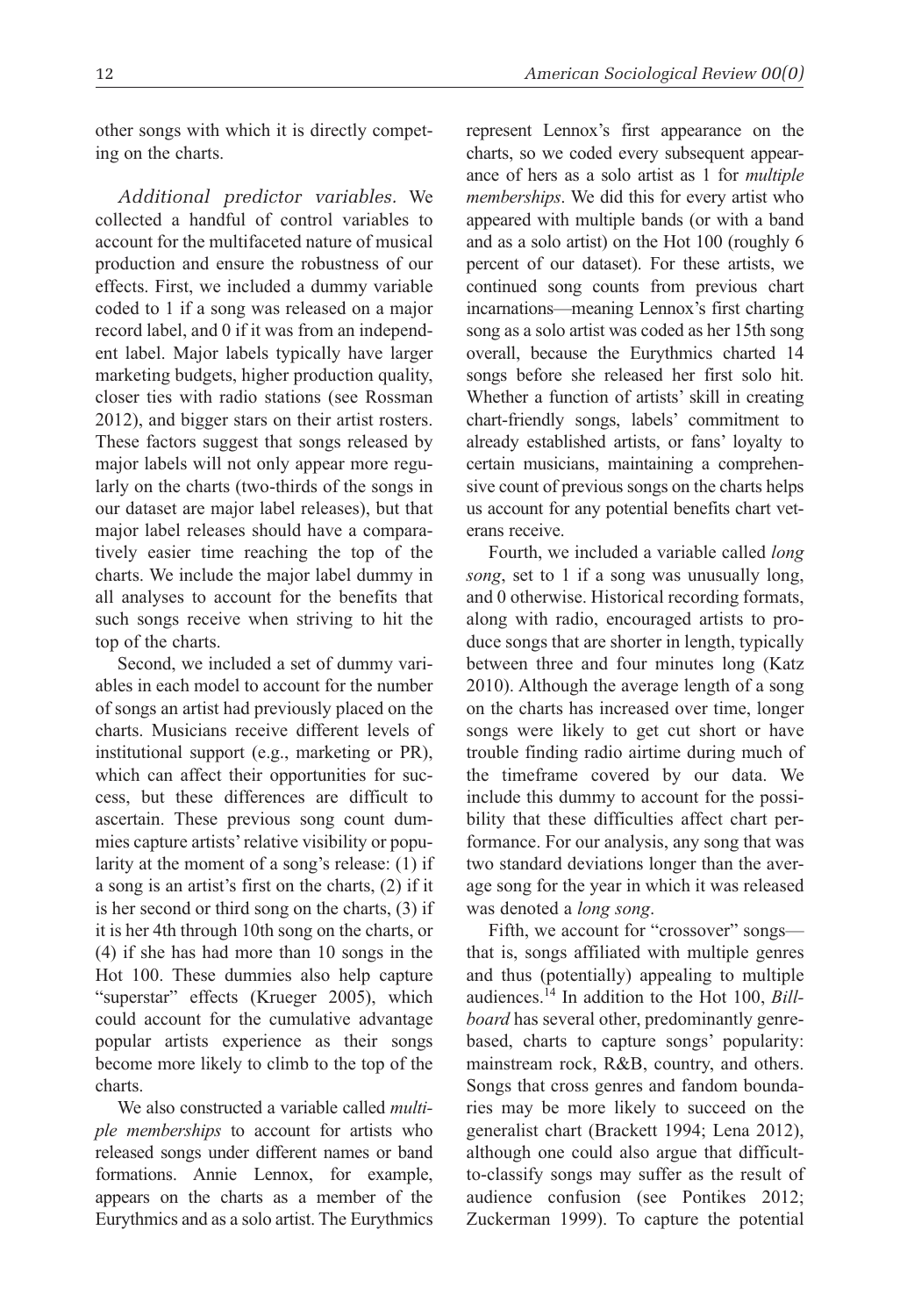effects of genre-spanning, we created a variable *crossover.* This dummy is coded 1 for any song with more than one song-level genre designation (e.g., blues and country), *unless the two genre designations are pop and rock*, which for much of the chart's history were considered interchangeable and too mainstream to classify across multiple distinct fan bases. *Crossover* is coded as 0 for songs with only one genre classification. Using this method, roughly 24 percent of the songs in our data are considered crossovers, and on average they perform slightly better on the Hot 100 charts (average peak chart position of 43 versus 45 for crossovers and non-crossovers, respectively; *t*-test: –3.636, *p* = .0001).

Sixth, we constructed a dummy variable *reissue* for any song that was re-released and appeared on the charts for a second time. As an example, Prince's track "1999" originally charted in 1982, reaching #12 and staying on the charts for 27 weeks. It was reissued for New Years in 1999, when it charted again for a week. Such songs, already familiar to audiences and likely reissued due to their initial popularity, should have an easier time performing well on the charts when they re-enter them. To account for this potential advantage, we coded any song that was re-released in this manner as a *reissue*, and we included the dummy in all analyses.

Finally, we included nonparametric time dummies to account for historical variation in our results, partitioning 59 years of data into five-year blocks. We did this for two reasons. First, we wanted to capture the fact that producer and consumer tastes, as well as the sounds and boundaries of certain genres, change over time. Second, we needed a way to account for changes in the underlying calculation and meaning of chart rankings, particularly before and after the move to use SoundScan data (for further details and analyses, see note 8 and Part B of the online supplement). Using half-decade dummies allows us to estimate and control for the effects of these changes, which had an immediate impact on chart dynamics but took time to be fully understood and absorbed by industry stakeholders (Anand and Peterson 2000). Table 2 summarizes descriptive statistics and correlations for all the key variables in our analysis.

#### *Estimation Strategy*

To examine the relationship between songs' sonic features and their performance on the Hot 100 charts, we first ran pooled, crosssectional OLS regressions for each of our two static outcome variables, *peak chart position (inverted)* and *weeks on charts* (Models 1 and 2). These models, run on the 25,102 songs for which we have complete data, are intended to provide correlational face validity of a relationship between our sonic features and chart outcomes.

To conduct a more formal test of the relationship between song typicality and chart performance, and to account for the fact that our *peak chart position* outcome variable is composed of discrete whole numbers derived from ranks, we ran a second set of models using an ordered logit specification (Models 3 and 4). We included various artist-level control variables (e.g., previous song and multiple band membership dummies) instead of artist fixed effects, because ordered logit models with fixed effects can produce inconsistent estimators (see Baetschmann, Staub, and Winkelmann 2015). Models estimating *weeks on charts* contain the same control variables but are estimated using zero-truncated negative binomial regression (Hilbe 2011), as the outcome is a count variable with a minimum value of one (Models 5 and 6).

The models described above are crosssectional analyses using a song's typicality when it first appeared on the charts to predict its overall success. We know, however, that the Hot 100 charts are dynamic: they are released weekly and change just as frequently, with potentially dozens of songs entering, exiting, and shifting positions. Songs move an average of seven ranks from one week to the next, and they tend to have a relatively short shelf-life in the spotlight, with an average chart lifespan of only 11.5 weeks. Following the logic of our earlier prediction, we believe that songs' weekly chart movements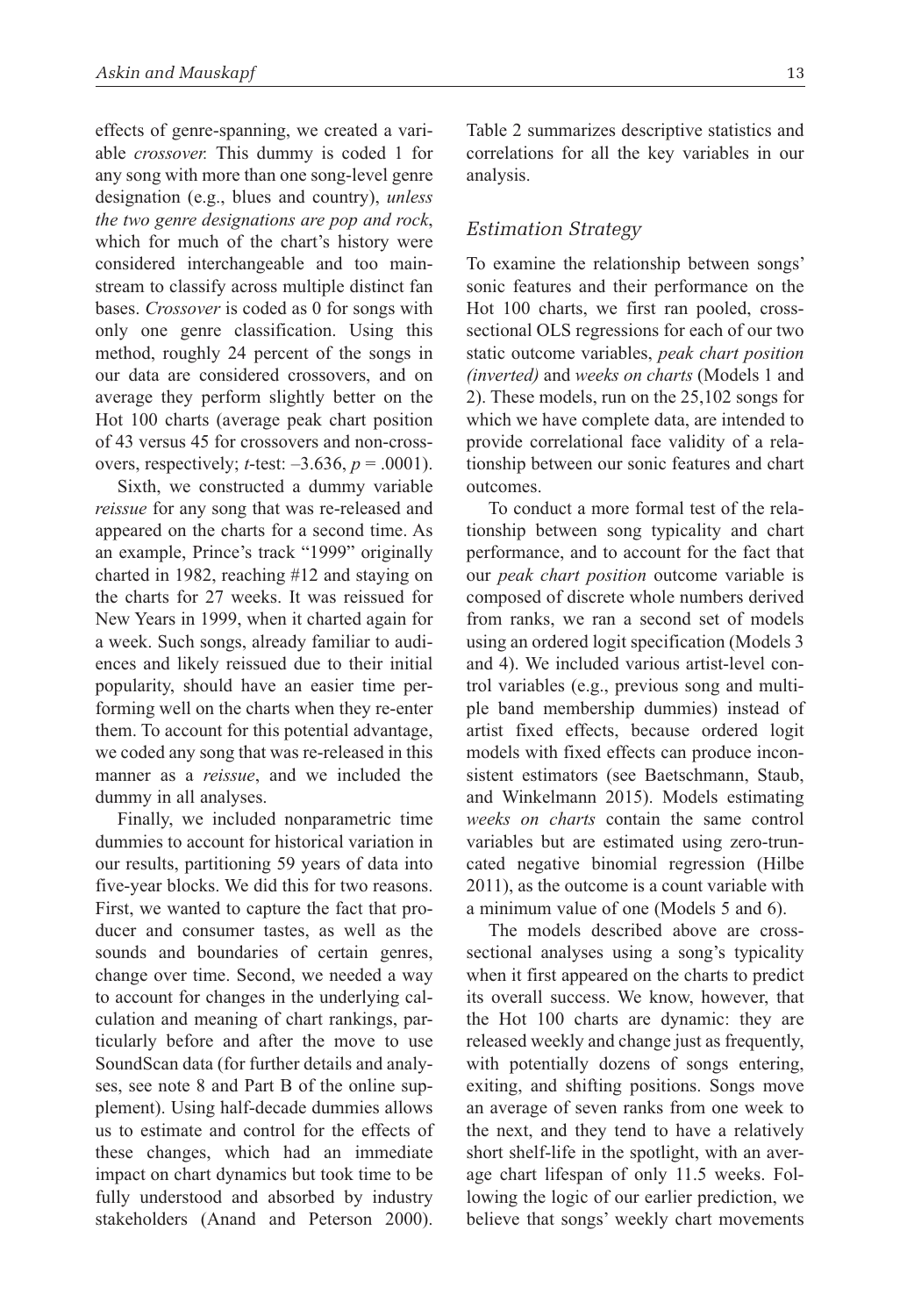|                                                  |         | <br> -<br> -   |                                           |                                |                |                |                          |                                                                                                                                                  |                |                          |         |                |                          |                |                                                                                                   |                                                                                                             |                                                                       |                                      |                                                                       |                                               |                                                                                                            |
|--------------------------------------------------|---------|----------------|-------------------------------------------|--------------------------------|----------------|----------------|--------------------------|--------------------------------------------------------------------------------------------------------------------------------------------------|----------------|--------------------------|---------|----------------|--------------------------|----------------|---------------------------------------------------------------------------------------------------|-------------------------------------------------------------------------------------------------------------|-----------------------------------------------------------------------|--------------------------------------|-----------------------------------------------------------------------|-----------------------------------------------|------------------------------------------------------------------------------------------------------------|
|                                                  | $\Xi$   | $[2]$          | $\boxed{3}$                               | Ξ                              | 叵              | $\Xi$          | $\boxed{\triangleright}$ | $\boxed{8}$                                                                                                                                      | $\boxed{9}$    | $[10]$                   | $\Xi$   | $[12]$         | $[13]$                   | $[14]$         | $[15]$                                                                                            | $[16]$                                                                                                      | $[17] \label{eq:17}$                                                  | $[18]$                               | $[19]$                                                                | $[20]$                                        | $[21]$                                                                                                     |
| [1] Peak chart position (inverted)               |         |                |                                           |                                |                |                |                          |                                                                                                                                                  |                |                          |         |                |                          |                |                                                                                                   |                                                                                                             |                                                                       |                                      |                                                                       |                                               |                                                                                                            |
| 2] Weeks on charts                               |         |                |                                           |                                |                |                |                          |                                                                                                                                                  |                |                          |         |                |                          |                |                                                                                                   |                                                                                                             |                                                                       |                                      |                                                                       |                                               |                                                                                                            |
| 3] Genre-weighted typicality (yearly)            |         | ون –<br>-      |                                           |                                |                |                |                          |                                                                                                                                                  |                |                          |         |                |                          |                |                                                                                                   |                                                                                                             |                                                                       |                                      |                                                                       |                                               |                                                                                                            |
| [4] Genre-weighted typicality (weekly)           | $-0.3$  | $-0.08$        | .99                                       | $\overline{\phantom{0}}$       |                |                |                          |                                                                                                                                                  |                |                          |         |                |                          |                |                                                                                                   |                                                                                                             |                                                                       |                                      |                                                                       |                                               |                                                                                                            |
| [5] Major label dummy                            |         |                | $-0.06$                                   | $-0.6$                         | $\overline{ }$ |                |                          |                                                                                                                                                  |                |                          |         |                |                          |                |                                                                                                   |                                                                                                             |                                                                       |                                      |                                                                       |                                               |                                                                                                            |
| [6] Long song                                    |         |                | $-0.06$                                   | $-0.06$                        | S.             | $\overline{a}$ |                          |                                                                                                                                                  |                |                          |         |                |                          |                |                                                                                                   |                                                                                                             |                                                                       |                                      |                                                                       |                                               |                                                                                                            |
| [7] Crossover track                              | 02      | $\ddot{\circ}$ | $-0.4$                                    | $-0.4$                         | Ğ.             | S.             | $\overline{a}$           |                                                                                                                                                  |                |                          |         |                |                          |                |                                                                                                   |                                                                                                             |                                                                       |                                      |                                                                       |                                               |                                                                                                            |
| 8] Multiple memberships                          |         | ą              | $-0.01$                                   | $-0.1$                         | 03             | 02             | Θ.                       | $\overline{\phantom{a}}$                                                                                                                         |                |                          |         |                |                          |                |                                                                                                   |                                                                                                             |                                                                       |                                      |                                                                       |                                               |                                                                                                            |
| 9] 2 to 3 previously charting songs              | $-0.08$ | $-0.2$         | $\ddot{\rm o}$                            | G.                             | $-0.04$        | $-0.3$         | $-0.01$                  | $\frac{1}{2}$                                                                                                                                    |                |                          |         |                |                          |                |                                                                                                   |                                                                                                             |                                                                       |                                      |                                                                       |                                               |                                                                                                            |
| 10 4 to 10 previously charting songs             | ē       | $-0.1$         | ē.                                        | $\frac{5}{2}$ or $\frac{1}{2}$ | 05             | $\ddot{\circ}$ | $-0.7$                   | $-0.7$                                                                                                                                           | $-32$          | $\overline{\phantom{0}}$ |         |                |                          |                |                                                                                                   |                                                                                                             |                                                                       |                                      |                                                                       |                                               |                                                                                                            |
| $\left[11\right]$ > 10 previously charting songs |         | $-0.06$        |                                           |                                | $-0.05$        | $\ddot{\circ}$ | $-0.01$                  | .26                                                                                                                                              | $-32$          | $-40$                    |         |                |                          |                |                                                                                                   |                                                                                                             |                                                                       |                                      |                                                                       |                                               |                                                                                                            |
| $\left[ 12\right]$ Song tempo                    | Ξi      | $-0.02$        | $5.5 \div 5$                              |                                |                | $-.02$         |                          | S.                                                                                                                                               | S.             | $-0.01$                  | 5.      | $\overline{a}$ |                          |                |                                                                                                   |                                                                                                             |                                                                       |                                      |                                                                       |                                               |                                                                                                            |
| [13] Song energy                                 | Ξ<br>i  | 05             |                                           | .16                            | $\Xi$          | $-0.03$        | O.                       | $\ddot{0}$                                                                                                                                       | 00.            | 00                       | $-0.02$ | $-16$          | $\overline{\phantom{a}}$ |                |                                                                                                   |                                                                                                             |                                                                       |                                      |                                                                       |                                               |                                                                                                            |
| [14] Song speechiness                            | 5م<br>آ | -05            | $-10$                                     | $-10$                          | S.             | .02            | S.                       | $-.02$                                                                                                                                           | .02            | $-0.02$                  | $-0.4$  | 5.             |                          | $\overline{a}$ |                                                                                                   |                                                                                                             |                                                                       |                                      |                                                                       |                                               |                                                                                                            |
| [15] Song acousticness                           | $-0.4$  | $-19$          | $\begin{array}{c} 0.6 \\ 0.6 \end{array}$ | $-0.01$                        | $-0.08$        | S              | $-0.02$                  | $-0.5$                                                                                                                                           | $-0.01$        | 5.                       | ē.      | $-0.08$        | 8.<br>5.<br>6.           | $\pm 11$       |                                                                                                   |                                                                                                             |                                                                       |                                      |                                                                       |                                               |                                                                                                            |
| [16] Minor/major mode (0 or 1)                   | 5م<br>آ | $-0.06$        |                                           | .65                            | $-0.7$         | $-0.02$        | $-0.05$                  | 00.                                                                                                                                              | $\ddot{\circ}$ | OO.                      | $\Xi$   | $\overline{0}$ | $-0.7$                   | $\frac{1}{1}$  | $\ddot{ }$                                                                                        | $\overline{\phantom{a}}$                                                                                    |                                                                       |                                      |                                                                       |                                               |                                                                                                            |
| [17] Song danceability                           |         | $\ddot{c}$     | 12                                        | $\ddot{.}3$                    | $-0.02$        | $-0.06$        | G.                       | $.02$<br>$-0.1$                                                                                                                                  | $\ddot{\rm o}$ | $-0.3$                   | $-05$   | $-0.14$        |                          | .19            |                                                                                                   |                                                                                                             |                                                                       |                                      |                                                                       |                                               |                                                                                                            |
| 18] Song valence                                 |         | $-0.5$         | $30\,$                                    | $\ddot{3}0$                    | 딒              | $-10$          | S.                       |                                                                                                                                                  | Ŕ.             | $-0.02$                  | $-0.06$ | 09             | $4.89$<br>$-0.89$        |                | $-28$<br>$-11$                                                                                    |                                                                                                             | $\frac{47}{4}$                                                        |                                      |                                                                       |                                               |                                                                                                            |
| [19] Song instrumentalness                       | S.      | $-0.3$         | $-0.30$                                   | $-30$                          | $-0.05$        | 02             | Ę                        | $rac{1}{2}$                                                                                                                                      | 02             | $-0.03$                  | $-0.05$ | ē.             |                          | $-0.07$        |                                                                                                   |                                                                                                             |                                                                       | $-3.5$                               |                                                                       |                                               |                                                                                                            |
| 20] Song liveness                                | -05     | S              | Ę                                         | $\overline{11}$                | ā              | 02             | $-0.04$                  |                                                                                                                                                  | $-0.01$        | 03                       | S.      | $\ddot{\circ}$ | $\ddot{15}$              | .08            | $\frac{12}{10}$ 37                                                                                | $\begin{array}{cccc}\n 4 & 3 & 0 & 0 & 0 \\  - & 1 & 0 & 0 & 0 & 0 \\  - & 1 & 0 & 0 & 0 & 0\n \end{array}$ | $-0.3$<br>$-2.2$<br>$-1.36$                                           |                                      | $-30.5$                                                               | $\overline{ }$                                |                                                                                                            |
| 21] Song time signature = $4/4$                  | 05      | æ.             | 09                                        | $\overline{10}$                | 03             | $-0.3$         | OO.                      | 03                                                                                                                                               | 5              | OO.                      | 00      | $-0.3$         | .27                      | $\overline{0}$ |                                                                                                   |                                                                                                             |                                                                       | .18                                  |                                                                       | Ξ.                                            | $\overline{ }$                                                                                             |
| Mean                                             | 56.27   | 11.57          |                                           |                                | $\, 67$        | $\ddot{5}$     | .24                      |                                                                                                                                                  | 21             | .29                      | .28     | 119.09         | 59.                      | 5.             |                                                                                                   |                                                                                                             |                                                                       |                                      |                                                                       |                                               |                                                                                                            |
| <b>Standard Deviation</b>                        | 3.45    | 7.79           | 00, 9                                     |                                |                | .19            | 42                       |                                                                                                                                                  | 40             | $-45$                    | $-45$   | 27.70          |                          | 08             |                                                                                                   |                                                                                                             |                                                                       |                                      |                                                                       |                                               |                                                                                                            |
| Minimum                                          | 1.00    | 1.00           | .26                                       | <b>E</b> e e e e               | $-47$          | $\circ$        | $\circ$                  | $\begin{array}{c} \mathbf{a} \\ \mathbf{b} \\ \mathbf{c} \end{array} \qquad \begin{array}{c} \mathbf{c} \\ \mathbf{c} \\ \mathbf{d} \end{array}$ | $\circ$        | $\circ$                  | $\circ$ | $\circ$        | $\frac{22}{9}$           | $02$           | $\frac{1}{2}$ $\frac{1}{2}$ $\frac{1}{2}$ $\frac{1}{2}$ $\frac{1}{2}$ $\frac{1}{2}$ $\frac{1}{2}$ | $\vec{r}$ , $\vec{4}$ o $\vec{5}$                                                                           | $\begin{array}{c} 66 \rightarrow 66 \\ 64 \rightarrow 66 \end{array}$ | $\frac{62}{3}$ $\frac{3}{4}$ 0 0 0 1 | $\frac{3}{2}$ $\frac{1}{2}$ $\frac{1}{2}$ $\frac{1}{2}$ $\frac{1}{2}$ | $\frac{34}{10}$ $\frac{3}{10}$ $\frac{5}{10}$ | $\begin{array}{ccc}\n\circ & \circ & \circ \\ \circ & \circ & \circ \\ \circ & \circ & \circ\n\end{array}$ |
| Maximum                                          | 10.00   | 87.00          | 92                                        |                                | 1.00           | 1.00           | 1.00                     |                                                                                                                                                  | 00.1           | 1.00                     | 1.00    | 242.51         | 1.00                     | $-96$          |                                                                                                   |                                                                                                             |                                                                       |                                      |                                                                       |                                               |                                                                                                            |
|                                                  |         |                |                                           |                                |                |                |                          |                                                                                                                                                  |                |                          |         |                |                          |                |                                                                                                   |                                                                                                             |                                                                       |                                      |                                                                       |                                               |                                                                                                            |

Table 2. Correlations and Descriptive Statistics for Select Variables in the Analyses **Table 2**. Correlations and Descriptive Statistics for Select Variables in the Analyses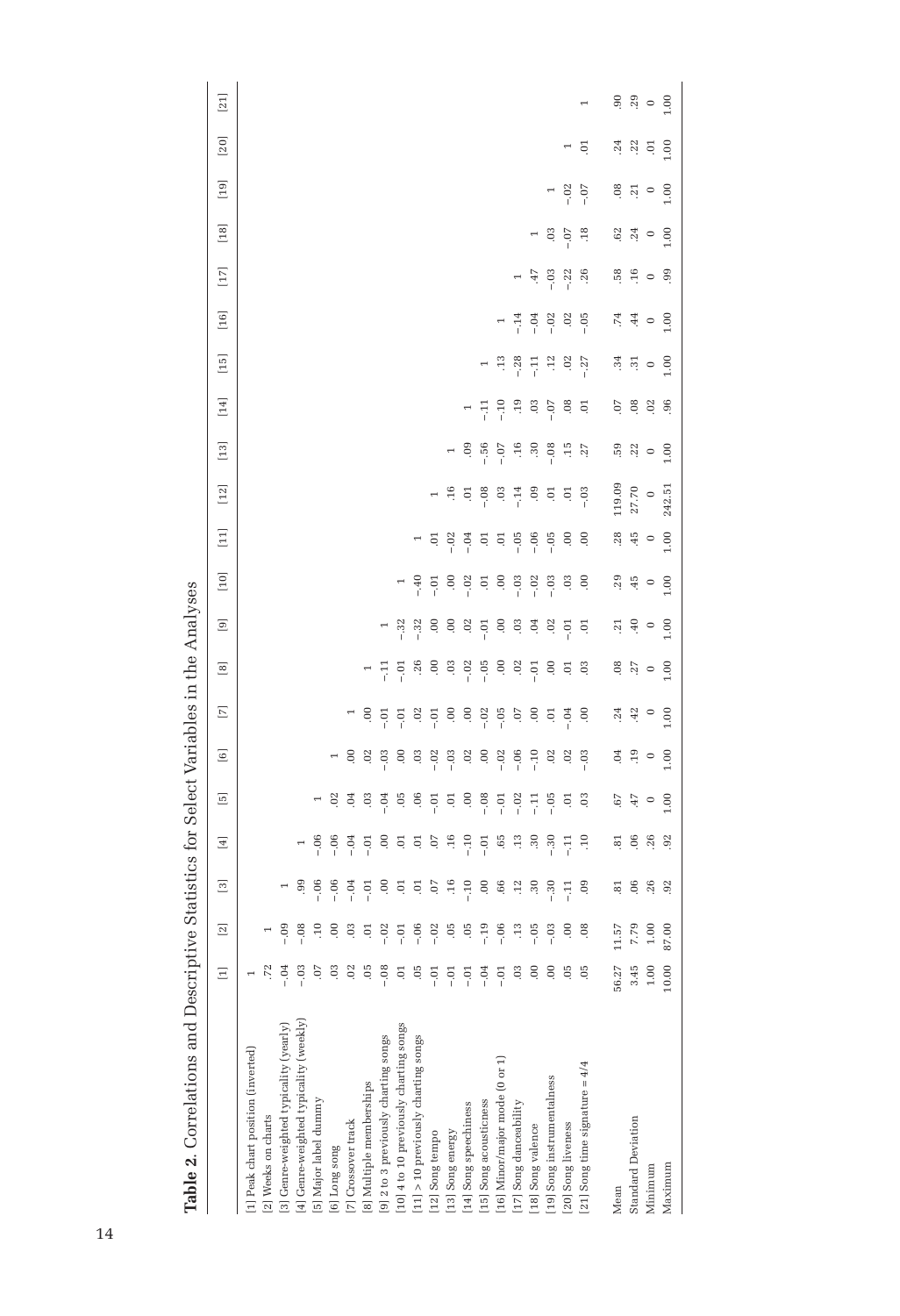will also be influenced by their sonic differentiation from the competition on the Hot 100. Thus, our final set of models examines the dynamic effect of typicality on inter-song competition.

To conduct this analysis, we model the *weekly* change in songs' chart position as a function of their *genre-weighted typicality (weekly)*. Note that this measure changes as new songs cycle in and out of the charts week-to-week. These models (7 and 8) include linear and quadratic control variables for the number of weeks a song has already been on the charts, as well as song-level fixed effects, which allow us to control for the time-invariant factors of each song, including the artist, the record label, the marketing budget, the song's individual sonic features, and all artist- and song-level controls included in Models 3 through 6. All independent and control variables are lagged one week—to (1) match the "natural" one week window used by *Billboard*, and (2) account for the constant short-term churn within the charts, which would render longer lags substantively meaningless. These and all other models presented here use robust standard errors.

## **Results**

Before presenting our main results, we first explore the historical relationship between song typicality and chart position. Figures 2a and 2b present a descriptive analysis of this relationship; they indicate substantial evolution in the typicality of charting songs over the life-course of our data. To construct these graphs, we took the average typicality of songs during their first week on the charts, and then compared (2a) songs that reached the top 40 with those that did not, and (2b) songs that reached number one with those that did not. Figure 2a indicates that songs peaking in the top 40 are comparable in their typicality to songs failing to reach this status. In fact, in the early years of the charts, top-40 songs are slightly *more* typical than the songs that peaked in positions 41 through 100. Conversely, Figure 2b indicates that, aside from a few years in which the average number-one

hit was more typical than the average song on the charts, the most successful songs tended to be *less* typical than other songs, though that gap has narrowed in recent years. Although the average typicality of number-one songs is significantly different from that of their peers, they remain close enough to provide *prima facie* support for our optimal differentiation hypothesis.

It is worth noting the general trends in song typicality across our dataset: the chart's early history was marked by more homogenous, "typical" songs, with more atypical songs appearing in the 1970s, 1980s, and 1990s. This trend toward greater atypicality has reversed in recent years, as songs appearing on the charts after 2000 seem to be growing more typical. These trends tell us something interesting about *absolute* levels of featurebased typicality over time, but the models that follow allow us to assess how a song's typicality *relative to its contemporaneous competition* affects its performance on the charts.

Results from our first pair of multivariate models are depicted in Figure 3. This plot shows standardized estimates of the relationship between songs' sonic features, artists' previous success, and chart performance.<sup>15</sup> These results provide preliminary evidence that some of the sonic features in our dataset are significantly correlated with songs' chart performance, above and beyond the effects of genre, artist, and label affiliation. In Model 1 (represented with white circles), we find that a song's danceability, liveness, and the presence of a 4/4 time signature (as opposed to all other time signatures) lead to a more favorable peak chart position. Alternatively, energy (intensity/noise), speechiness, and acousticness lead to a lower peak position on the charts. Although theorizing the interpretation of these feature-specific effects is beyond the scope of this article, they provide some face validity that product features matter for songs' chart performance.

In addition to adjusting for social- and status-related effects on songs' chart position, the dummies for artists' song count reveal evidence of a "sophomore slump." This term refers to the common perception that musicians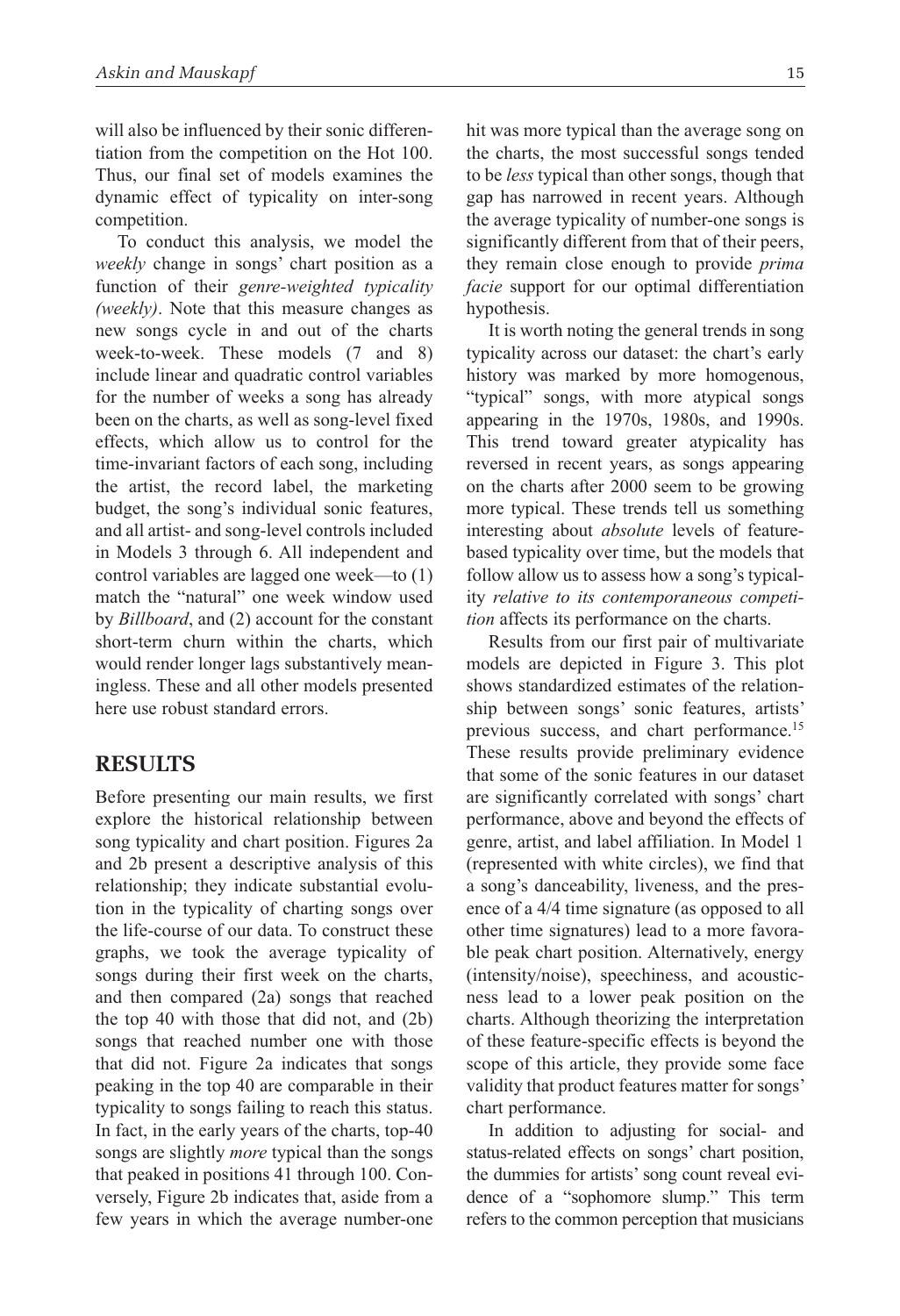

**Figure 2a.** Comparison of Average Typicality for Top-40 Songs and All Other Songs, 1958 to 2016



**Figure 2b.** Comparison of Average Typicality for #1 Songs and All Other Songs, 1958 to 2016

often fail to produce a second song or album as popular as their first. Our results provide evidence for this, as artists' second and third hit songs do not perform as well as their first. However, the positive coefficient for songs released by artists with more than 10 previous hits provides support for "superstar" effects, suggesting that artists experience cumulative advantage after achieving repeated success.

In Model 2 (represented with black circles), we estimate the effect of these same variables on songs' longevity on the charts (in weeks). These results reveal a similar pattern of effects. One difference is worth noting, however: although we find evidence of a sophomore slump, this effect does not reverse as an artist's number of previous hits increases. In other words, if an artist has already charted four or more songs, then subsequent hits will be more likely to experience shorter chart lives. This suggests that audiences may be more likely to grow tired of music released by artists they already know.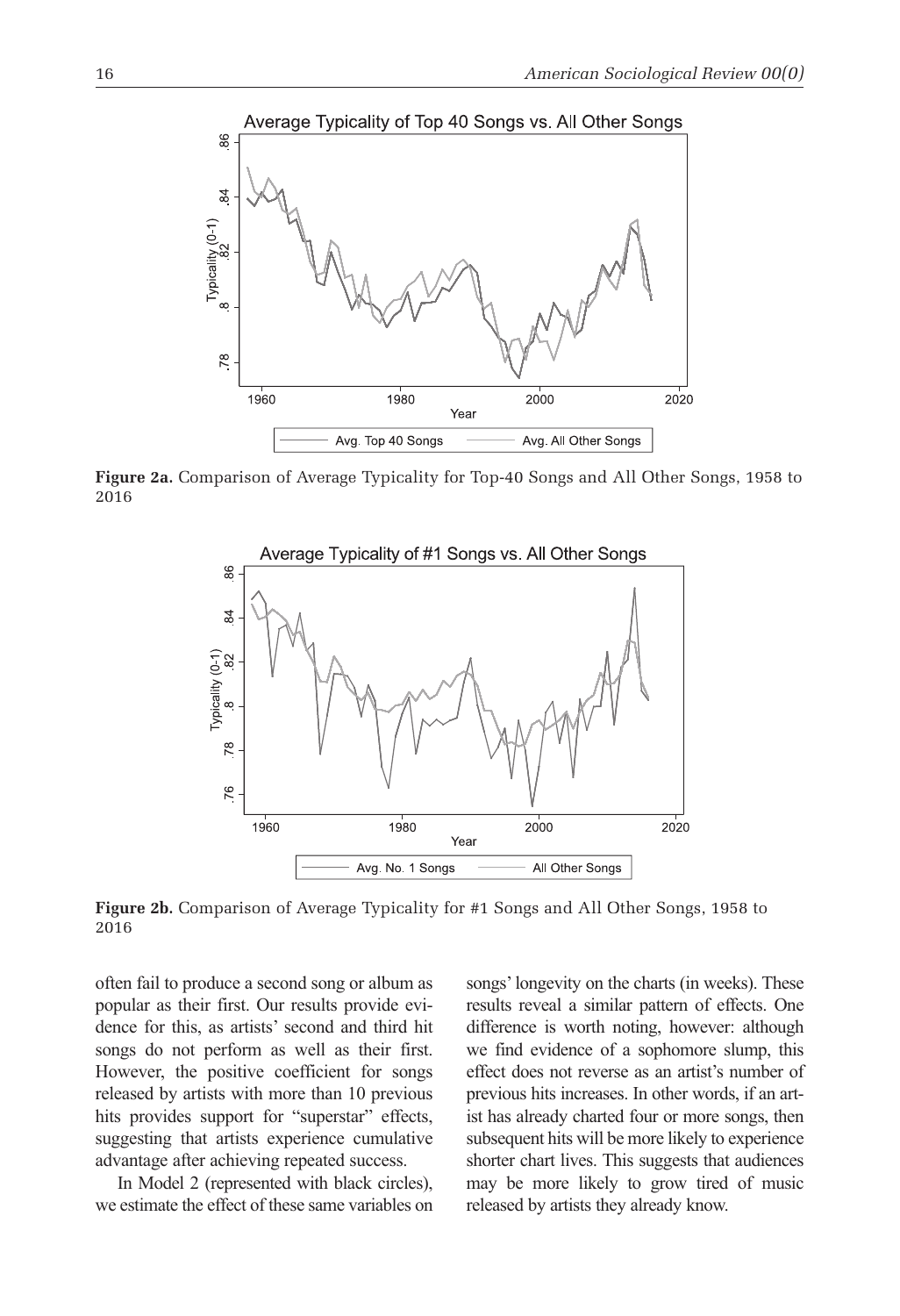

**Figure 3.** Select Standardized Coefficients from Pooled, Cross-Sectional OLS Models Predicting *Billboard* Hot 100 Peak Chart Position and Longevity (Models 1 and 2) *Note:* Horizontal bars represent 95% CI. See Appendix Table A1 for full (unstandardized) results.

Results from Models 1 and 2 are instructive and provide *prima facie* evidence that sonic features are meaningfully correlated with chart performance. Nevertheless, because they appear independently in these models, the results reveal little about how bundles of features—that is, songs—are similar to or different from each other as whole, or how such differentiation affects chart performance. To address these questions, we move to our next set of models, which use our typicality measure to test how songs' differentiation across feature space affects their performance on the charts. We first discuss the results for our typicality variable of interest across models before examining key control variables.

Table 3 summarizes the coefficients for our key independent and control variables from Models 3 through 6 (see Appendix Table A2 for the full set of coefficient estimates). Recall that model 3 is an ordered logit regression predicting a song's peak position using the song's typicality relative to other songs that appeared on the charts in the previous 52 weeks. The results show that song typicality leads to lower peak chart position. After controlling for genre affiliation, artist popularity, and a host of other song- and artist-level variables, songs that are more similar to their peers are less likely to reach the top of the charts.

In Model 4, we add a squared typicality term to test for the hypothesized inverted U-shaped relationship between typicality and chart performance. Results support the prediction, revealing the benefits of optimal differentiation. The most atypical songs in our dataset would benefit from being more similar to their peers, but as songs become more and more similar, this relationship is reversed—exhibiting too much typicality is associated with poorer chart performance.

Quadratic terms in ordered logit models are difficult to interpret (Karaca-Mandic, Norton, and Dowd 2012). To aid interpretation, Figure 4 plots the marginal effects of songs' typicality on their peak chart position. For purposes of clarity and interpretability, we partitioned peak chart position into meaningful intervals represented by the different lines in the figure. We then used the coefficients from Model 4 to calculate the marginal probability of songs with different typicality levels reaching certain peak positions.

Moving from the top of the figure to the bottom (i.e., from the worst position on the charts to the best), we find that the most atypical and most typical songs are likely to fall *outside* of the top 40 (the white and black circles). These two curves do not reflect the inverted-U shape that we find in Model 4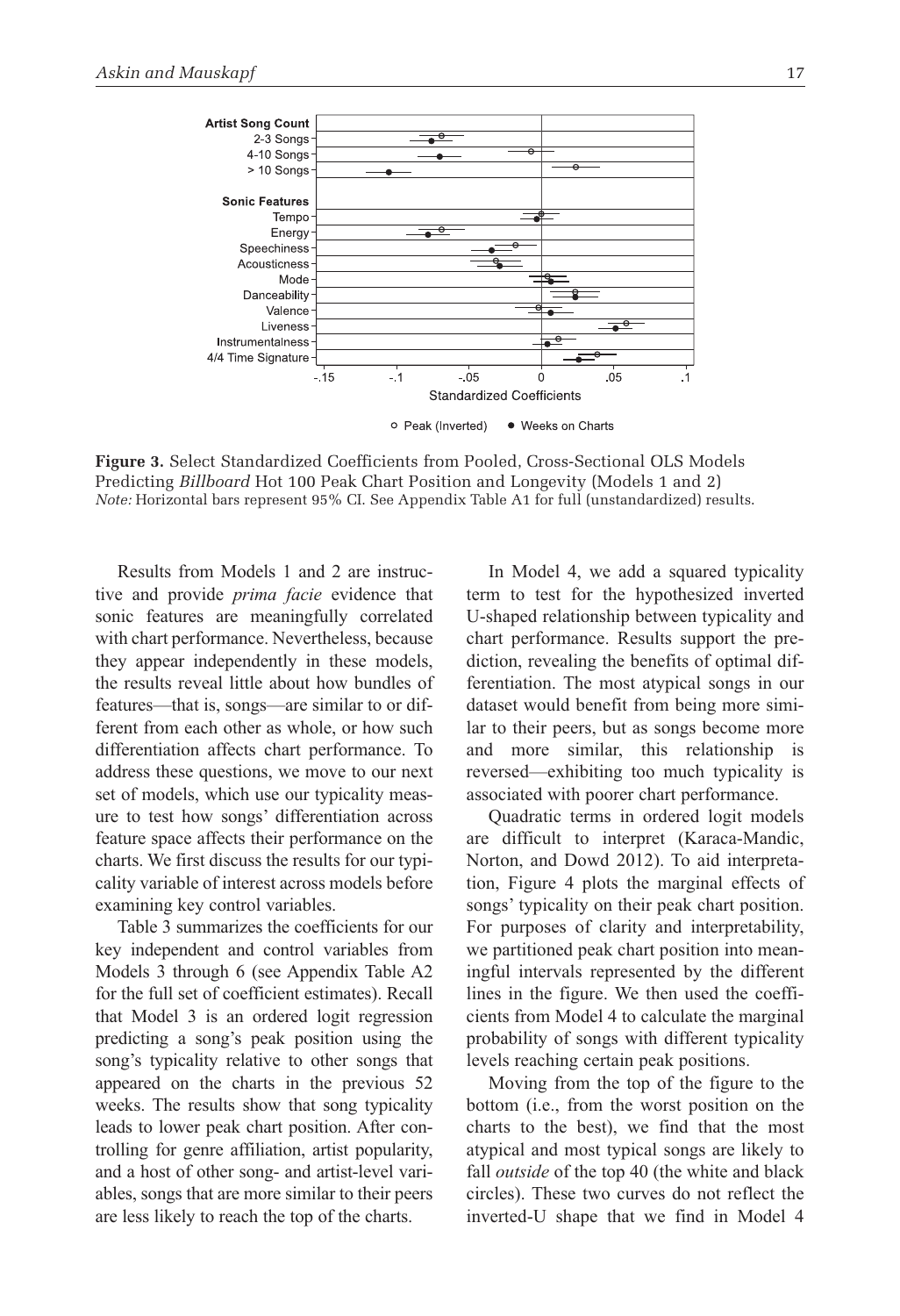|                                                 | 3. Ordered<br>Logit | 4. Ordered<br>Logit                       | 5. Negative<br>Binomial | 6. Negative<br>Binomial |
|-------------------------------------------------|---------------------|-------------------------------------------|-------------------------|-------------------------|
| Outcome Variable:                               | (Inverted)          | Peak Position Peak Position<br>(Inverted) | Weeks on<br>Charts      | Weeks on<br>Charts      |
| Genre-weighted typicality (yearly)              | $-2.419**$          | $7.672*$                                  | $-.538**$               | 1.791                   |
|                                                 | (.429)              | (2.987)                                   | (.150)                  | (1.051)                 |
| Genre-weighted typicality (yearly) <sup>2</sup> |                     | $-6.805**$                                |                         | $-1.570*$               |
|                                                 |                     | (2.004)                                   |                         | (.698)                  |
| Major label dummy                               | $.145***$           | $.145***$                                 | $.0246**$               | $.0245**$               |
|                                                 | (.0255)             | (.0255)                                   | (.00883)                | (.00882)                |
| Long song                                       | $.262**$            | $.265***$                                 | .0291                   | .0290                   |
|                                                 | (.0609)             | (.0608)                                   | (.0193)                 | (.0193)                 |
| 2 to 3 previously charting songs                | $-.306**$           | $-.306**$                                 | $-.138**$               | $-.138**$               |
|                                                 | (.0353)             | (.0353)                                   | (.0119)                 | (.0119)                 |
| 4 to 10 previously charting songs               | $-.0305$            | $-.0298$                                  | $-.118**$               | $-.118**$               |
|                                                 | (.0331)             | (.0331)                                   | (.0108)                 | (.0108)                 |
| 10+ previously charting songs                   | $.0874*$            | $.0878*$                                  | $-.168**$               | $-.168**$               |
|                                                 | (.0347)             | (.0347)                                   | (.0115)                 | (.0115)                 |
| Crossover track                                 | $.151***$           | $.149**$                                  | $-.00556$               | $-.00590$               |
|                                                 | (.0303)             | (.0303)                                   | (.0107)                 | (.0107)                 |
| Multiple memberships                            | $.146**$            | $.147**$                                  | $.0554**$               | $.0559**$               |
|                                                 | (.0417)             | (.0417)                                   | (.0133)                 | (.0133)                 |
| Reissued track                                  | $-.204*$            | $-.204*$                                  | $-.0812*$               | $-.0814*$               |
|                                                 | (.0923)             | (.0921)                                   | (.0409)                 | (.0409)                 |
| Half-Decade Dummies                             |                     |                                           |                         |                         |
| 1987 to 1991                                    | $.265***$           | $.232**$                                  | $.440**$                | $.432**$                |
|                                                 | (.0697)             | (.0702)                                   | (.0217)                 | (.0218)                 |
| 1992 to 1996                                    | $-.282**$           | $-.328**$                                 | $.567**$                | $.557***$               |
|                                                 | (.0701)             | (.0714)                                   | (.0239)                 | (.0241)                 |
| Observations                                    | 25,077              | 25,077                                    | 25,077                  | 25,077                  |

**Table 3**. Select Variables from Pooled, Cross-Sectional Ordered Logit and Negative Binomial Models Predicting *Billboard* Hot 100 Peak Chart Position and Longevity, 1958 to 2016

*Note:* Robust standard errors are in parentheses. Reference categories for dummy variables: pop (genre), independent label, first charting song (previously charting songs), key of E-flat, and all non-4/4 time signatures.

 $*_{p < .05;}$  \*\* $p < .01$  (two-tailed tests).

across the entirety of our dataset. This makes sense: songs that sound too much (or not enough) like their peers have a higher likelihood of staying outside the top of the charts. The remaining curves—which predict likelihoods of reaching the top 40, top 20, top 10, top 5, and #1, respectively—all show the expected inverted-U shape relationship, albeit with decreasing likelihoods as each echelon becomes more difficult (and unlikely) for songs to reach. The songs that climb to the top of the charts have a higher marginal probability of doing so when they are in the middle of the typicality distribution—that is, when they are optimally differentiated.

As an example of what constitutes an optimally differentiated song, The Beatles' 1969 hit "Come Together" reached the top of the charts on November 29, 1969, and featured a typicality score of .66 the week it debuted over two standard deviations less typical than the average song released that year. Digging into the song's individual features, we find that much of its novelty can be attributed to its low energy  $(1.2\sigma)$  below the mean) and low valence  $(1.9\sigma)$  below the mean). Although this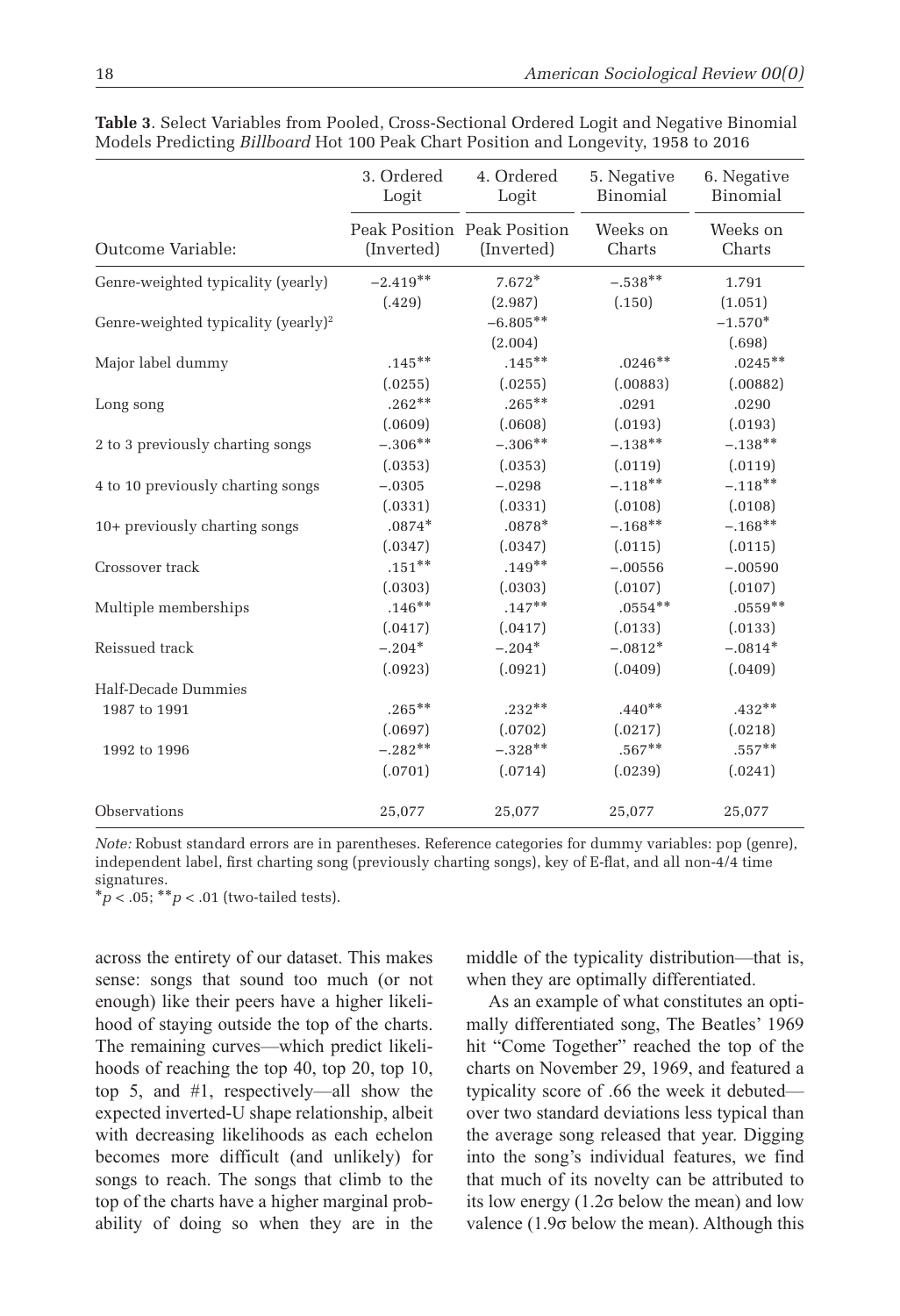

**Figure 4.** Predicted Marginal Probability of Songs Achieving Selected Peak Position (by Typicality) from Ordered Logit Model (Model 4)

*Note:* Although we inverted chart position in our models to assist readers with a more straightforward interpretation (e.g., positive coefficients reflect better performance), we revert to the originally coded chart positions for our marginal-effects graphical analysis. In the figure, the predicted positions are coded as they would be on the charts (i.e., #100 is the lowest, #1 the highest).

example does not statistically represent our entire dataset, it does speak to some of the factors that drive our typicality measure and song differentiation in general.

Models 5 and 6 use zero-truncated negative binomial regression to estimate the effect of song typicality on chart longevity. When entered as a linear term, typicality is again negatively associated with length of stay on the charts. However, when we include the squared term (Model 6), we find the expected inverted U-shaped relationship. For the most novel songs in our dataset, higher levels of typicality would increase their odds of remaining on the charts, whereas the most typical songs would remain in the spotlight longer if they were more differentiated. *Ceteris paribus*, a song that is a single standard deviation below mean typicality (.75 versus .81) is likely to remain on the charts for roughly a half week longer than a song at the mean (11.5 weeks and 11 weeks, respectively).

Across Models 3 through 6, we find that songs are more likely to attract and maintain consumers' attention if they are differentiated from other songs on the charts, but not so different that they fail to meet prevailing expectations. We also find theoretically intuitive results for several of our key control variables. For example, songs released by major labels tend to reach higher chart positions and to last longer on the charts, as we anticipated. Somewhat surprisingly, however, we find that song length is positively related to chart performance (Models 3 and 4). This could be attributed to a few outliers (e.g., Don McLean's "American Pie" is 8:36 minutes and spent a month at number 1; The Beatles' "Hey Jude" clocks in at 7:11 and spent nine weeks at number 1), or it could be evidence of yet another mechanism through which songs achieve some degree of differentiation (although this would not be picked up by our typicality variable). This result seems to indicate that long songs are more salient to listeners than their average-length peers.

As in models predicting peak chart position (1 and 2), we again find support for an artist's sophomore slump and for superstar effects. When looking at the dummies for artists' previous success (the reference category here is an artist's first song on the chart), we find that artists' second and third songs do not exhibit the same longevity as their chart debuts. In addition, songs released by artists with more than 10 previously charting songs reach higher chart positions than do artists' first songs, but they do not stay on the charts as long.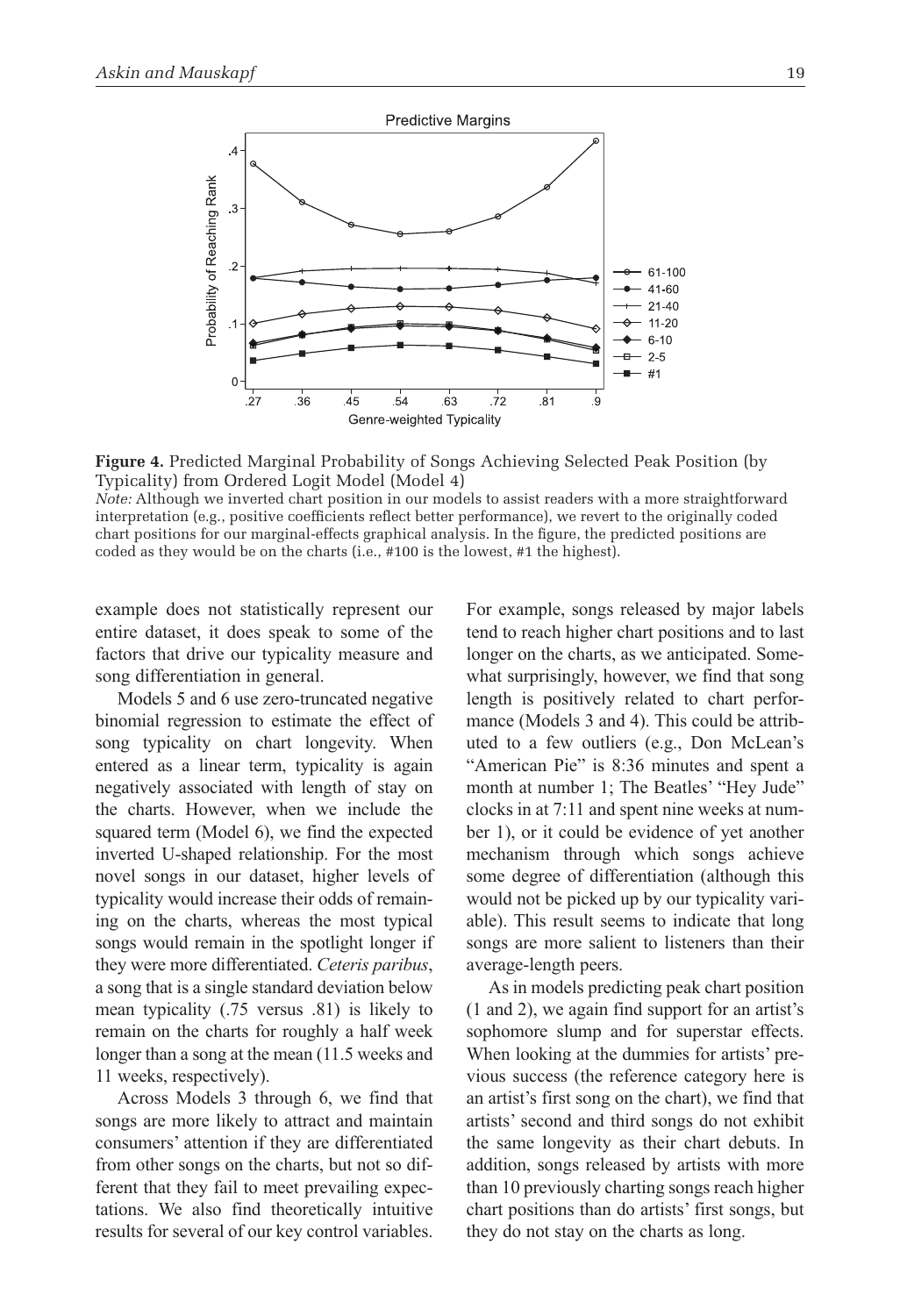The positive coefficient of *multiple memberships* provides further evidence of superstar effects. This result suggests that veteran musicians, having already amassed a following as a solo artist or member of a band, are likely to see their songs perform better when they hit the charts under a different moniker. Having a pre-established fan base surely benefits artists who, having already proven themselves capable of producing hits, decide to go solo, form a new band, or join a different band altogether. Similarly, we find that crossovers benefit from broader audience appeal: songs that span multiple genres are more likely to climb to the top of the charts, although they do not appear to stay on the charts any longer than their single-genre peers.<sup>16</sup>

Finally, we turn to the half-decade time dummies, with the chart's first several years (1958 to 1961) comprising the omitted reference group. Recall that the five years before (1987 to 1991) and after (1992 to 1996) the introduction of SoundScan are of particular interest (1991 is included in the pre-Sound-Scan era, as the change took place in November of that year). We find that songs were more likely to perform better on the charts prior to SoundScan; in every period thereafter it has become more difficult to reach the top of the charts. Moreover, results from Models 5 and 6 reveal that songs released in the late 1980s and 1990s remained on the charts longer than they did during the earliest years of the Hot 100. This is especially true for songs released directly after the introduction of SoundScan. These results support Anand and Peterson's (2000) claim about how the shift in chartranking calculation slowed chart churn.

The results presented thus far support our hypothesis that optimally differentiated songs perform better on the charts in general. They do not, however, allow us to speak to the relationship between song typicality and weekly changes in chart position. To examine these week-to-week dynamics, we turn to the results of our fixed-effects models, presented in Table 4.

In Model 7, the coefficient for *genreweighted typicality (weekly)* is negative and significant, indicating that songs sounding more similar to their peers are likely to see their performance suffer in subsequent weeks (recall that all covariates and controls are lagged one week in these models). Controlling for the natural decay that songs typically experience on the charts (i.e., the negative coefficient for *weeks on charts*), a single standard deviation increase in typicality results in a song descending more than an *additional* .6 positions each week—this is substantial given the relatively low debut position of most songs on the charts (i.e., #82). The squared *weeks on charts* coefficient is small but positive, reflecting the everdiminishing distance that songs can drop as they remain on the charts week after week.

In Model 8 we add a quadratic term for song typicality. We find that, all else equal, more typical songs tend to fare worse on subsequent weeks' charts than do songs that are optimally differentiated. Indeed, only the most novel songs in our dataset benefit from being more similar to the songs around them, suggesting that some degree of typicality is beneficial for success. This means songs from heavily underrepresented genres—or songs from mainstream genres that are particularly unique—benefit from the entrance of similar sounding songs, or "sonic neighbors," on the charts. These songs may serve as a kind of bridge for listeners to compare and reconsider songs that are otherwise distinctive. Conversely, songs that would otherwise be deemed too atypical by audiences may perform better when there are even more unusual songs already on the charts. For the majority of observations in our dataset, however, increased levels of typicality suggest a subsequent drop in chart position.

## **Discussion**

Our results provide evidence that the features of cultural products affect consumption behavior, both in terms of their intrinsic qualities and in the way they structure how audiences compare and evaluate products in relational space (cf. de Vaan et al. 2015; Lena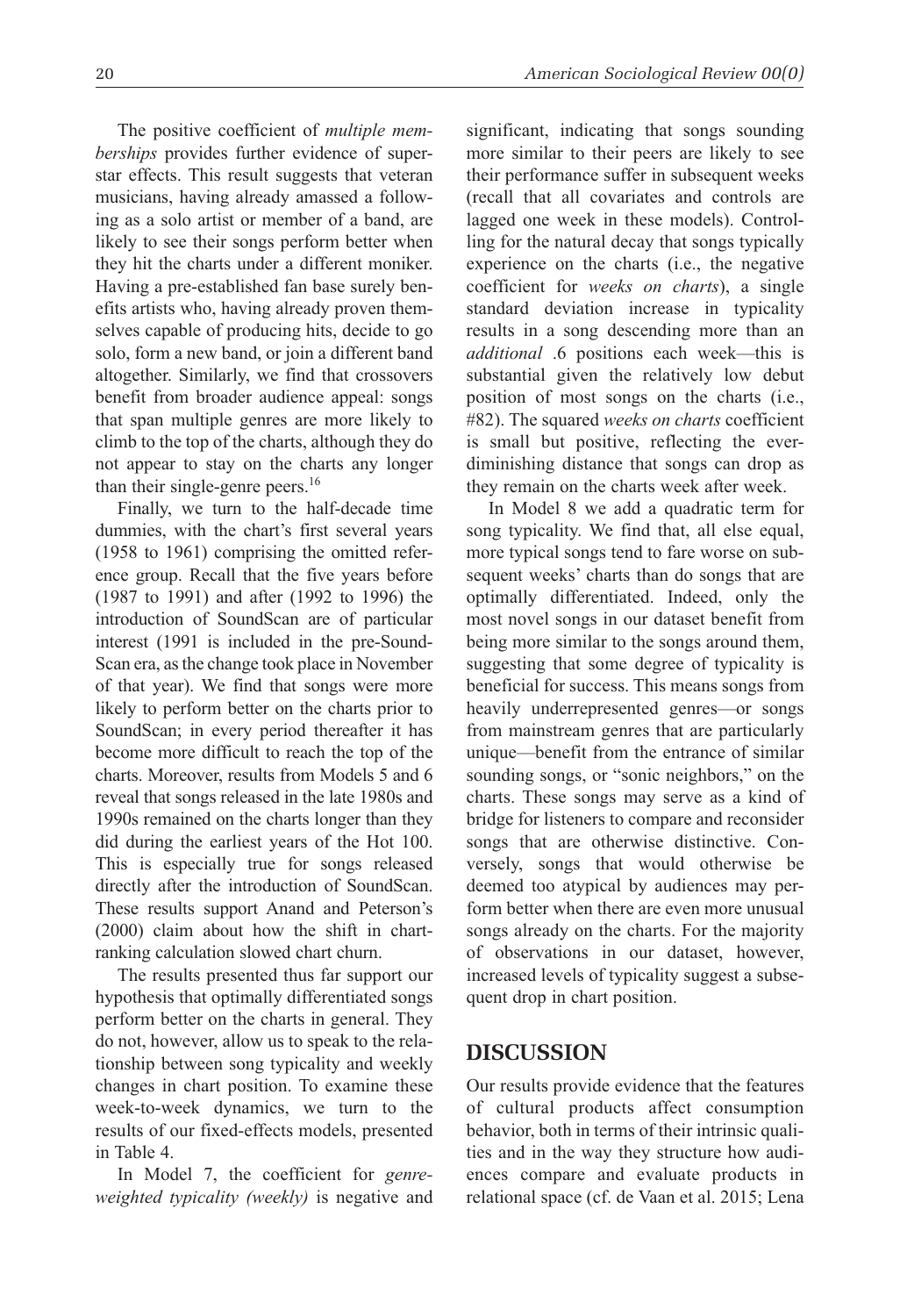| Outcome Variable:                               | 7. Change in (Inverted)<br><b>Chart Position</b> | 8. Change in (Inverted)<br><b>Chart Position</b> |
|-------------------------------------------------|--------------------------------------------------|--------------------------------------------------|
| Genre-weighted typicality (weekly)              | $-10.84**$                                       | $37.98*$                                         |
|                                                 | (2.323)                                          | (15.43)                                          |
| Genre-weighted typicality (weekly) <sup>2</sup> |                                                  | $-32.44**$                                       |
|                                                 |                                                  | (10.33)                                          |
| Weeks (on charts)                               | $-1.941**$                                       | $-1.941**$                                       |
|                                                 | (.0129)                                          | (.0129)                                          |
| Weeks (on charts) <sup>2</sup>                  | $.0334**$                                        | $.0334**$                                        |
|                                                 | (.000478)                                        | (.000477)                                        |
| Constant                                        | $21.95***$                                       | 3.805                                            |
|                                                 | (1.873)                                          | (5.848)                                          |
| Observations                                    | 263,715                                          | 263,715                                          |
| R-squared                                       | .432                                             | .432                                             |

**Table 4**. Results of Fixed-Effects Models Predicting *Billboard* Hot 100 Songs' Weekly Change in Position, 1958 to 2016

*Note:* Robust standard errors are in parentheses. \**p* < .05; \*\**p* < .01 (two-tailed test).

and Pachucki 2013). Controlling for many of the social and industry-specific factors that contribute to a song's success, we find that listeners' assessments of popular music are shaped, in part, by the qualities of songs themselves, perhaps suggesting that consumers are more discerning than we sometimes give them credit for (cf. Salganik et al. 2006).

Revisiting our initial question, "what makes popular culture popular?" we can add to the list of explanations: (1) the underlying features of products, and (2) the relative position of those products within feature space. Our empirical proxy for this second explanation—typicality, a concept that can easily be adapted to other domains of cultural analysis—significantly predicts how songs perform on the *Billboard* Hot 100 charts. Specifically, we find that most popular songs suffer a penalty for being too similar to their peers, although this effect is attenuated and even reversed for the most novel songs. These effects extend to songs' overall performance, which we measured using peak chart position and longevity, and week-to-week changes in chart position. Our findings support the prediction that songs that manage the similarity– differentiation (or familiarity–novelty) tradeoff are more likely to achieve success.

These findings provide important insights into the consumption dynamics of a multibillion-dollar cultural market. However, we also recognize several important limitations. Although the data we use to measure sonic features are relatively comprehensive and sophisticated, they represent a substantial distillation of a song's musical complexity. Reducing such a high dimensional object into 11 fixed features inevitably simplifies its cultural fingerprint and alters its relationships to other like-objects. As MIR tools improve, so too will our ability to map connections between songs. Our data also do not allow us to account for listeners' idiosyncratic experience of features or lyric similarity between songs. Moreover, the bounded nature of the Hot 100—it includes only songs that achieve enough success to appear on the charts in the first place—raises the issue of selection bias and the generalizability of our conclusions. Based on the discussion in Part A of the online supplement, we believe that while the most popular cultural products are slightly more typical *on average*, the difference is not so vast as to circumscribe our findings. The patterns we encountered likely extend beyond our sample in the music industry and to other creative industries as well.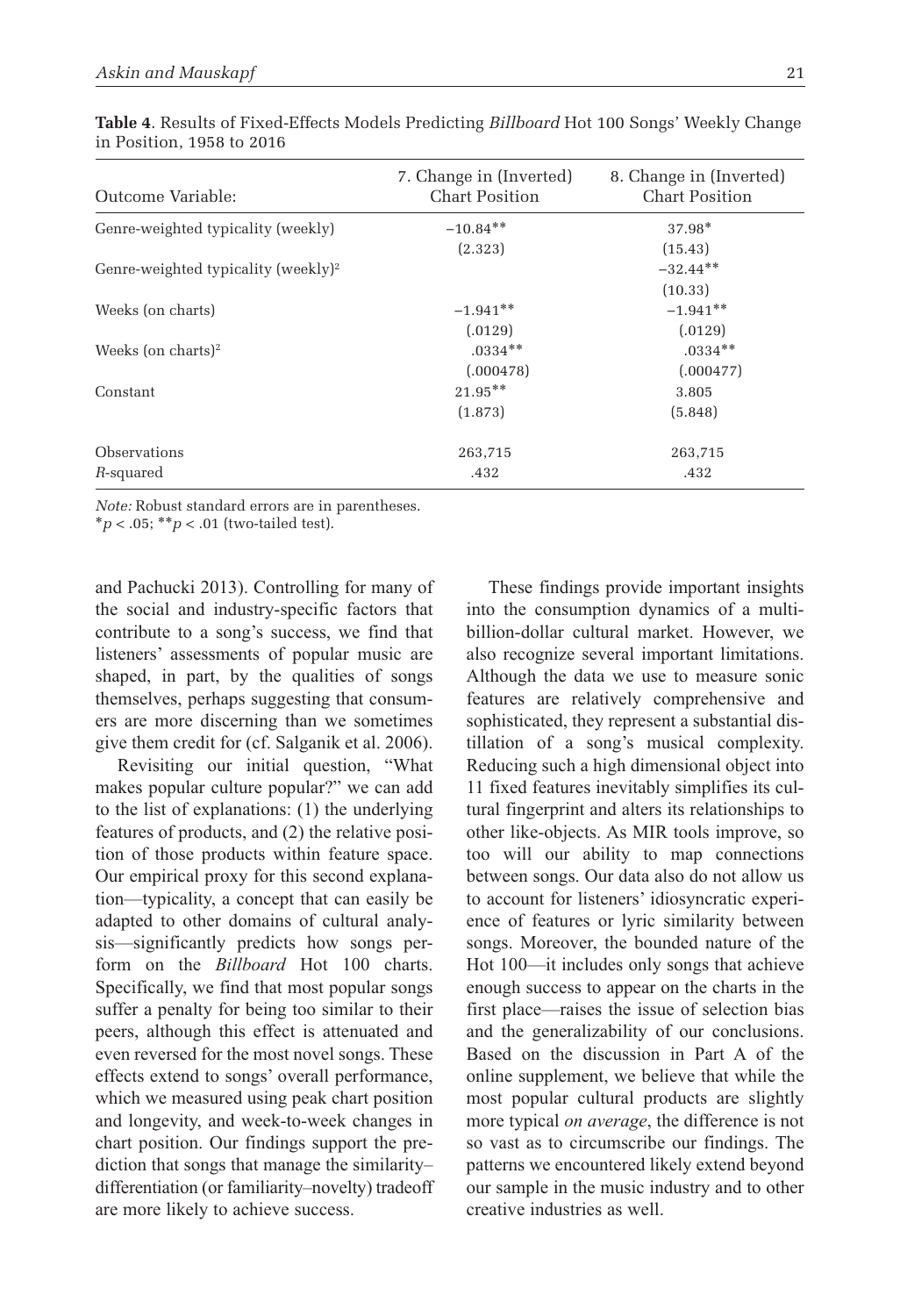Our analyses show that, conditional on entering the charts, certain songs outperform others, suggesting that not all popular culture is created equal. In future research, we hope to conduct more fine-grained, dynamic analyses to understand the nature and implications of specific idiosyncrasies that appear in our dataset. Carving the chart into distinct segments, estimating effects for different time periods, and identifying scope conditions for the arguments presented here will undoubtedly provide additional insight into the dynamic and historically contingent nature of our findings.

Additionally, although we provide robust evidence for how musical features affect songs' chart performance, our explanation of evaluation outcomes is limited to characteristics of the production environment. Thus, the analyses presented here do not account for external consumption dynamics, making it difficult to identify the cognitive mechanisms that drive listeners' selection decisions. Although we suspect that the patterns of optimal differentiation we find are relevant across empirical domains, it remains unclear whether and how these findings could be extended, or whether the concepts herein can prove fruitful for researchers interested in the ecological dynamics of products that are firmly outside the creative industries.

We expect, however, that the curvilinear relationship between typicality and popularity will carry over to other realms of cultural production, such as art, television, and movies. Even the biggest budget productions will likely be viewed less favorably than their competition if audiences perceive them to be derivative or too similar to existing productions. We believe that the continued use of the concepts and measures developed in this article can be generative in a variety of empirical contexts, serving as a useful tool for social scientists interested in how product features shape consumption behavior. More generally, we hope scholars continue to try and integrate production- and consumption-side narratives to highlight the interdependencies between these processes and their associated outcomes.

#### *Conclusions*

Without denying the role of social dynamics, it is important to acknowledge and theorize the effect of product features on success in cultural markets. Both independently and in concert, the content and qualities of cultural products need to be considered more seriously when investigating success in cultural markets. In this article, we showed how a song's feature-derived position amongst its competition—whether considered over the span of a year or a week—contributes to its success. We hope this article, including its data and methodological approach, can serve as a model for more content-driven explorations of large-scale empirical puzzles in cultural sociology and beyond.

This article makes several important contributions. First, we import methods traditionally associated with computer science and big data analytics to enhance our understanding of large-scale consumption dynamics and performance outcomes. These tools necessarily simplify the intrinsic high-dimensionality of cultural objects, but they also empower us to generate new insights in historically opaque contexts. Although many new measurement tools originate from advances in computer science and other disciplines, social scientists must critically develop and apply them appropriately and thoughtfully (Bail 2014). Other scholars have mapped meaning structures (Mohr 1994, 1998), charted diffusion patterns (Rossman 2012), and introduced the link between cultural content and consumption behavior (Jones et al. 2012; Lena 2006). However, there has been no systematic attempt to theorize and measure how product features influence the emergence and diffusion of consumption patterns. In this article, we introduced and exploited a rich dataset capable of exploring these dynamics, generating new insights into the world of popular music and cultural markets more broadly.

Second, we measured and tested the effects of product features and the associations they generate among audiences. Our conception of feature-similarity space can serve as a tool to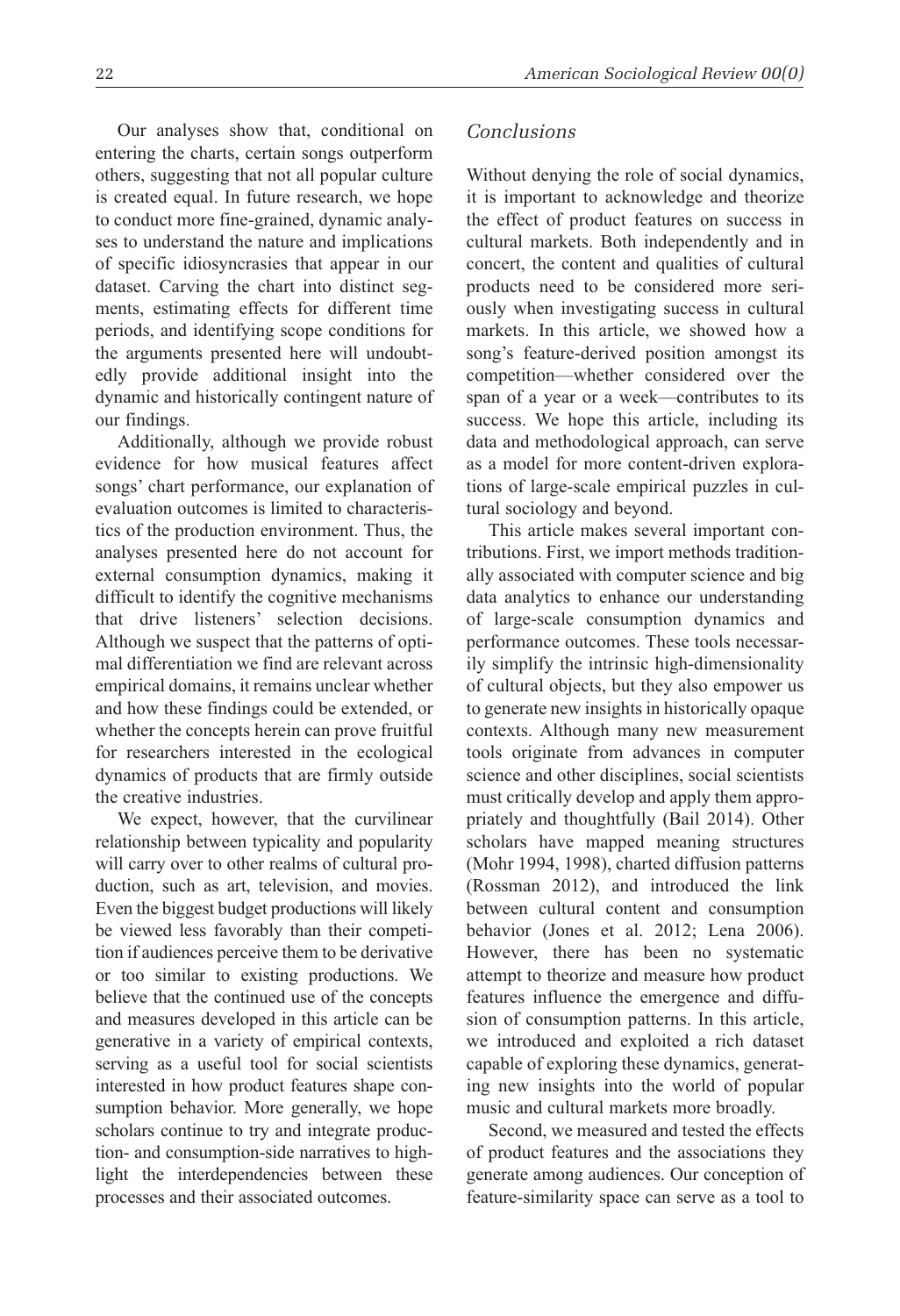map ecosystems of cultural products, and as a means to understand selection dynamics in markets that require subjective evaluation. The system of associations between products is theoretically and analytically distinct from although integrally connected to and mediated through—networks of producers and consumers. This raises the possibility that cultural content and qualities assert an autonomous influence over evaluation outcomes through product crowding and differentiation.

This conceptualization of culture is dynamic and will ideally push scholars to continue developing new ways to talk about culture and its consequences. One path forward involves importing the tools of network science to study perceived similarities and associations between cultural products. Although existing research on networks focuses largely on interpersonal or interorganizational ties, substantive relationships exist between all sorts of actors, objects, and ideas (Breiger and Puetz 2015). These relationships serve as conduits for information or signals of quality (Podolny 2001), but also as a spatial metaphor for how markets are structured (Emirbayer 1997). Continuing to redefine what constitutes "nodes" and "edges" might help scholars rethink how cultural objects of all types including products, practices, and ideas assert influence or agency, thereby addressing a critical issue in social theory more broadly (Berger and Luckmann 1966). Such a reconception may also change how scholars think about taste formation, which will no longer reside in a theoretical black box.

Taking these ideas about culture and agency a step further, the dynamics of optimal differentiation also provide a mechanism to support and explain endogenous cultural change (cf. Kaufman 2004; Lieberson 2000). If optimally differentiated products perform better at time *t*, producers seeking success are likely to try and replicate those products in the future. However, given a growing population of producers trying to match the attributes of successful products, and the inevitable lag between production and consumption, the most popular products released at time  $t + 1$  will likely come not from producers who earlier chose a replication strategy, but from those who release products that are now optimally differentiated from the competition at  $t + 1$ . As this pattern continues, popular culture will shift and evolve, with products becoming more (and less) typical over time, just as we saw in Figures 2a and 2b. The most successful producers, to paraphrase a well-known saying, will aim to produce something for where the cultural context is headed, rather than where it currently resides.

Third, our conceptualization of products and feature space contributes to the literature on categories and market structure (e.g., Kovács and Hannan 2015; Pontikes 2012). Research in this area has explored the origins and consequences of categorical classification on firms and products. However, our results suggest a more fine-grained approach may be necessary to understand how markets are structured by categories. Combinations of features likely play an integral role in the way products, organizations, and even individuals are perceived and evaluated. In our analysis, we included both product features (sonic attributes) and category labels (genres) to ensure that a computer-driven reduction in complexity did not cause inappropriate interpretation.

Future work should dive even deeper into the relationship between features and labels. For example, how do product features help create the categorical structure of musicological genres? To draw an analogy, researchers have looked at networks of recipe ingredients on the one hand (Teng, Lin, and Adamic 2012), and the categorization of food and its consequences for market outcomes on the other (Kovács and Johnson 2014; Rao, Monin, and Durand 2003). Integrating these perspectives to explore the relationship between ingredients and the way food is categorized and evaluated appears to be an obvious next step. We hope our findings encourage category scholars to work toward this integration in the study of music, food, and beyond.

Finally, our findings speak to the inherent difficulty—and folly—in practicing "hit song science" (Dhanaraj and Logan 2005; Pachet and Roy 2008). It is certainly true that a small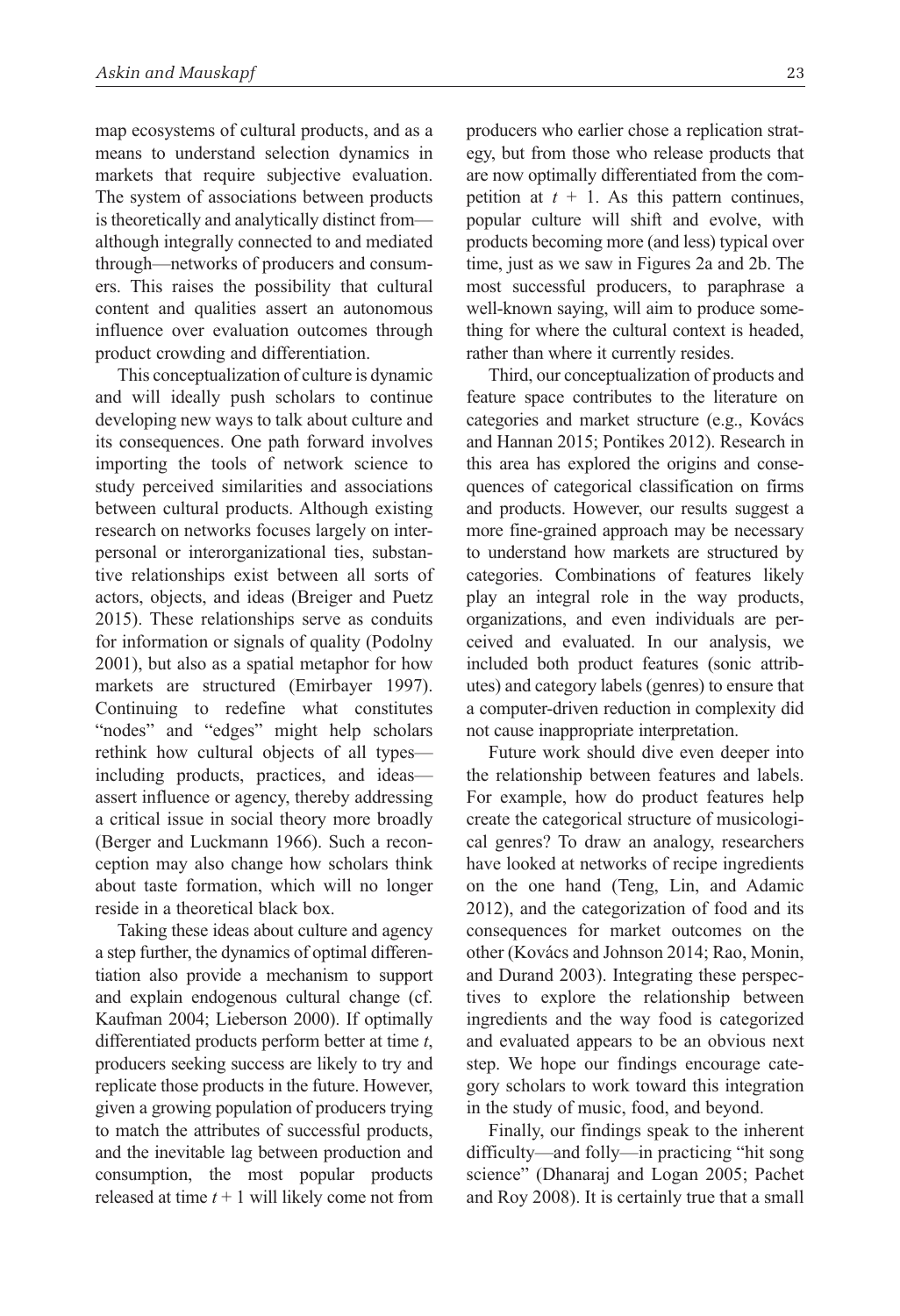cabal of writers and producers are responsible for many of the most popular songs in recent years (Seabrook 2015). It is also true that artists have more tools and data at their disposal than ever before. These tools provide them with incredibly detailed information about the elements of popular songs, which might in turn help them craft their own hits (Thompson 2014). Nevertheless, although writing recognizable tunes may become easier with the emergence of these tools, our results suggest that artists trying to reverse engineer a hit song may be neglecting two important points. First, songs that sound too similar to the competition are going to have a more difficult time attracting and holding audience attention. Second, and most important, the characteristics of contemporaneous songs produced by other artists will have a significant impact on that song's success. Content *and* context matter. Because a song's reception is partially contingent on how differentiated it is from its peers, and artists cannot precisely forecast or control which songs are released concurrently with their own, the crafting of a hit song should be more art than science.

# **Appendix: Full Model Results**

|                                   | Peak Chart Position and Longevity (Models 1 and 2 in Figure 3) |                    |
|-----------------------------------|----------------------------------------------------------------|--------------------|
| Outcome Variable:                 | 1. Peak Position (Inverted)                                    | 2. Weeks on Charts |
| Major Label Dummy                 | $2.544**$                                                      | $.298**$           |
|                                   | (.431)                                                         | (.101)             |
| Long Song                         | $4.220**$                                                      | .165               |
|                                   | (1.007)                                                        | (.228)             |
| 2 to 3 Previously Charting Songs  | $-5.201**$                                                     | $-1.465**$         |
|                                   | (.589)                                                         | (.145)             |
| 4 to 10 Previously Charting Songs | $-.477$                                                        | $-1.210**$         |
|                                   | (.550)                                                         | (.133)             |
| 10+ Previously Charting Songs     | $1.616**$                                                      | $-1.825**$         |
|                                   | (.576)                                                         | (.140)             |
| Crossover Track                   | $2.543**$                                                      | $-.0812$           |
|                                   | (.510)                                                         | (.124)             |
| Multiple Memberships              | $2.279**$                                                      | $.550**$           |
|                                   | (.706)                                                         | (.158)             |
| Reissued Track                    | $-3.297*$                                                      | $-.882*$           |
|                                   | (1.642)                                                        | (.415)             |
| <b>Genre Dummies</b>              |                                                                |                    |
| Blues                             | $-12.17***$                                                    | $-.734$            |
|                                   | (1.954)                                                        | (.383)             |
| <b>Brass and Military</b>         | $-8.505$                                                       | $-3.422$           |
|                                   | (12.84)                                                        | (1.760)            |
| Children's                        | 5.264                                                          | $-3.011$           |
|                                   | (7.229)                                                        | (1.600)            |
| Classical                         | $-5.536$                                                       | .436               |
|                                   | (8.032)                                                        | (1.923)            |
| Electronic                        | 1.259                                                          | $1.238**$          |
|                                   | (.862)                                                         | (.235)             |
| Folk, World, and Country          | $-8.663**$                                                     | .102               |
|                                   | (.822)                                                         | (.208)             |

**Table A1**. Results from Pooled, Cross-Sectional OLS Models Predicting *Billboard* Hot 100 Peak Chart Position and Longevity (Models 1 and 2 in Figure 3)

*(continued)*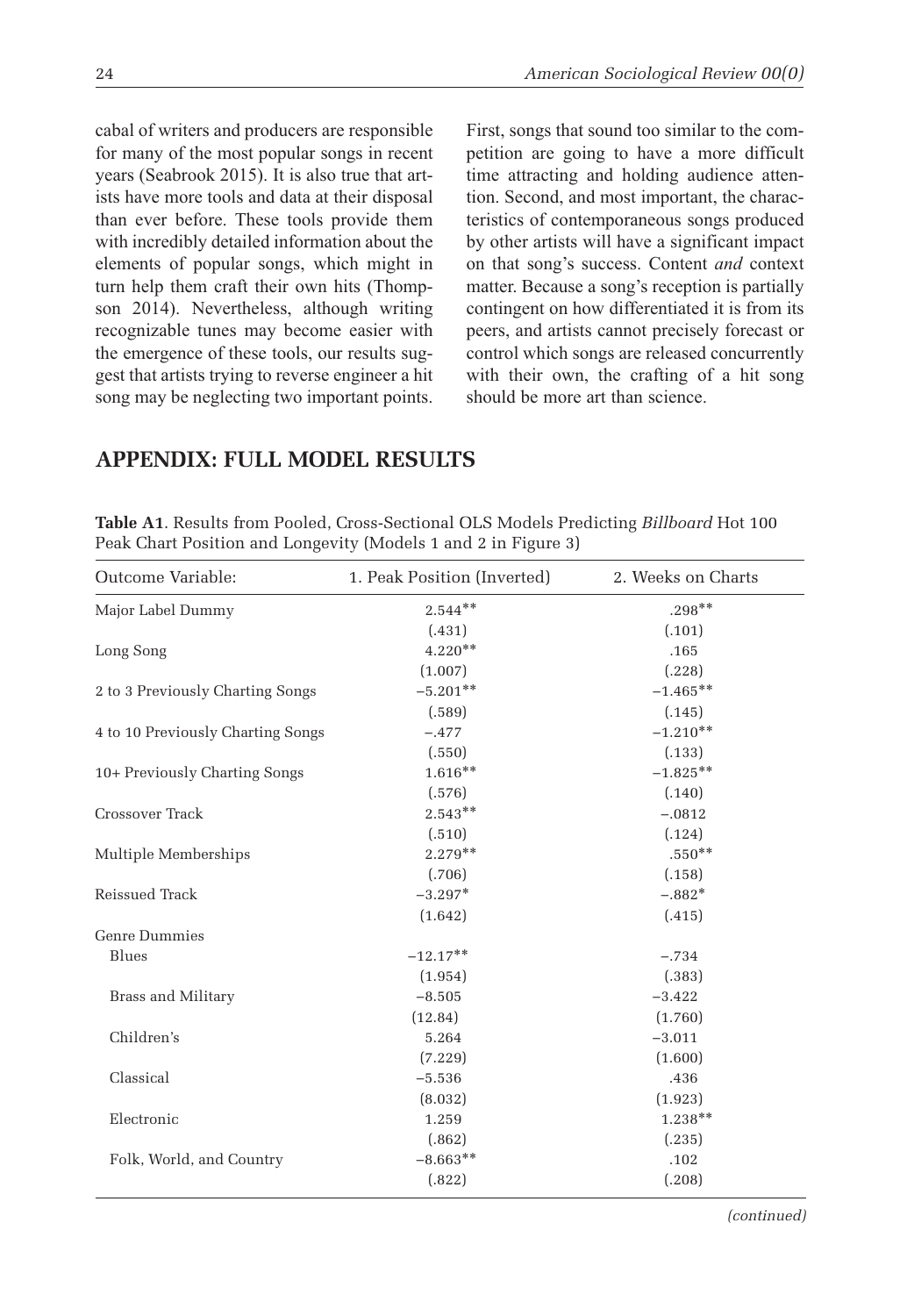# **Table A1**. *(continued)*

| Outcome Variable:      | 1. Peak Position (Inverted)<br>2. Weeks on Charts |            |
|------------------------|---------------------------------------------------|------------|
| Funk/Soul              | $-4.299**$                                        | $.316*$    |
|                        | (.721)                                            | (.155)     |
| Hip Hop                | 1.472                                             | .508       |
|                        | (.962)                                            | (.272)     |
| Jazz                   | $-11.98**$                                        | $-.678**$  |
|                        | (1.333)                                           | (.246)     |
| Latin                  | $-18.15***$                                       | $-3.137**$ |
|                        | (3.430)                                           | (.832)     |
| Non-music              | .149                                              | $-.0113$   |
|                        | (4.154)                                           | (.793)     |
| Reggae                 | $-3.166$                                          | .873       |
|                        | (3.974)                                           | (1.010)    |
| Rock                   | 1.004                                             | $.672**$   |
|                        | (.637)                                            | (.151)     |
| Stage and Screen       | $-4.968$                                          | $-.685$    |
|                        | (4.937)                                           | (1.324)    |
| Sonic Features         |                                                   |            |
| Tempo                  | $-1.33e - 05$                                     | $-.000887$ |
|                        | (.00713)                                          | (.00168)   |
| Energy                 | $-9.710**$                                        | $-2.822**$ |
|                        | (1.171)                                           | (.282)     |
| Speechiness            | $-6.409*$                                         | $-3.160**$ |
|                        | (2.645)                                           | (.659)     |
| Acousticness           | $-3.098**$                                        | $-.728**$  |
|                        | (.886)                                            | (.202)     |
| Mode $(1 = Major Key)$ | .297                                              | .118       |
|                        | (.464)                                            | (.113)     |
| Danceability           | $4.584**$                                         | $1.176**$  |
|                        | (1.719)                                           | (.405)     |
| Valence                | $-.253$                                           | .213       |
|                        | (1.073)                                           | (.266)     |
| Instrumentalness       | 1.686                                             | .154       |
|                        | (.914)                                            | (.194)     |
| Liveness               | $8.100**$                                         | $1.812**$  |
|                        | (.898)                                            | (.214)     |
| $Key = C$              | $-.685$                                           | $-.331$    |
|                        | (.953)                                            | (.243)     |
| $Key = C-Sharp$        | .705                                              | .152       |
|                        | (1.020)                                           | (.270)     |
| $Key = D$              | $-1.232$                                          | $-.519*$   |
|                        | (.985)                                            | (.249)     |
| $Key = E\text{-Flat}$  | 1.440                                             | .170       |
|                        | (1.246)                                           | (.312)     |
| $Key = E$              | $-1.085$                                          | $-.495$    |
|                        | (1.039)                                           | (.264)     |
| $Key = F$              | $-.215$                                           | $-.255$    |
|                        | (1.014)                                           | (.255)     |
| $Key = F-Sharp$        | $-1.305$                                          | $-.396$    |
|                        | (.961)                                            | (.246)     |

*(continued)*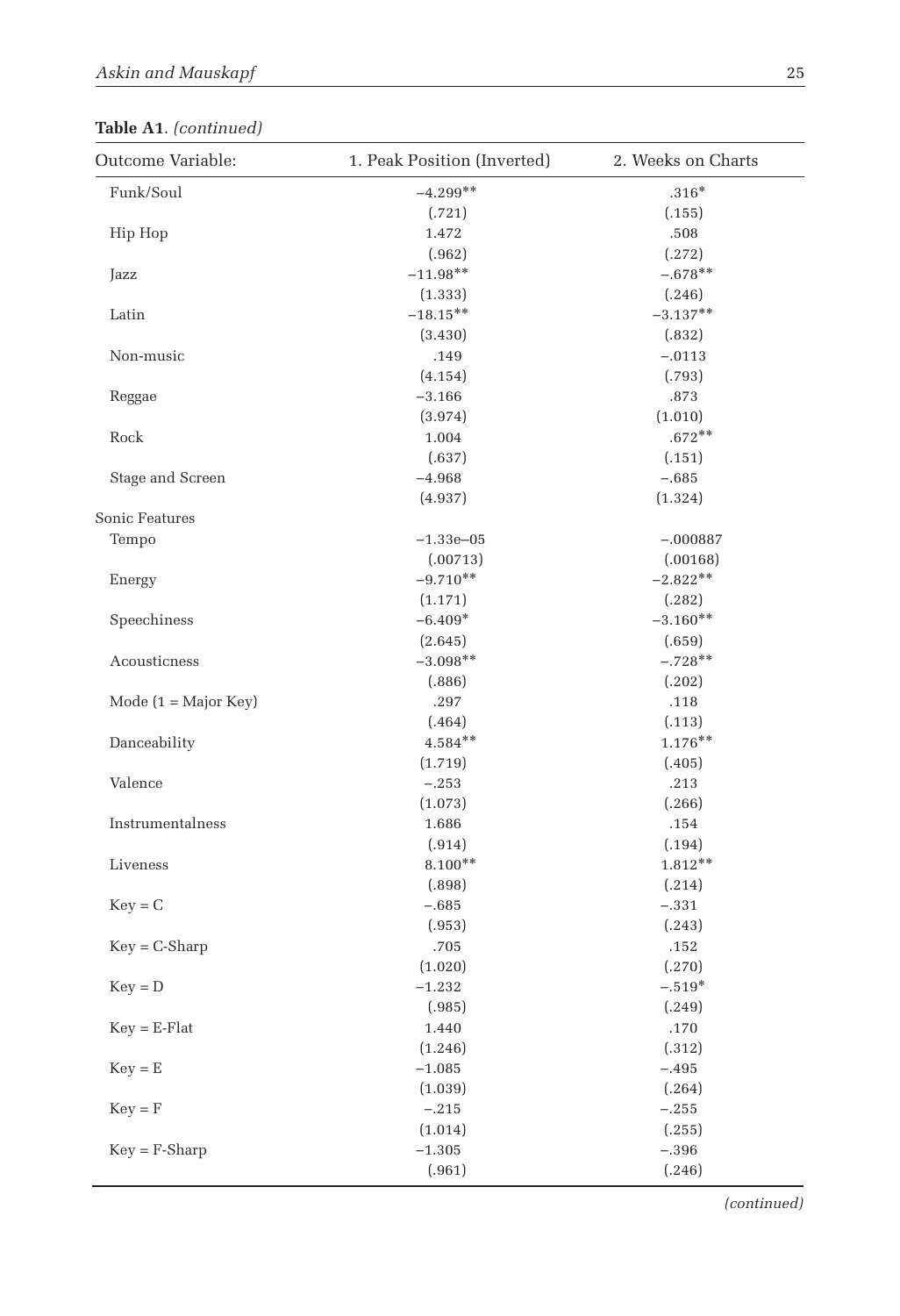| Outcome Variable:        | 1. Peak Position (Inverted) | 2. Weeks on Charts |
|--------------------------|-----------------------------|--------------------|
| $Key = G$                | .408                        | $-.213$            |
|                          | (1.096)                     | (.278)             |
| $Key = G-Sharp$          | .252                        | $-.216$            |
|                          | (.978)                      | (.248)             |
| $Key = A$                | $-.132$                     | $-.229$            |
|                          | (1.053)                     | (.267)             |
| $Key = B-Flat$           | .194                        | $-.119$            |
|                          | (1.065)                     | (.282)             |
| 4/4 Time Signature Dummy | $4.010**$                   | $.686**$           |
|                          | (.700)                      | (.149)             |
| Half-Decade Dummies      |                             |                    |
| 1962 to 1966             | $-.624$                     | $-.644**$          |
|                          | (.885)                      | (.140)             |
| 1967 to 1971             | $-1.549$                    | $-.329*$           |
|                          | (.924)                      | (.154)             |
| 1972 to 1976             | 1.810                       | $1.592**$          |
|                          | (.977)                      | (.177)             |
| 1977 to 1981             | 3.809**                     | $3.304**$          |
|                          | (.996)                      | (.206)             |
| 1982 to 1986             | $2.865***$                  | $3.753**$          |
|                          | (1.044)                     | (.215)             |
| 1987 to 1991             | $5.547**$                   | 4.856**            |
|                          | (1.113)                     | (.231)             |
| 1992 to 1996             | $-2.379*$                   | $6.881**$          |
|                          | (1.143)                     | (.280)             |
| 1997 to 2001             | .638                        | $7.401**$          |
|                          | (1.141)                     | (.297)             |
| 2002 to 2006             | .500                        | $7.583**$          |
|                          | (1.155)                     | (.302)             |
| 2007 to 2011             | $-4.455***$                 | $4.294**$          |
|                          | (1.101)                     | (.305)             |
| 2012 to 2016             | $-5.970**$                  | $5.527**$          |
|                          | (1.224)                     | (.380)             |
| Constant                 | 54.82**                     | $9.537**$          |
|                          | (2.015)                     | (.460)             |
| Observations             | 25,102                      | 25,102             |
| $R$ -squared             | .047                        | .171               |

**Table A1**. *(continued)*

*Note:* Robust standard errors are in parentheses. Reference categories are pop (genre), independent label, first charting song (previously charting songs), key of E-flat (key), and all time signatures other than 4/4.

 $*p < .05; **p < .01$  (two-tailed tests).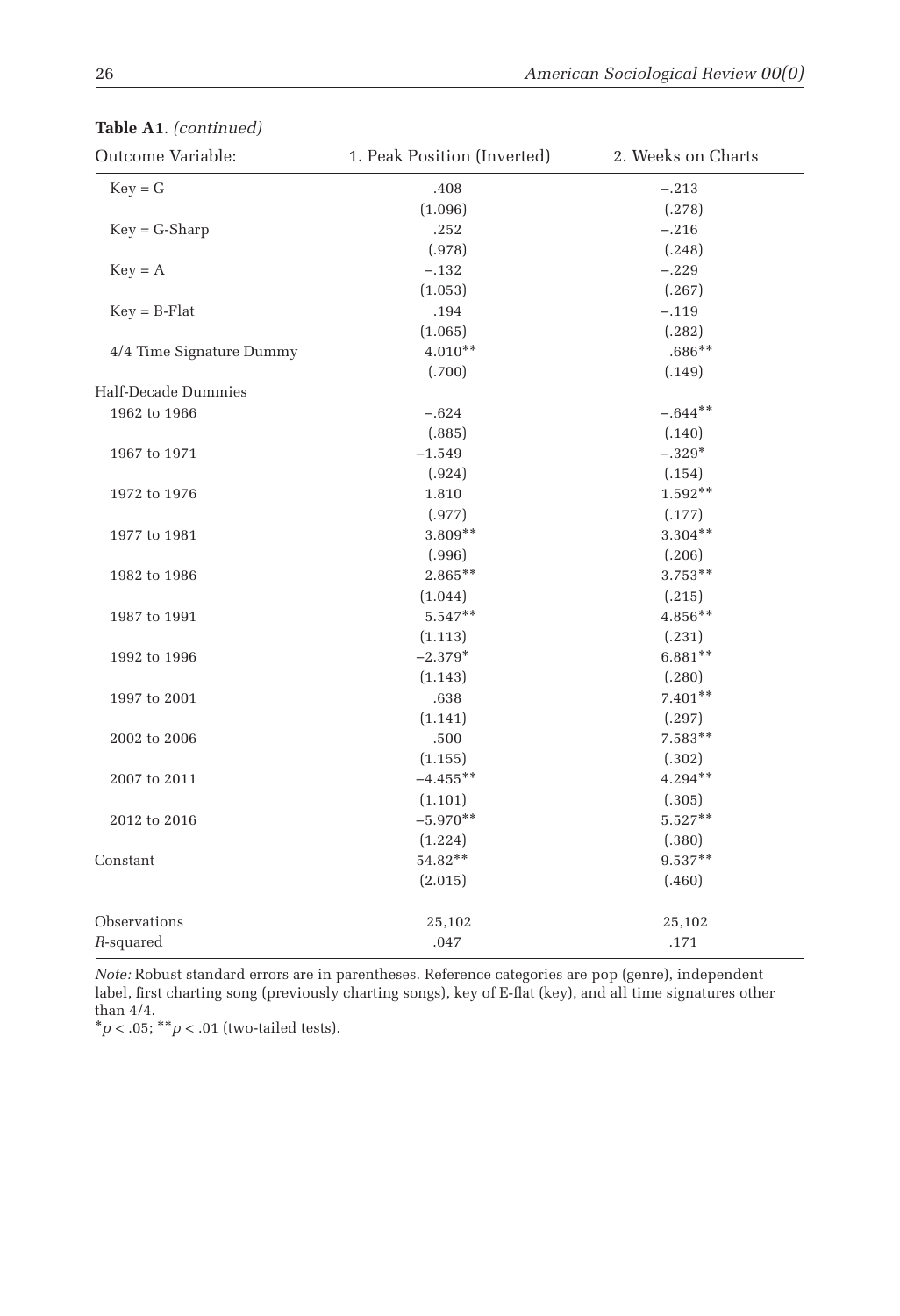|                                                 | 3. Ordered<br>Logit  | 4. Ordered<br>Logit                       | 5. Negative<br>Binomial | 6. Negative<br>Binomial        |
|-------------------------------------------------|----------------------|-------------------------------------------|-------------------------|--------------------------------|
| Outcome Variable:                               | (Inverted)           | Peak Position Peak Position<br>(Inverted) | Weeks on<br>Charts      | Weeks on<br>Charts             |
| Genre-Weighted Typicality (yearly)              | $-2.419**$           | $7.672*$                                  | $-.538**$               | 1.791                          |
| Genre-Weighted Typicality (yearly) <sup>2</sup> | (.429)               | (2.987)<br>$-6.805**$<br>(2.004)          | (.150)                  | (1.051)<br>$-1.570*$<br>(.698) |
| Major Label Dummy                               | $.145***$<br>(.0255) | $.145***$<br>(.0255)                      | $.0246**$<br>(.00883)   | $.0245***$<br>(.00882)         |
| Long Song                                       | $.262**$<br>(.0609)  | $.265***$<br>(.0608)                      | .0291<br>(.0193)        | .0290<br>(.0193)               |
| 2 to 3 Previously Charting Songs                | $-.306**$<br>(.0353) | $-.306**$<br>(.0353)                      | $-.138**$<br>(.0119)    | $-.138**$<br>(.0119)           |
| 4 to 10 Previously Charting Songs               | $-.0305$<br>(.0331)  | $-.0298$<br>(.0331)                       | $-.118**$<br>(.0108)    | $-.118**$<br>(.0108)           |
| 10+ Previously Charting Songs                   | $.0874*$<br>(.0347)  | $.0878*$<br>(.0347)                       | $-.168**$<br>(.0115)    | $-.168**$<br>(.0115)           |
| Crossover Track                                 | $.151***$<br>(.0303) | $.149**$<br>(.0303)                       | $-.00556$<br>(.0107)    | $-.00590$<br>(.0107)           |
| Multiple Memberships                            | $.146**$<br>(.0417)  | $.147**$<br>(.0417)                       | $.0554***$<br>(.0133)   | $.0559**$<br>(.0133)           |
| Reissued Track                                  | $-.204*$<br>(.0923)  | $-.204*$<br>(.0921)                       | $-.0812*$<br>(.0409)    | $-.0814*$<br>(.0409)           |
| <b>Genre Dummies</b>                            |                      |                                           |                         |                                |
| Blues                                           | $-.727**$            | $-.732**$                                 | $-.123**$               | $-.123**$                      |
|                                                 | (.111)               | (.111)                                    | (.0446)                 | (.0447)                        |
| <b>Brass and Military</b>                       | $-1.173$             | $-.911$                                   | $-.481*$                | $-.413*$                       |
|                                                 | (1.003)              | (.961)                                    | (.223)                  | (.210)                         |
| Children's                                      | $-.157$              | $-.0278$                                  | $-.347$                 | $-.334$                        |
|                                                 | (.461)               | (.431)                                    | (.210)                  | (.204)                         |
| Classical                                       | $-.723$              | $-.642$                                   | $-.0555$                | $-.0241$                       |
|                                                 | (.484)               | (.507)                                    | (.164)                  | (.167)                         |
| Electronic                                      | $.122*$              | $.127*$                                   | $.100**$                | $.101**$                       |
|                                                 | (.0520)              | (.0521)                                   | (.0190)                 | (.0190)                        |
| Folk, World, and Country                        | $-.477**$            | $-.482**$                                 | .0134                   | .0123                          |
|                                                 | (.0463)              | (.0464)                                   | (.0189)                 | (.0190)                        |
| Funk/Soul                                       | $-.250**$            | $-.250**$                                 | .0230                   | .0229                          |
|                                                 | (.0421)              | (.0422)                                   | (.0148)                 | (.0148)                        |
| Hip Hop                                         | $.127*$              | $.130*$                                   | $.0458*$                | $.0467*$                       |
|                                                 | (.0576)              | (.0576)                                   | (.0212)                 | (.0212)                        |
| Jazz                                            | $-.749**$            | $-.750**$                                 | $-.0947**$              | $-.0947**$                     |
|                                                 | (.0816)              | (.0815)                                   | (.0291)                 | (.0291)                        |
| Latin                                           | $-1.240**$           | $-1.224**$                                | $-.353**$               | $-.343**$                      |
|                                                 | (.213)               | (.217)                                    | (.0919)                 | (.0926)                        |
| Non-music                                       | $-.298$              | $-.201$                                   | $-.117$                 | $-.0991$                       |
|                                                 | (.215)               | (.213)                                    | (.0851)                 | (.0836)                        |
| Reggae                                          | $-.389$              | $-.323$                                   | .0442                   | .0548                          |
|                                                 | (.263)               | (.256)                                    | (.0764)                 | (.0760)                        |
| Rock                                            | .0569                | .0581                                     | $.0638***$              | $.0640**$                      |
|                                                 | (.0375)              | (.0375)                                   | (.0137)                 | (.0137)                        |

| Table A2. Results from Pooled, Cross-Sectional Ordered Logit Models Predicting Billboard |  |
|------------------------------------------------------------------------------------------|--|
| Hot 100 Peak Chart Position and Longevity, 1958 to 2013 (see Table 3)                    |  |

*(continued)*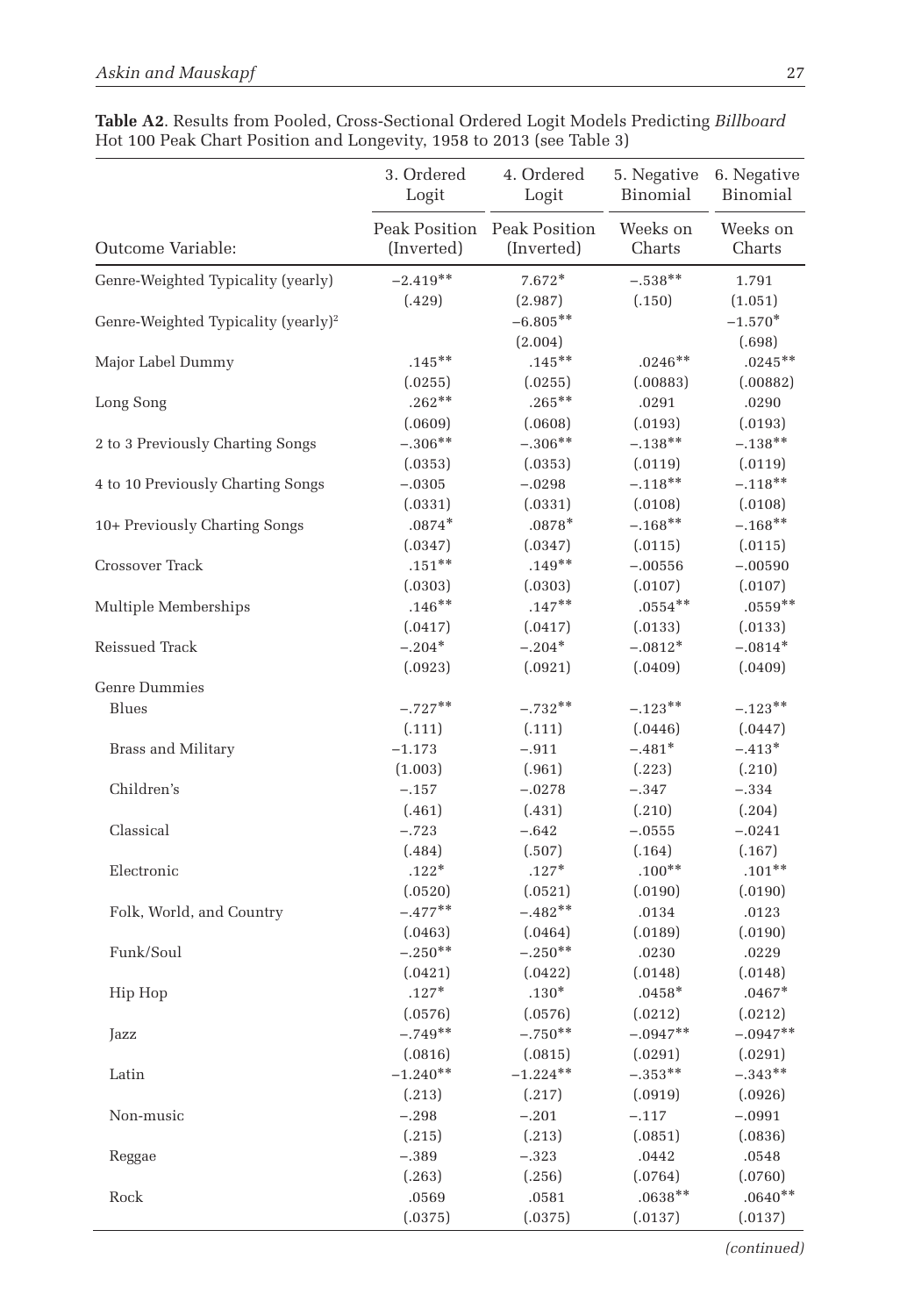|                               | 3. Ordered<br>Logit | 4. Ordered<br>Logit                       | 5. Negative<br>Binomial | 6. Negative<br>Binomial |
|-------------------------------|---------------------|-------------------------------------------|-------------------------|-------------------------|
| Outcome Variable:             | (Inverted)          | Peak Position Peak Position<br>(Inverted) | Weeks on<br>Charts      | Weeks on<br>Charts      |
| Stage and Screen              | $-.588**$<br>(.278) | $-.502$<br>(.280)                         | $-.113$<br>(.139)       | $-.0806$<br>(.141)      |
| Sonic Features                |                     |                                           |                         |                         |
| Tempo                         | 1.94e-05            | 5.75e-05                                  | $-3.24e - 05$           | $-2.80e - 05$           |
|                               | (.000419)           | (.000419)                                 | (.000146)               | (.000146)               |
| Energy                        | $-.473**$           | $-.442**$                                 | $-.216**$               | $-.209**$               |
|                               | (.0717)             | (.0722)                                   | (.0242)                 | (.0244)                 |
| Speechiness                   | $-.524**$           | $-.539**$                                 | $-.252**$               | $-.258**$               |
|                               | (.157)              | (.156)                                    | (.0531)                 | (.0531)                 |
| Acousticness                  | $-.187**$           | $-.170**$                                 | $-.0763**$              | $-.0722**$              |
|                               | (.0527)             | (.0528)                                   | (.0178)                 | (.0180)                 |
| Mode $(1 = \text{Major Key})$ | $.246**$            | $.304**$                                  | $.0597**$               | $.0727**$               |
|                               | (.0489)             | (.0511)                                   | (.0173)                 | (.0179)                 |
| Danceability                  | $.397**$            | $.425***$                                 | $.138***$               | $.143**$                |
|                               | (.104)              | (.104)                                    | (.0358)                 | (.0358)                 |
| Valence                       | .0844               | .118                                      | .0324                   | .0400                   |
|                               | (.0666)             | (.0670)                                   | (.0233)                 | (.0236)                 |
| Instrumentalness              | $-.104$             | $-.143*$                                  | $-.0148$                | $-.0231$                |
|                               | (.0644)<br>$.399**$ | (.0650)<br>$.378***$                      | (.0214)<br>$.139**$     | (.0216)<br>$.134***$    |
| Liveness                      |                     |                                           |                         |                         |
|                               | (.0549)             | (.0552)                                   | (.0182)                 | (.0184)                 |
| $Key = C$                     | $-.109*$            | $-.129*$                                  | $-.0383*$               | $-.0428*$               |
|                               | (.0544)             | (.0547)                                   | (.0189)                 | (.0190)                 |
| $Key = C-Sharp$               | .00510              | $-.00605$                                 | .0143                   | .0117                   |
|                               | (.0584)             | (.0585)                                   | (.0203)                 | (.0203)                 |
| $Key = D$                     | $-.0928$            | $-.0934$                                  | $-.0371$                | $-.0374$                |
|                               | (.0552)             | (.0553)                                   | (.0193)                 | (.0193)                 |
| $Key = E\text{-Flat}$         | .0897               | .100                                      | .0270                   | .0291                   |
|                               | (.0719)             | (.0720)<br>$-.0332$                       | (.0254)                 | (.0254)                 |
| $Key = E$                     | $-.0459$            |                                           | $-.0205$                | $-.0179$                |
|                               | (.0586)<br>.0226    | (.0588)<br>.0371                          | (.0208)<br>$-.00155$    | (.0208)                 |
| $Key = F$                     |                     |                                           |                         | .00175                  |
|                               | (.0582)             | (.0584)<br>.0557                          | (.0200)                 | (.0200)                 |
| $Key = F-Sharp$               | .0396<br>(.0630)    |                                           | .0171                   | .0206                   |
|                               |                     | (.0632)                                   | (.0223)                 | (.0223)                 |
| $Key = G$                     | $-.0510$            | $-.0322$                                  | $-.0198$                | $-.0157$                |
|                               | (.0548)             | (.0551)                                   | (.0191)                 | (.0191)                 |
| $Key = G-Sharp$               | .0459               | .0609                                     | $-.00407$               | $-.000956$              |
|                               | (.0630)             | (.0632)                                   | (.0218)                 | (.0218)                 |
| $Key = A$                     | .0227               | .0327<br>(.0549)                          | $-.00348$               | $-.00139$<br>(.0189)    |
|                               | (.0548)             |                                           | (.0189)                 |                         |
| $Key = B-Flat$                | .000810<br>(.0603)  | .00501                                    | $-.00452$               | $-.00398$               |
| 4/4 Time Signature Dummy      | $.262**$            | (.0603)<br>$.266**$                       | (.0207)<br>$.0742**$    | (.0207)<br>$.0747**$    |
|                               |                     |                                           |                         |                         |
|                               | (.0414)             | (.0413)                                   | (.0147)                 | (.0147)                 |

# **Table A2**. *(continued)*

*(continued)*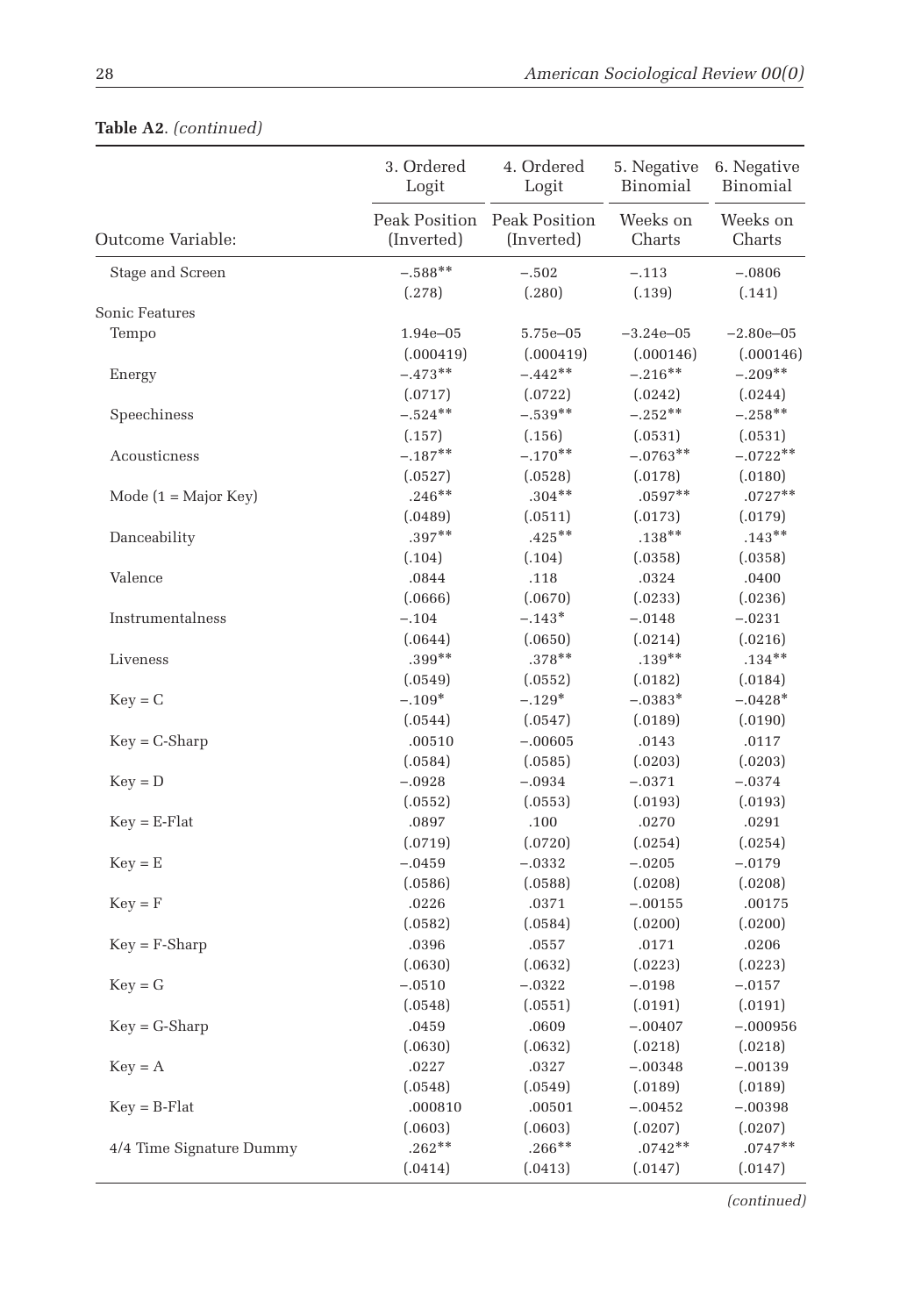|                     | 3. Ordered<br>Logit         | 4. Ordered<br>Logit         | 5. Negative<br>Binomial | 6. Negative<br>Binomial |
|---------------------|-----------------------------|-----------------------------|-------------------------|-------------------------|
| Outcome Variable:   | Peak Position<br>(Inverted) | Peak Position<br>(Inverted) | Weeks on<br>Charts      | Weeks on<br>Charts      |
| Half-Decade Dummies |                             |                             |                         |                         |
| 1962 to 1966        | $-.0647$                    | $-.0707$                    | $-.0964**$              | $-.0980**$              |
|                     | (.0530)                     | (.0529)                     | (.0177)                 | (.0177)                 |
| 1967 to 1971        | $-.156***$                  | $-.179**$                   | $-.0586**$              | $-.0637**$              |
|                     | (.0556)                     | (.0559)                     | (.0188)                 | (.0189)                 |
| 1972 to 1976        | .0234                       | $-.0107$                    | $.157***$               | $.150**$                |
|                     | (.0606)                     | (.0614)                     | (.0201)                 | (.0202)                 |
| 1977 to 1981        | .0811                       | .0418                       | $.315***$               | $.307**$                |
|                     | (.0606)                     | (.0616)                     | (.0213)                 | (.0215)                 |
| 1982 to 1986        | .0425                       | .00613                      | $.353***$               | $.345***$               |
|                     | (.0638)                     | (.0647)                     | (.0215)                 | (.0216)                 |
| 1987 to 1991        | $.265***$                   | $.232**$                    | $.440**$                | $.432**$                |
|                     | (.0697)                     | (.0702)                     | (.0217)                 | (.0218)                 |
| 1992 to 1996        | $-.282**$                   | $-.328**$                   | $.567**$                | $.557***$               |
|                     | (.0701)                     | (.0714)                     | (.0239)                 | (.0241)                 |
| 1997 to 2001        | $-.108$                     | $-.156*$                    | $.603**$                | $.593**$                |
|                     | (.0709)                     | (.0726)                     | (.0245)                 | (.0247)                 |
| 2002 to 2006        | $-.0931$                    | $-.136$                     | $.623**$                | $.614**$                |
|                     | (.0704)                     | (.0716)                     | (.0249)                 | (.0251)                 |
| 2007 to 2011        | $-.350**$                   | $-.379**$                   | $.392**$                | $.385***$               |
|                     | (.0665)                     | (.0670)                     | (.0277)                 | (.0277)                 |
| 2012 to 2016        | $-.414***$                  | $-.433***$                  | $.495***$               | $.492**$                |
|                     | (.0731)                     | (.0734)                     | (.0305)                 | (.0305)                 |
| Observations        | 25,077                      | 25,077                      | 25,077                  | 25,077                  |

|  | Table A2. (continued) |
|--|-----------------------|
|--|-----------------------|

*Note*: Robust standard errors are in parentheses. Reference categories for dummy variables: pop (genre), independent label, first charting song (previously charting songs), key of E-flat, and all non-4/4 time signatures.

\**p* < .05; \*\**p* < .01 (two-tailed tests).

## **Acknowledgments**

For their valuable ideas, comments, and support, we are grateful to Matt Bothner, Frédéric Godart, Alejandro Mantecón Guillén, Brayden King, Jenn Lena, John Levi Martin, John Mohr, Klaus Weber, Erich Ludwig, and the rest of The Echo Nest team, as well as members of the University of Chicago's Knowledge Lab and Northwestern University's Institute on Complex Systems (NICO). We also thank Omar Lizardo, the rest of the *ASR* editorial team, and three anonymous reviewers for their thoughtful and thought-provoking feedback, which made the paper better.

#### **Supplemental Material**

Please find the online supplement for this article on *ASR*'s website. It includes two parts: Part A provides a comparative analysis of songs that appear in the Hot 100 with a sample of those that do not; Part B investigates the effects and implications of the introduction of SoundScan and other historical variations on chart outcomes.

#### **Notes**

- 1. To avoid repetition, we use the terms "features," "attributes," and "characteristics" interchangeably to refer to the fixed, material elements that constitute cultural products. For example, in the context of a painting, relevant features might include the different colors used, and whether the painting is a portrait or a landscape.
- 2. We recognize that category labels might themselves be considered just another product attribute or feature, but we treat them here as distinct entities. This distinction is analytical as well as phenomenological, as category labels convey a qualitatively different kind of information than do the underlying features of products.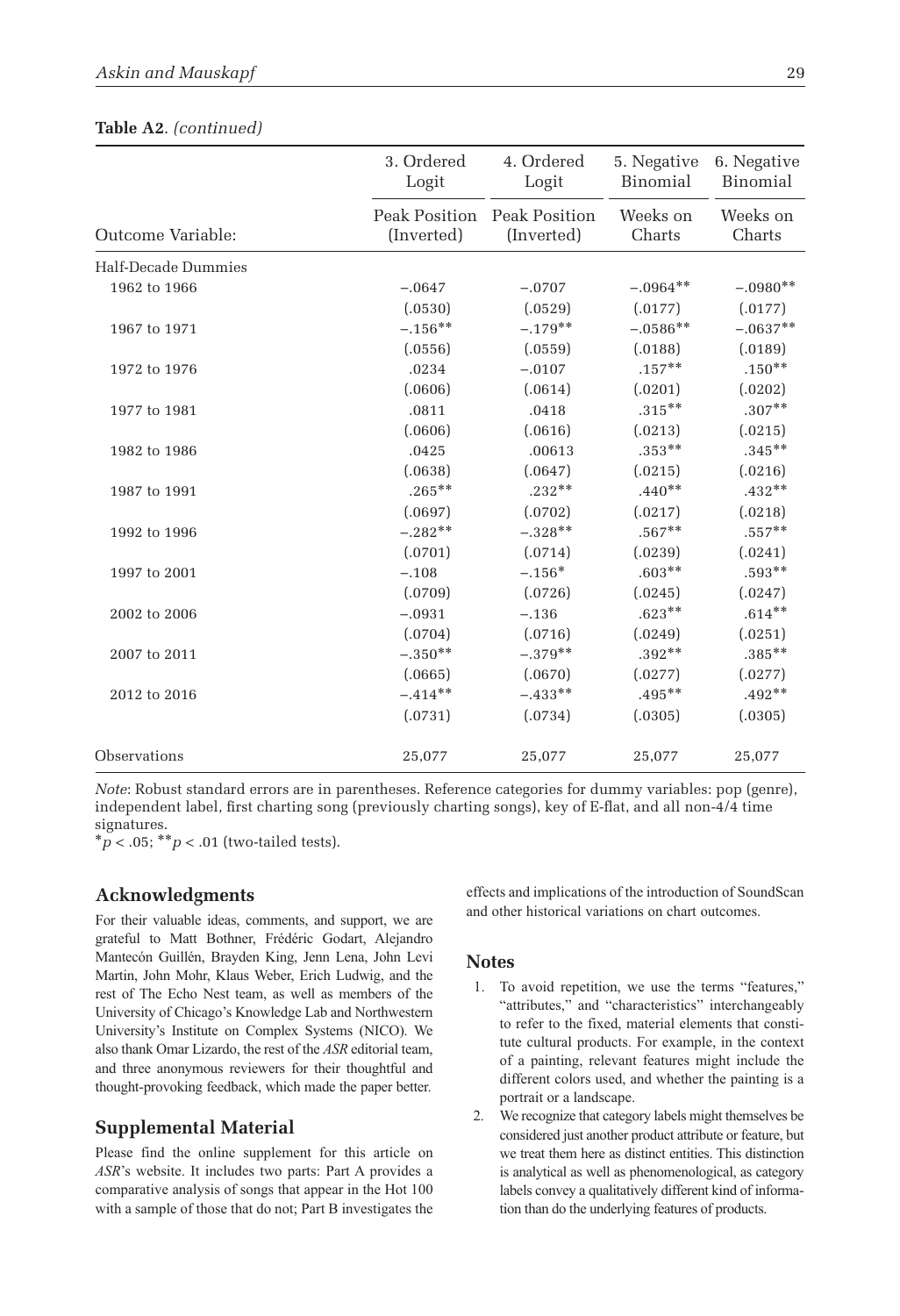- 3. In this article, we use the term "success" to connote mass or popular appeal, rather than critical acclaim or other legitimate measures of performance.
- It is worth noting here that channels of influence between networks and taste run in both directions (Lizardo 2006). Just as social networks can alter cultural outcomes, so too can those networks be altered by prevailing tastes and practices, recasting culture and social structure as mutually constitutive (Pachucki and Breiger 2010; Vaisey and Lizardo 2010). This view—one that highlights culture's causal role—is supported by the "strong program" in cultural sociology (e.g., Alexander and Smith 2002) and related work on the materiality of culture (Rubio 2012). Rather than passive symbolic structures, culture is endowed with real properties that can influence actors' preferences, behaviors, and affiliation patterns.
- 5. We do not explicitly invoke network terminology to describe our theory—in part because we do not use network measures to test it—but the notion of a product "association network" can serve as a salient image to help visualize this space. Although networks have historically been used to study information transfer between people, groups, or organizations, they are increasingly used in a variety of contexts, including the study of co-occurrences of or associations between narrative elements (Smith 2007), cultural objects (Breiger and Puetz 2015), multimedia content (Meng and Shyu 2012), and even food flavors (Ahn et al. 2011) and human genes (Schafer and Strimmer 2005). In the context of music, the nodes in the network would be songs, and the edges between them might represent varying degrees of feature overlap or similarity.
- 6. Another familiar metaphor that approximates this idea is the cultural "milieu" or "fabric." This concept encompasses the population of cultural products that producers or consumers have access to in a given context. In the market for popular music, this might include all current and previously released songs, which can be connected to one another, however distantly, based on their shared feature sets. The theoretical and empirical implications of this idea extend beyond the scope of this article, but the imagery of a cultural fabric may help motivate our rationale for extending the concept of networks to cultural products and their constitutive features.
- 7. Because we focus on songs that appear in the Hot 100, our analysis may suffer from considerable selection bias, an issue we address in Part A of the online supplement. However, we believe that any bias in our data does not present a major limitation, as charting songs constitute an appropriate sample for answering our initial research question: what makes popular culture popular? Furthermore, this sample is consistent with studies that explore the differentiated outcomes for cultural products that get shortlisted for prizes versus those that win (e.g., Kovács and Sharkey 2014; Sorensen 2007). Other

factors, such as artist popularity and marketing support, play an important role in driving certain songs into the Hot 100, but we are primarily interested in understanding why, conditional on entering the charts, certain songs outperform others.

- 8. The initial algorithm for determining the charts included a combination of radio airplay and a survey of selected record stores across the country. This methodology had several flaws, as it relied on human reporting for a large portion of the input and was therefore subject to personal biases and external influence. In November 1991, *Billboard* replaced self-reported sales data with SoundScan's point-of-sale data from most of the record stores in the United States (for more on the history of the algorithm and the consequences of the shift, see Anand and Peterson [2000]). We ran a series of supplementary analyses to test how this development influences our results, and we found that the effect of SoundScan falls within the range of expected historical variation across our dataset (see Part B of the online supplement).
- 9. In case consumer selection decisions occur at the artist rather than song level, we also ran our models using artist-level genre attributions. Results are consistent.
- 10. One of the weaknesses in our data is that these genre codes were applied in the early twenty-first century, rather than the year in which each song was originally released. Although genre attributions are admittedly dynamic (Lena and Peterson 2008), we believe it is reasonable to assume that historical attributions are for the most part consistent with our data. Furthermore, although genres appear and disappear over the course of our data, and those that persist have evolved, such changes have their provenance predominantly at the subgenre or style level (e.g., "hard rock" and "roots rock" versus "rock"). Using primary, song-level genre assignments means misattributions are unlikely or should be relegated to fringe cases.
- 11. Each feature is weighted equally to calculate our pairwise cosine similarity measure. We considered prioritizing certain features over others (e.g., weighting tempo more heavily than mode), but conversations with musicologists and computer scientists specializing in MIR provided no consistent rationale for using weights. Moreover, the 11 features included in our analysis were designed to encompass the most important dimensions of songs in a relatively evenhanded and comparable way, with the possible exception of mode, which has a slightly outsized influence due to its binary  $(0,1)$ rather than continuous scale.
- 12. When two songs were the only representatives of their respective genres over the previous year (a rare occurrence, largely confined to the early years of the chart), we used the minimum similarity between any pair of genres from the year prior to the focal song's debut week to construct our weighted measure. For example, if a focal song has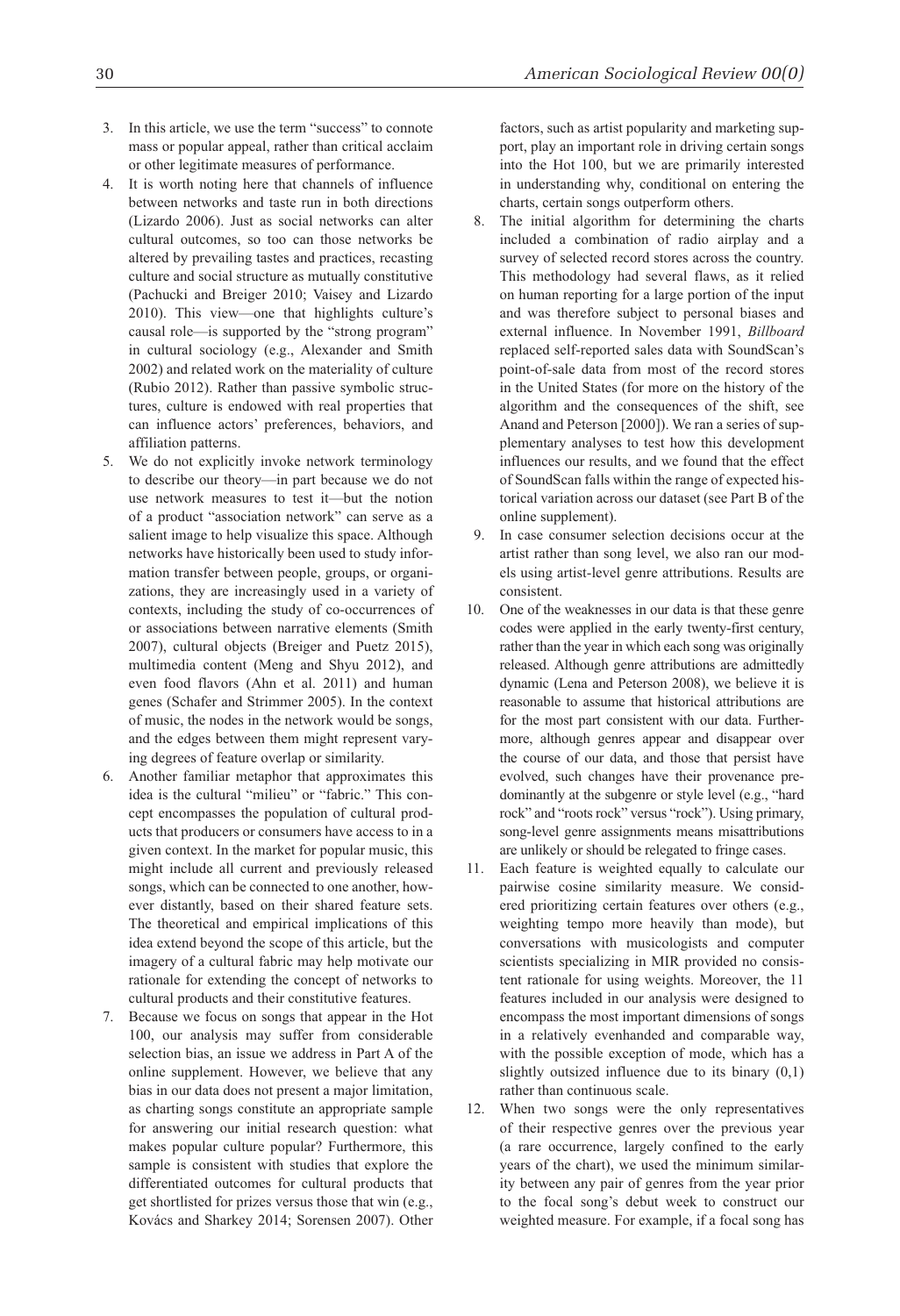a primary genre of *vocal*, and is the only such track to appear for an entire year on the charts, then we used the minimum weight (i.e., the largest distance between two genres' vectors of average features) as the weighting multiplier for that song's cosine similarity with every other song on the charts during the previous year.

- 13. In another set of models (available by request), we checked the robustness of our results vis-à-vis different levels of reliance on genre classification. To do this, we calculated two additional typicality variables—*all pair typicality (yearly)* and *within*-*genre typicality (yearly)*—which seek to provide further evidence that our results hold across multiple specifications. *All pair typicality* is again a cosine similarity measure, but it is the simple, unweighted average of each song with all other songs that appeared on the charts in the previous 52 weeks (see also Part B of the online supplement). It is our main independent variable without any genre-based weighting. *Within-genre typicality* is, as its name implies, the average cosine similarity between each song and the average feature vector for all other songs affiliated with the same genre in a given year. This version of the measure captures how typical a song is for its given genre. We found substantively similar results using both of these variables across Models 3 through 6.
- 14. We are grateful to an anonymous reviewer for bringing this issue to our attention.
- 15. All control variables—including genre affiliation, dummies for each musical key (C through B), and dummies for major label, long song, multiple memberships, crossover, reissue, and half-decade time are included in these models but are not shown in the figure (see Appendix Table A1 for full results).
- 16. In addition to including the crossover dummy in our models, we also ran separate versions of Models 4 and 6 for crossover songs and non-crossover songs. Our main findings hold for *non*-crossover songs they benefit from being optimally differentiated—but not for crossovers. However, crossovers do comprise a higher proportion of #1 songs (30 percent) than their overall chart presence would suggest (24 percent of all songs are crossovers by our measure).

#### **References**

- Ahn, Yong-Yeol, Sebastian E. Ahnert, James P. Bagrow, and Albert-László Barabási. 2011. "Flavor Network and the Principles of Food Pairing." *Scientific Reports* 1:196. doi:10.1038/srep00196.
- Alexander, Jeffrey C., and Philip Smith. 2002. "The Strong Program in Cultural Theory: Elements of a Structural Theory." Pp. 135–50 in *Handbook of Sociological Theory*, edited by J. Turner. New York: Kluwer Academic/Plenum Publishers.
- Alexander, Peter J. 1996. "Entropy and Popular Culture: Product Diversity in the Popular Music

Recording Industry." *American Sociological Review* 61(1):171–74.

- Anand, N., and Richard A. Peterson. 2000. "When Market Information Constitutes Fields: Sensemaking of Markets in the Commercial Music Industry." *Organization Science* 11(3):270–84.
- Anderson, John R. 1991. "The Adaptive Nature of Human Categorization." *Psychological Review* 98(3):409–429.
- Baetschmann, Gregori, Kevin E. Staub, and Rainer Winkelmann. 2015. "Consistent Estimation of the Fixed Effects Ordered Logit Model." *Journal of the Royal Statistical Society: Series A (Statistics in Society)* 178(3):685–703.
- Bail, Christopher A. 2014. "The Cultural Environment: Measuring Culture with Big Data." *Theory and Society* 43(3–4):465–82.
- Barroso, Alicia, Marco S. Giarratana, Samira Reis, and Olav Sorenson. 2014. "Crowding, Satiation, and Saturation: The Days of Television Series' Lives." *Strategic Management Journal* 37(3):565–85.
- Becker, Howard. 1982. *Arts Worlds*. Berkeley: University of California Press.
- Berger, Jonah, and Gael Le Mens. 2009. "How Adoption Speed Affects the Abandonment of Cultural Tastes." *Proceedings of the National Academy of Sciences* 106(20):8146–50.
- Berger, Peter, and Thomas Luckmann. 1966. *The Social Construction of Reality: A Treatise in the Sociology of Knowledge*. Garden City, NY: Doubleday & Company.
- Bielby, William T., and Denise D. Bielby. 1994. "'All Hits Are Flukes': Institutionalized Decision Making and the Rhetoric of Network Prime-Time Program Development." *American Journal of Sociology* 99(5):1287–1313.
- Blei, David M., Andrew Y. Ng, and Michael I. Jordan. 2003. "Latent Dirichlet allocation." *The Journal of Machine Learning Research* 3:993–1022.
- Bothner, Matthew S., Jeong-han Kang, and Toby E. Stuart. 2007. "Competitive Crowding and Risk Taking in a Tournament: Evidence from NASCAR Racing.' *Administrative Science Quarterly* 52(2):208–247.
- Bourdieu, Pierre. 1993. *The Field of Cultural Production: Essays on Art and Literature*. New York: Columbia University Press.
- Brackett, David. 1994. "The Politics and Practice of 'Crossover' in American Popular Music, 1963 to 1965." *The Music Quarterly* 78(4):774–97.
- Brashears, Matthew E., and Eric Quintane. 2015. "The Microstructures of Network Recall: How Social Networks Are Encoded and Represented in Human Memory." *Social Networks* 41:113–26.
- Breiger, Ronald L., and Kyle Puetz. 2015. "Culture and Networks." Pp. 557–62 in *International Encyclopedia of Social and Behavioral Sciences*, Vol. 5, edited by J. D. Wright. Oxford, UK: Elsevier.
- Brewer, Marilynn B. 1991. "The Social Self: On Being the Same and Different at the Same Time." *Personality and Social Psychology Bulletin* 17(5):475–82.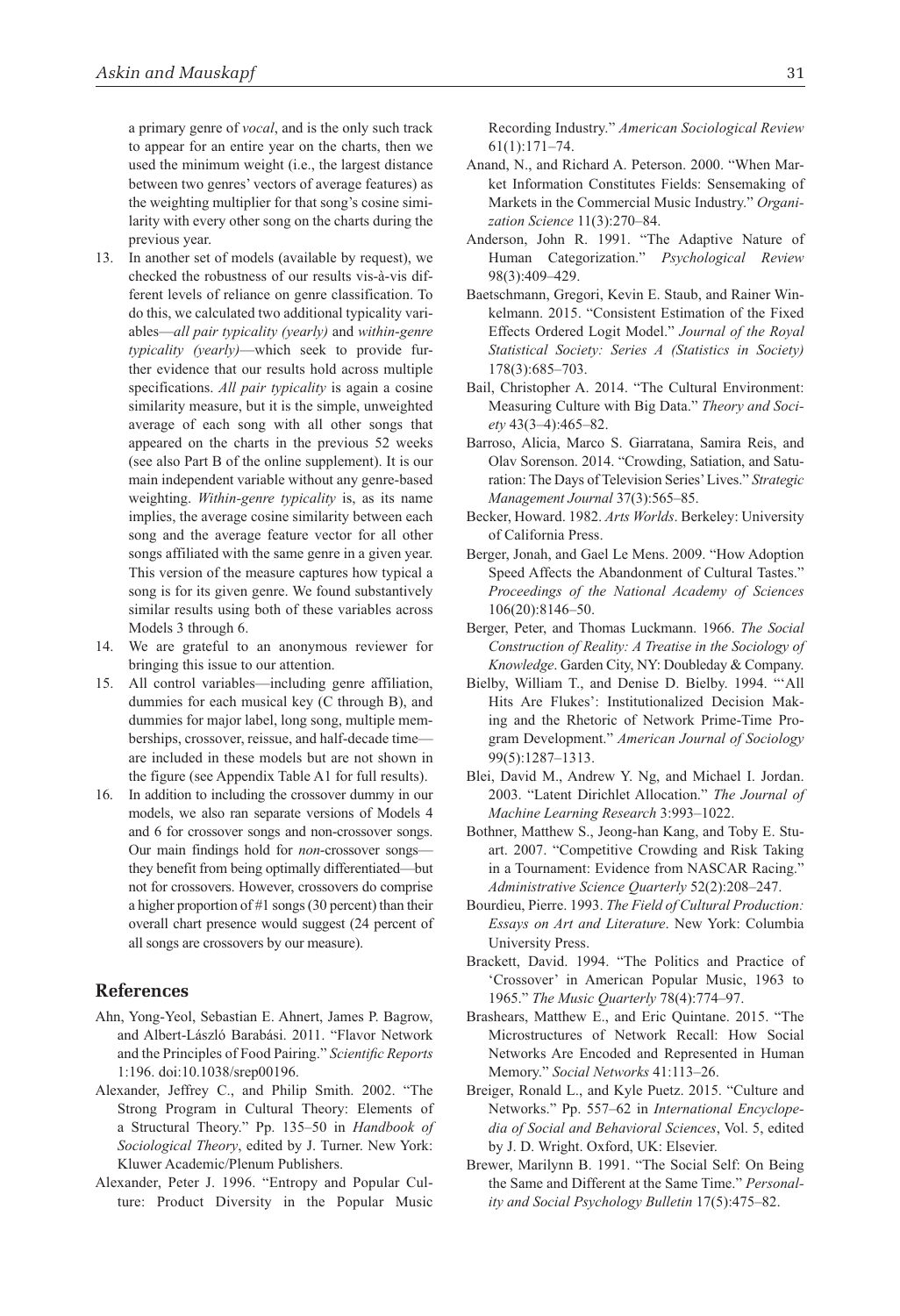- Carroll, Glenn R., Olga M. Khessina, and David G. McKendrick. 2010. "The Social Lives of Products: Analyzing Product Demography for Management Theory and Practice." *The Academy of Management Annals* 4(1):157–203.
- Caves, Richard E. 2000. *Creative Industries: Contracts between Art and Commerce*. Cambridge, MA: Harvard University Press.
- Cerulo, Karen A. 1988. "Analyzing Cultural Products: A New Method of Measurement." *Social Science Research* 17(4):317–52.
- Chan, Cindy, Jonah Berger, and Leaf Van Boven. 2012. "Identifiable but Not Identical: Combining Social Identity and Uniqueness Motives in Choice." *Journal of Consumer Research* 39(3):561–73.
- Deephouse, David L. 1999. "To Be Different, or to Be the Same? It's a Question (and Theory) of Strategic Balance." *Strategic Management Journal* 20(2):147–66.
- DellaPosta, Daniel, Yongren Shi, and Michael W. Macy. 2015. "Why Do Liberals Drink Lattes?" *American Journal of Sociology* 120(5):1473–1511.
- de Vaan, Mathijs, Balazs Vedres, and David Stark. 2015. "Game Changer: The Topology of Creativity." *American Journal of Sociology* 120(4):1144–94.
- Dhanaraj, Ruth, and Beth Logan. 2005. "Automatic Prediction of Hit Pop Songs." *Proceedings of the International Society for Music Information Retrieval* pp. 488–91.
- DiMaggio, Paul. 1987. "Classification in Art." *American Sociological Review* 52(4):440–55.
- DiMaggio, Paul, Manish Nag, and David Blei. 2013. "Exploiting Affinities between Topic Modeling and the Sociological Perspective on Culture: Application to Newspaper Coverage of U.S. Government Arts Funding." *Poetics* 41:570–606.
- Douglas, Mary, and Baron C. Isherwood. 1996. *The World of Goods: Towards an Anthropology of Consumption*. New York: Routledge.
- Dowd, Timothy J. 2004. "Concentration and Diversity Revisited: Production Logics and the U.S. Mainstream Recording Market, 1940–1990." *Social Forces* 82(4):1411–55.
- Eastman, Jason T., and Terry F. Pettijohn II. 2015. "Gone Country: An Investigation of Billboard Country Songs of the Year across Social and Economic Conditions in the United States." *Psychology of Popular Media Culture* 4(2):155–71.
- Emirbayer, Mustafa. 1997. "Manifesto for Relational Sociology." *American Journal of Sociology* 103(2): 281–317.
- Evans, James A. 2010. "Industry Induces Academic Science to Know Less about More." *American Journal of Sociology* 116(2):389–452.
- Fleming, Lee, Santiago Mingo, and David Chen. 2007. "Collaborative Brokerage, Generative Creativity, and Creative Success." *Administrative Quarterly* 52(3):443–75.
- Fligstein, Neil, and Luke Dauter. 2007. "The Sociology of Markets." *Annual Review of Sociology* 33(1):105– 128.
- Friberg, Anders, Erwin Schoonderwaldt, Anton Hedblad, Marco Fabiani, and Anders Elowsson. 2014. "Using Listener-Based Perceptual Features as Intermediate Representations in Music Information Retrieval." *Journal of the Acoustical Society of America* 136(4):1951–63.
- Frith, Simon. 1996. "Music and Identity." Pp. 108–125 in *Questions of Cultural Identity*, edited by S. Hall and P. Du Gay. London, UK: Sage.
- Frow, John. 1995. *Cultural Studies and Cultural Value*. Oxford, UK: Clarendon Press.
- Frow, John. 2006. *Genre: The New Critical Idiom*. New York: Taylor and Francis.
- Godart, Frédéric C., Andrew V. Shipilov, and Kim Claes. 2014. "Making the Most of the Revolving Door: The Impact of Outward Personnel Mobility Networks on Organizational Creativity." *Organization Science* 25(2):377–400.
- Goldberg, Amir. 2011. "Mapping Shared Understandings Using Relational Class Analysis: The Case of the Cultural Omnivore Reexamined." *American Journal of Sociology* 116(5):1397–1436.
- Goldberg, Amir, Michael T. Hannan, and Balázs Kovács. 2016. "What Does It Mean to Span Cultural Boundaries: Variety and Atypicality in Cultural Consumption." *American Sociological Review* 81(2):215–41.
- Goldberg, Amir, Sameer B. Srivastava, V. Govind Manian, William Monroe, and Christopher Potts. 2016. "Fitting In or Standing Out? The Tradeoffs of Structural and Cultural Embeddedness." *American Sociological Review* 81(6):1190–1222.
- Hadida, Allegre. 2015. "Performance in the Creative Industries." Pp. 219–49 in *The Oxford Handbook of Creative Industries*, edited by C. Jones, M. Lorenzen, and J. Sapsed. New York: Oxford University Press.
- Hamlen, William A. 1991. "Superstardom in Popular Music: Empirical Evidence." *The Review of Economics and Statistics* 73(4):729–33.
- Hannan, Michael T., and John H. Freeman. 1977. "The Population Ecology of Organizations." *American Journal of Sociology* 82(5):929–64.
- Hilbe, Joseph M. 2011. *Negative Binomial Regression*, 2nd ed. Cambridge, UK: Cambridge University Press.
- Hirsch, Paul M. 1972. "Processing Fads and Fashions: An Organization-Set Analysis of Cultural Industry Systems." *American Journal of Sociology* 77(4):639–59.
- Holt, Fabian. 2007. *Genre in Popular Music*. Chicago: University of Chicago Press.
- Hsu, Greta. 2006. "Jacks of All Trades and Masters of None: Audiences' Reactions to Spanning Genres in Feature Film Production." *Administrative Science Quarterly* 51(3):420–50.
- Hsu, Greta, and Michael T. Hannan. 2005. "Identities, Genres, and Organizational Forms." *Organization Science* 16(5):474–90.
- Hsu, Greta, Giacomo Negro, and Fabrizio Perretti. 2012. "Hybrids in Hollywood: A Study of the Production and Performance of Genre Spanning Films." *Industrial and Corporate Change* 21:1427–50.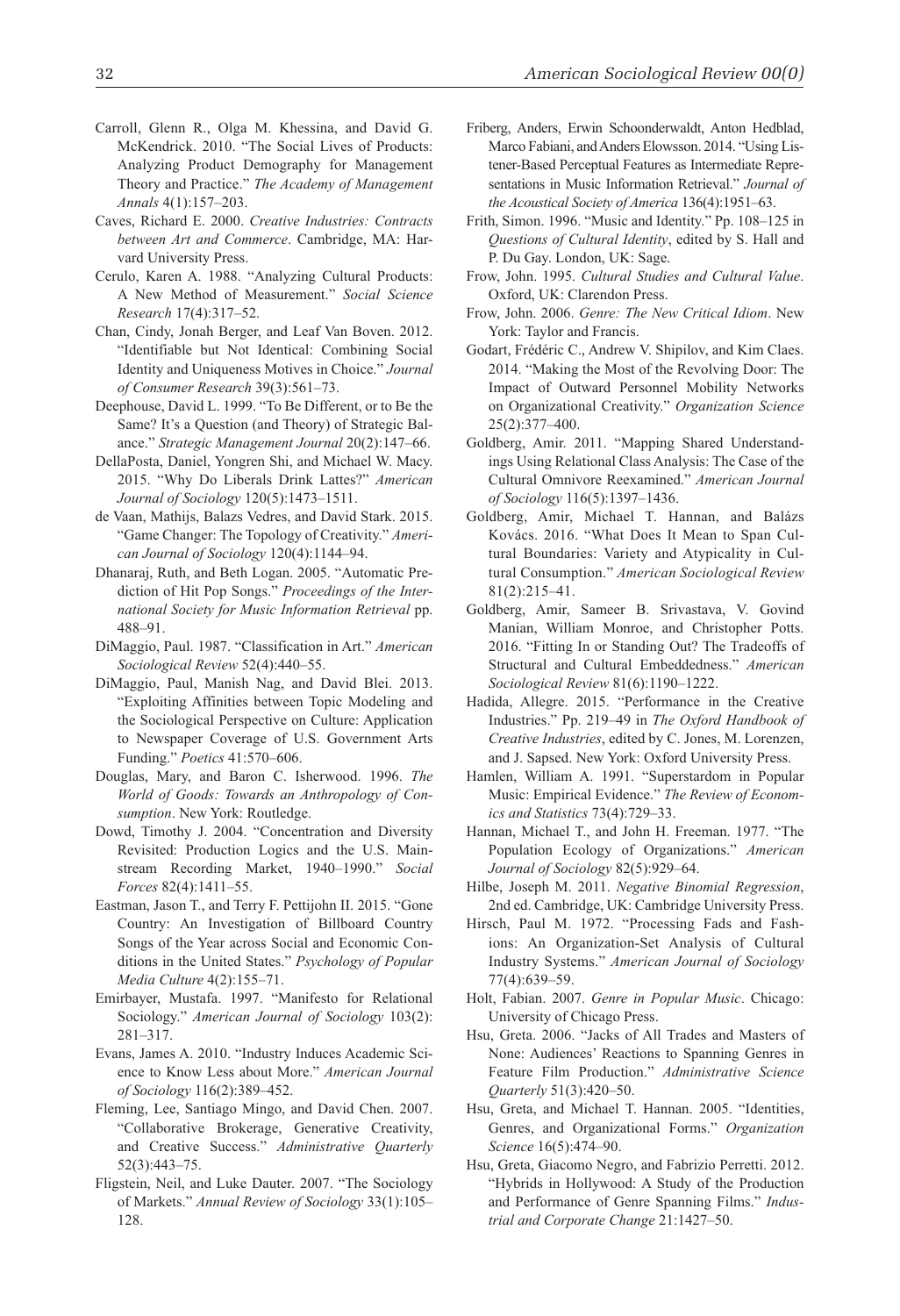- Huron, David. 2013. "A Psychological Approach to Musical Form: The Habituation–Fluency Theory of Repetition." *Current Musicology* 96:7–35.
- Jones, Candace, Massimo Maoret, Felipe G. Massa, and Silviya Svejenova. 2012. "Rebels with a Cause: Formation, Contestation, and Expansion of the De Novo Category 'Modern Architecture,' 1870–1975." *Organization Science* 23(6):1523–45.
- Kahl, Steven J. 2015. "Product Conceptual Systems: Toward a Cognitive Processing Model." Pp. 119–46 in *Cognition and Strategy*, Vol. 32, edited by G. Gavetti and W. Ocasio. Bingley, UK: Emerald Group Publishing.
- Karaca-Mandic, Pinar, Edward C. Norton, and Bryan Dowd. 2012. "Interaction Terms in Nonlinear Models." *Health Services Research* 47(1):255–74.
- Katz, Mark. 2010. *Capturing Sound: How Technology Has Changed Music*. Berkeley: University of California Press.
- Kaufman, Jason. 2004. "Endogenous Explanation in the Sociology of Culture." *Annual Review of Sociology* 30:335–57.
- Keuschnigg, Marc. 2015. "Product Success in Cultural Markets: The Mediating Role of Familiarity, Peers, and Experts." *Poetics* 51:17–36.
- Kovács, Balázs, and Michael Hannan. 2015. "Conceptual Spaces and the Consequences of Category Spanning." *Sociological Science* 2:252–86.
- Kovács, Balázs, and Rebeka Johnson. 2014. "Contrasting Alternative Explanations for the Consequences of Category Spanning: A Study of Restaurant Reviews and Menus in San Francisco." *Strategic Organization* 12(1):7–37.
- Kovács, Balázs, and Amanda Sharkey. 2009. "The Paradox of Publicity: How Awards Can Negatively Affect the Evaluation of Quality." *Administrative Science Quarterly* 59(1):1–33.
- Krueger, Alan B. 2005. "The Economics of Real Superstars: The Market for Rock Concerts in the Material World." *Journal of Labor Economics* 23(1):1–30.
- Lancaster, Kelvin. 1975. "Socially Optimal Product Differentiation." *American Economic Review* 65(4):567–585.
- La Rue, Jan. 2001. "Fundamental Considerations in Style Analysis." *Journal of Musicology* 18(2):295–312.
- Lena, Jennifer C. 2006. "Social Context and Musical Content of Rap Music, 1979–1995." *Social Forces* 85(1):479–95.
- Lena, Jennifer C. 2012. *Banding Together: How Communities Create Genres in Popular Music*. Princeton, NJ: Princeton University Press.
- Lena, Jennifer C. 2015. "Genre: Relational Approaches to the Sociology of Music." Pp. 149–60 in *Routledge International Handbook of the Sociology of Art and Culture*, edited by L. Hanquinet and M. Savage. New York: Routledge.
- Lena, Jennifer C., and Mark C. Pachucki. 2013. "The Sincerest Form of Flattery: Innovation, Repetition, and Status in an Art Movement." *Poetics* 41(3):236–64.
- Lena, Jennifer C., and Richard A. Peterson 2008. "Classification as Culture: Types and Trajectories of Music Genres." *American Sociological Review* 73(5):697–718.
- Lieberson, Stanley. 2000. *A Matter of Taste: How Names, Fashions, and Culture Change*. New Haven, CT: Yale University Press.
- Lizardo, Omar. 2006. "How Cultural Tastes Shape Personal Networks." *American Sociological Review* 71(5):778–807.
- Lizardo, Omar. 2014. "Omnivorousness as the Bridging of Cultural Holes: A Measurement Strategy." *Theory and Society* 43(3–4):395–419.
- Lounsbury, Michael, and Mary Ann Glynn. 2001. "Cultural Entrepreneurship: Stories, Legitimacy, and the Acquisition of Resources." *Strategic Management Journal* 22(6–7):545–64.
- Mark, Noah. 1998. "Birds of a Feather Sing Together." *Social Forces* 77(2):453–85.
- Meng, Tao, and Mei-Ling Shyu. 2012. "Leveraging Concept Association Network for Multimedia Rare Concept Mining and Retrieval." *IEEE International Conference on Multimedia and Expo (ICME) Proceedings,* pp. 860–65.
- Mohr, John W. 1994. "Soldiers, Mothers, Tramps, and Others: Discourse Roles in the 1907 New York City Charity Directory." *Poetics* 22:327–57.
- Mohr, John W. 1998. "Measuring Meaning Structures." *Annual Review of Sociology* 24:345–70.
- Montauti, Martina, and Filippo C. Wezel. 2016. "Charting the Territory: Recombination as a Source of Uncertainty for Potential Entrants." *Organization Science* 27(4):954–71.
- Negus, Keith. 1992. *Producing Pop: Culture and Conflict in the Popular Music Industry*. London, UK: Edward Arnold.
- Nunes, Joseph C., and Andrea Ordanini. 2014. "I Like the Way It Sounds: The Influence of Instrumentation on a Pop Song's Place in the Charts." *Musicae Scientiae* 18(4):392–409.
- Pachet, Francois, and Pierre Roy 2008. "Hit Song Science Is Not Yet a Science." *Proceedings of the International Society for Music Information Retrieval*, pp. 355–60.
- Pachucki, Mark A., and Ronald L. Breiger. 2010. "Cultural Holes: Beyond Relationality in Social Networks and Culture." *Annual Review of Sociology* 36:205–224.
- Peterson, Richard A. 1990. "Why 1955? Explaining the Advent of Rock Music." *Popular Music* 9(1):97–116.
- Peterson, Richard A. 1997. *Creating Country Music: Fabricating Authenticity*. Chicago: University of Chicago Press.
- Peterson, Richard A., and David C. Berger. 1975. "Cycles in Symbol Production: The Case of Popular Music." *American Sociological Review* 40(2):158–73.
- Phillips, Damon J. 2011. "Jazz and the Disconnected: City Structural Disconnectedness and the Emergence of a Jazz Canon, 1897–1933." *American Journal of Sociology* 117(2):420–83.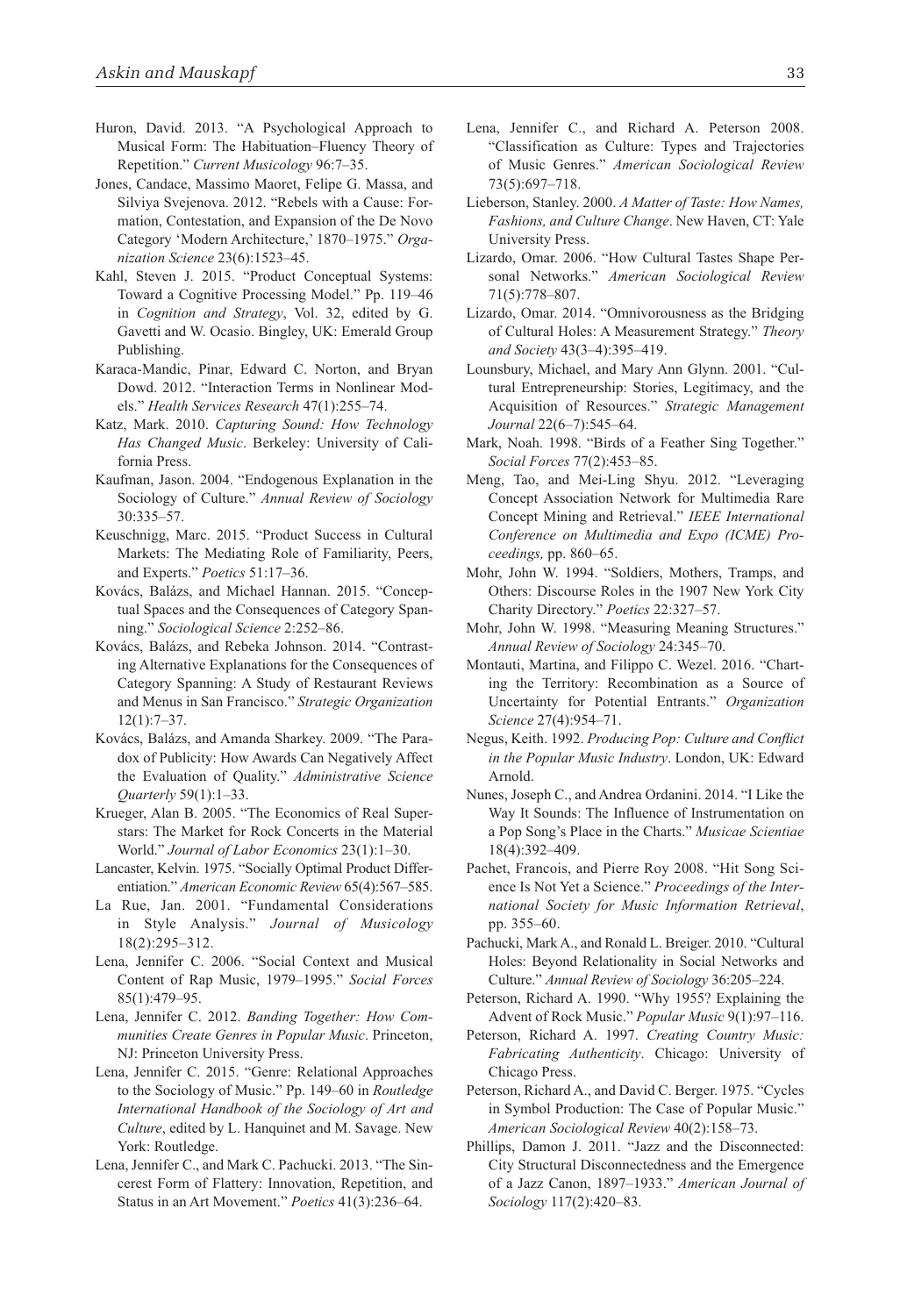- Phillips, Damon J. 2013. *Shaping Jazz: Cities, Labels, and the Global Emergence of an Art Form*. Princeton, NJ: Princeton University Press.
- Phillips, Damon J., and Young-Kyu Kim. 2008. "Why Pseudonyms? Deception as Identity Preservation among Jazz Record Companies, 1920–1929." *Organization Science* 20(3):481–99.
- Podolny, Joel M. 2001. "Networks as the Pipes and Prisms of the Market." *American Journal of Sociology* 107(1):33–60.
- Podolny, Joel M., Toby E. Stuart, and Michael T. Hannan. 1996. "Networks, Knowledge, and Niches: Competition in the Worldwide Semiconductor Industry." *American Journal of Sociology* 102(3):659–89.
- Pontikes, Elizabeth G. 2012. "Two Sides of the Same Coin: How Ambiguous Classification Affects Multiple Audiences' Evaluations." *Administrative Science Quarterly* 57(1):81–118.
- Pontikes, Elizabeth G., and Michael T. Hannan. 2014. "An Ecology of Social Categories." *Sociological Science* 1:311–43.
- Rao, Hayagreeva, Philippe Monin, and Rodolphe Durand. 2003. "Institutional Change in Toque Vile: Nouvelle Cuisine as an Identity Movement in French Gastronomy." *American Journal of Sociology* 108(4):795–843.
- Rosen, Sherwin. 1981. "The Economics of Superstars." *American Economic Review* 71(5):845–58.
- Rossman, Gabriel. 2012. *Climbing the Charts: What Radio Airplay Tells Us about the Diffusion of Innovation*. Princeton, NJ: Princeton University Press.
- Rossman, Gabriel, and Oliver Schilke. 2014. "Close, But No Cigar: The Bimodal Rewards to Prize-Seeking." *American Sociological Review* 79(1):86–108.
- Rubio, Fernando D. 2012. "The Material Production of the Spiral Jetty: A Study of Culture in the Making." *Cultural Sociology* 6(2):143–61.
- Salganik, Matthew J., Peter S. Dodds, and Duncan J. Watts. 2006. "Experimental Study of Inequality and Unpredictability in an Artificial Cultural Market." *Science* 311(576):854–56.
- Salganik, Matthew J., and Duncan J. Watts. 2008. "Leading the Herd Astray: An Experimental Study of Self-Fulfilling Prophecies in an Artificial Cultural Market." *Social Psychology Quarterly* 71(4):338–55.
- Salganik, Matthew J., and Duncan J. Watts. 2009. "Web-Based Experiments for the Study of Collective Social Dynamics in Cultural Markets." *Topics in Cognitive Science* 1(3):439–68.
- Schafer, Juliane, and Korbinian Strimmer. 2005. "A Shrinkage Approach to Large-Scale Covariance Matrix Estimation and Implications for Functional Genomics." *Statistical Applications in Genetics and Molecular Biology* 4(1):Article 32.
- Seabrook, John. 2015. *The Song Machine: Inside the Hit Factory*, 1st ed. New York City: W. W. Norton & Company.
- Serrà, Joan, Álvaro Corral, Marian Boguñá, Martín Haro, and Josep L. Arcos. 2012. "Measuring the Evolution

of Contemporary Western Popular Music." *Scientific Reports* 2:521. doi:10.1038/srep00521.

- Smith, Tammy. 2007. "Narrative Boundaries and the Dynamics of Ethnic Conflict and Conciliation." *Poetics* 35(1):22–46.
- Sonnett, John. 2004. "Musical Boundaries: Intersections of Form and Content." *Poetics* 32(3–4):247–64.
- Sorensen, Alan T. 2007. "Bestseller Lists and Product Variety." *The Journal of Industrial Economics* 55(4):715–38.
- Storey, John. 2006. *Cultural Theory and Popular Culture: An Introduction*. Upper Saddle River, NJ: Pearson Prentice Hall.
- Swaminathan, Anand, and Jacques Delacroix. 1991. "Differentiation within an Organizational Population: Additional Evidence from the Wine Industry." *Academy of Management Journal* 34(3):679–92.
- Teng, Chun-Yuen, Yu-Ru Lin, and Lada A. Adamic. 2012. "Recipe Recommendation Using Ingredient Networks." Pp. 298–307 in *Proceedings of the 3rd Annual ACM Web Science Conference*, ACM.
- Thompson, Derek. 2014. "The Shazam Effect." *The Atlantic Magazine*, December.
- Tversky, Amos. 1977. "Features of Similarity." *Psychological Review* 84(4):327–52.
- Uzzi, Brian, Satyam Mukherjee, Michael Stringer, and Ben Jones. 2013. "Atypical Combinations and Scientific Impact." *Science* 342(6157):468–72.
- Uzzi, Brian, and Jarrett Spiro. 2005. "Collaboration and Creativity: The Small World Problem." *American Journal of Sociology* 111(2):447–504.
- Vaisey, Stephen, and Omar Lizardo. 2010. "Can Cultural Worldviews Influence Network Composition?" *Social Forces* 88(4):1595–1618.
- Whitburn, Joel. 1986. *Joel Whitburn's Pop Memories, 1890–1954: The History of American Popular Music: Compiled from America's Popular Music Charts 1890–1954*. Menomonee Falls, WI: Record Research.
- Whitburn, Joel. 1991. *Joel Whitburn's Top Pop Singles, 1955–1990: Compiled from Billboard's Pop Singles Charts, 1955–1990*. Menomonee Falls, WI: Record Research.
- Wijnberg, Nachoem M., and Gerda Gemser. 2000. "Adding Value to Innovation: Impressionism and the Transformation of the Selection System in Visual Arts." *Organization Science* 11(3):323–29.
- Yogev, Tamar. 2009. "The Social Construction of Quality: Status Dynamics in the Market for Contemporary Art." *Socio-Economic Review* 8(3):511–36.
- Zajonc, Robert B. 1968. "Attitudinal Effects of Mere Exposure." *Journal of Personality and Social Psychology* 9(2p2):1–27.
- Zerubavel, Noam, Peter S. Bearman, Jochen Weber, and Kevin N. Ochsner. 2015. "Neural Mechanisms Tracking Popularity in Real-World Social Networks." *Proceedings of the National Academy of Sciences (PNAS)* 112(49):15072–77.
- Zhao, Eric Y., Greg Fisher, Michael Lounsbury, and Danny Miller. 2017. "Optimal Distinctiveness: